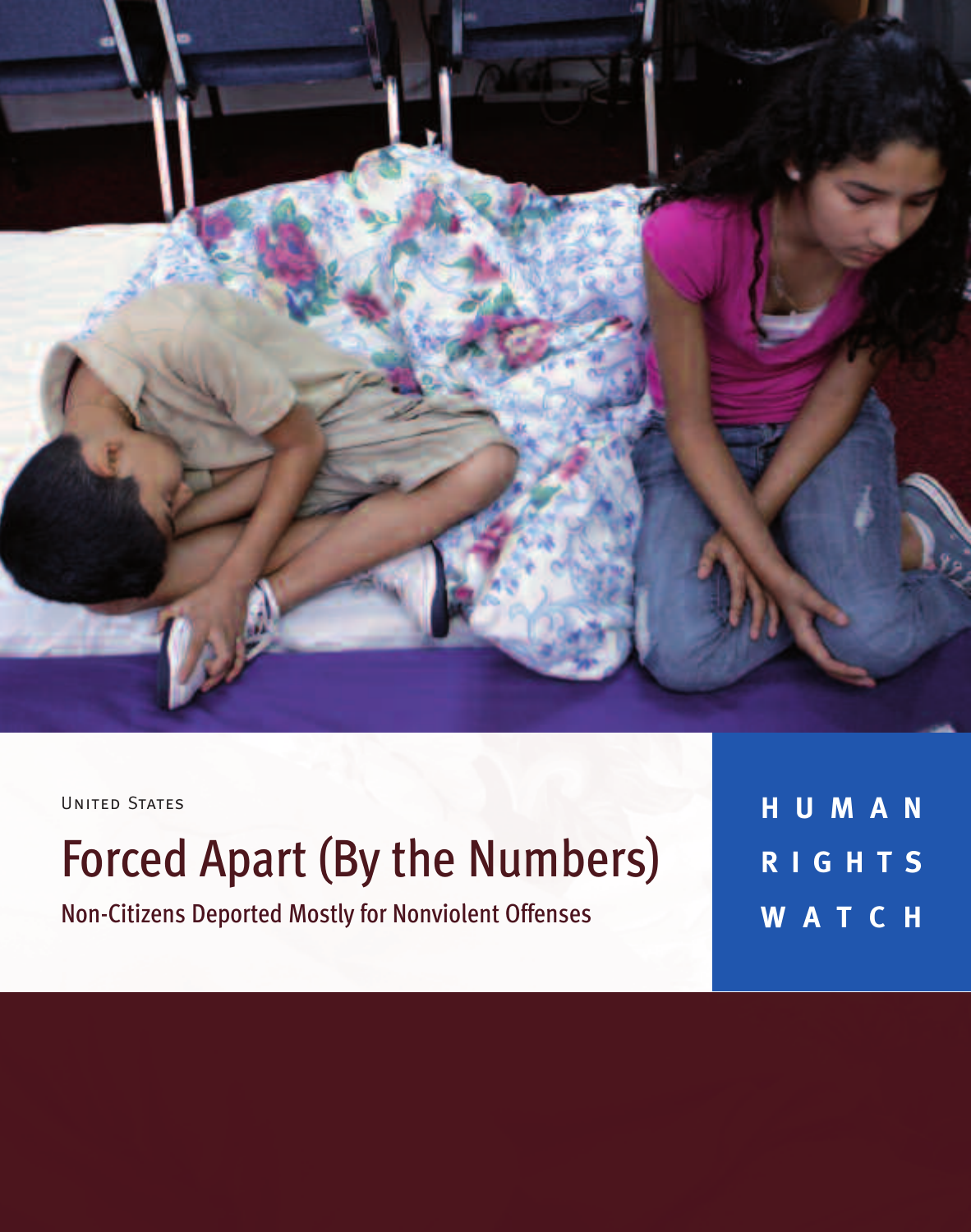

## **Forced Apart (By the Numbers)**

## **Non-Citizens Deported Mostly for Nonviolent Offenses**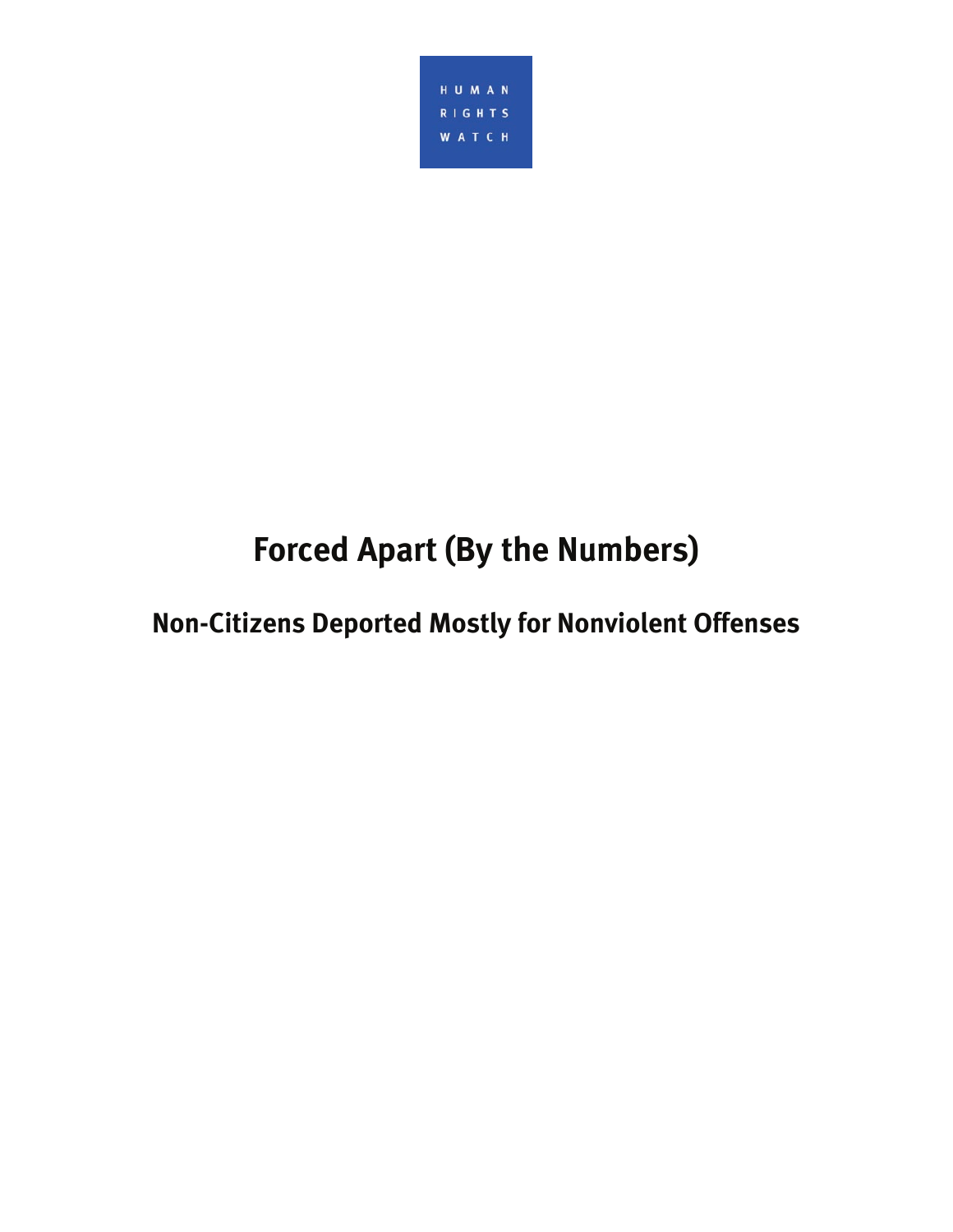Copyright © 2009 Human Rights Watch All rights reserved. Printed in the United States of America ISBN: 1-56432-468-0 Cover design by Rafael Jimenez

Human Rights Watch 350 Fifth Avenue, 34th floor New York, NY 10118-3299 USA Tel: +1 212 290 4700, Fax: +1 212 736 1300 hrwnyc@hrw.org

Poststraße 4-5 10178 Berlin, Germany Tel: +49 30 2593 06-10, Fax: +49 30 2593 0629 berlin@hrw.org

Avenue des Gaulois, 7 1040 Brussels, Belgium Tel: + 32 (2) 732 2009, Fax: + 32 (2) 732 0471 hrwbe@hrw.org

64-66 Rue de Lausanne 1202 Geneva, Switzerland Tel: +41 22 738 0481, Fax: +41 22 738 1791 hrwgva@hrw.org

2-12 Pentonville Road, 2nd Floor London N1 9HF, UK Tel: +44 20 7713 1995, Fax: +44 20 7713 1800 hrwuk@hrw.org

27 Rue de Lisbonne 75008 Paris, France Tel: +33 (1)43 59 55 35, Fax: +33 (1) 43 59 55 22 paris@hrw.org

1630 Connecticut Avenue, N.W., Suite 500 Washington, DC 20009 USA Tel: +1 202 612 4321, Fax: +1 202 612 4333 hrwdc@hrw.org

Web Site Address: http://www.hrw.org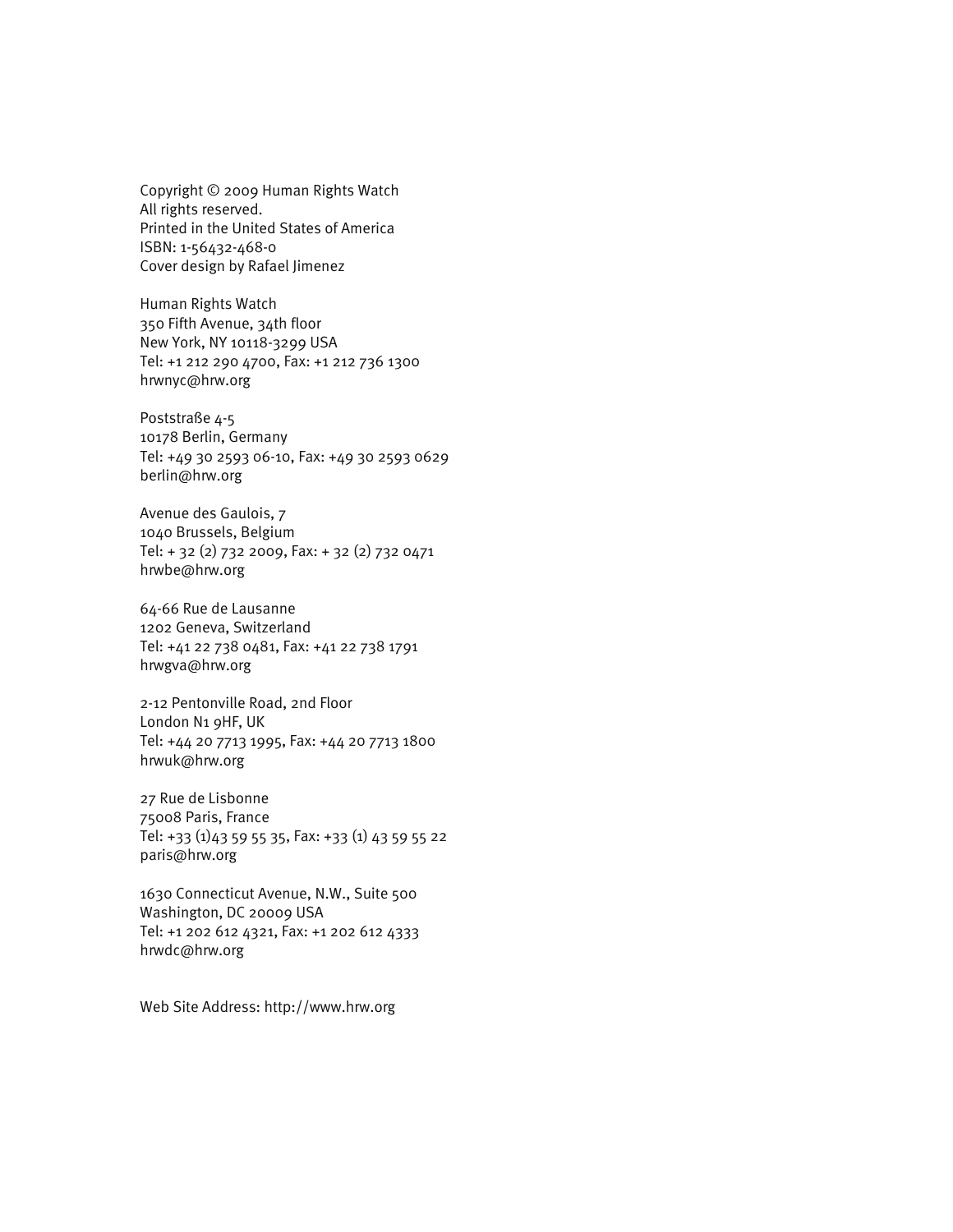

## **Forced Apart (By the Numbers) Non-Citizens Deported Mostly for Nonviolent Offenses**

| Total number of persons deported on criminal grounds 1997-2007  19         |
|----------------------------------------------------------------------------|
|                                                                            |
|                                                                            |
|                                                                            |
|                                                                            |
|                                                                            |
|                                                                            |
|                                                                            |
|                                                                            |
| Background on criminal conduct forming basis for deportations 29           |
|                                                                            |
|                                                                            |
|                                                                            |
| The Seriousness of Criminality within All Immigration Status Categories 37 |
|                                                                            |
|                                                                            |
|                                                                            |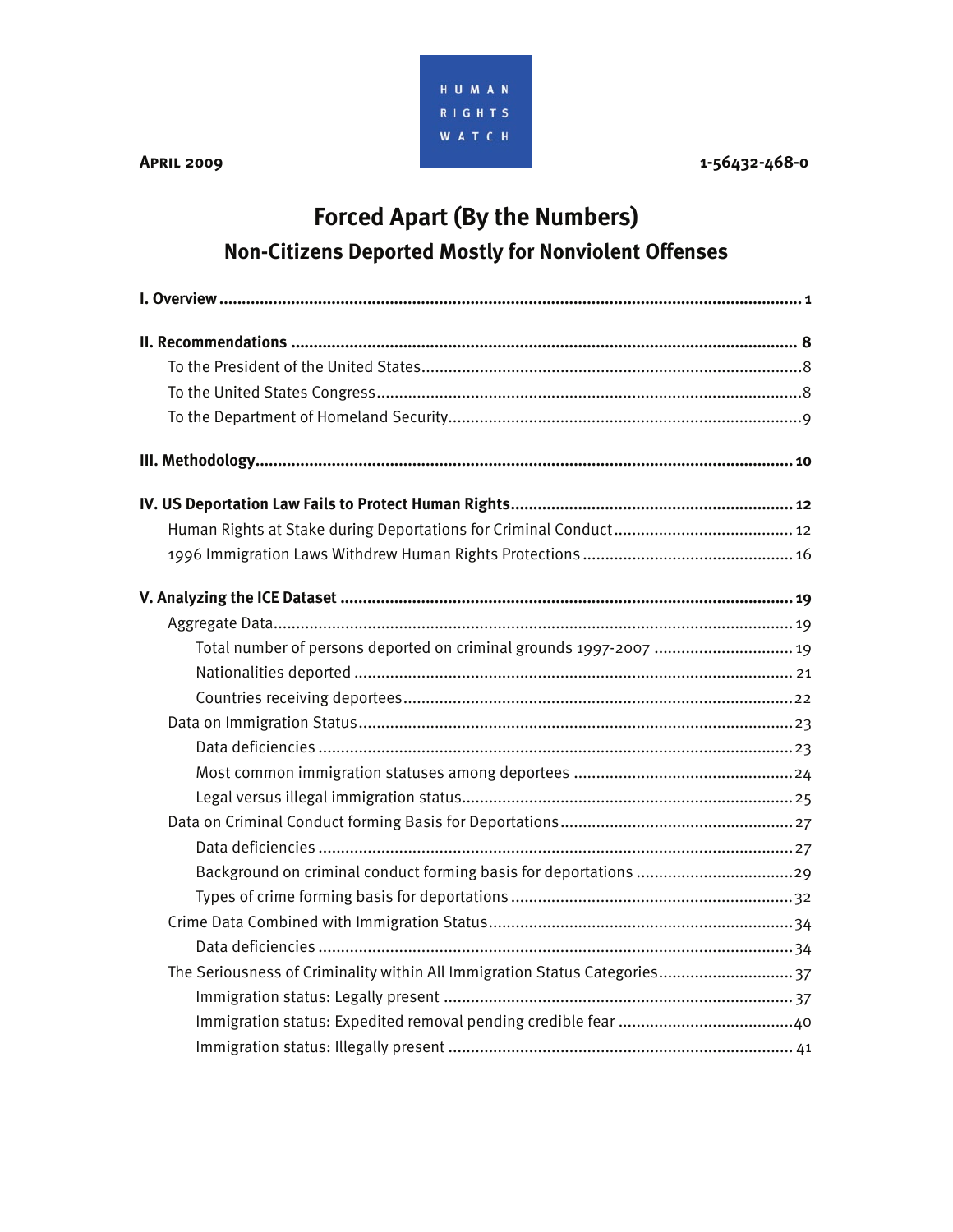| Appendix B: Amended FOIA Request and Final Correspondence Received 49                  |
|----------------------------------------------------------------------------------------|
| Appendix C: Detailed Descriptions of Criminal Conduct within Each Offense Category  55 |
|                                                                                        |
|                                                                                        |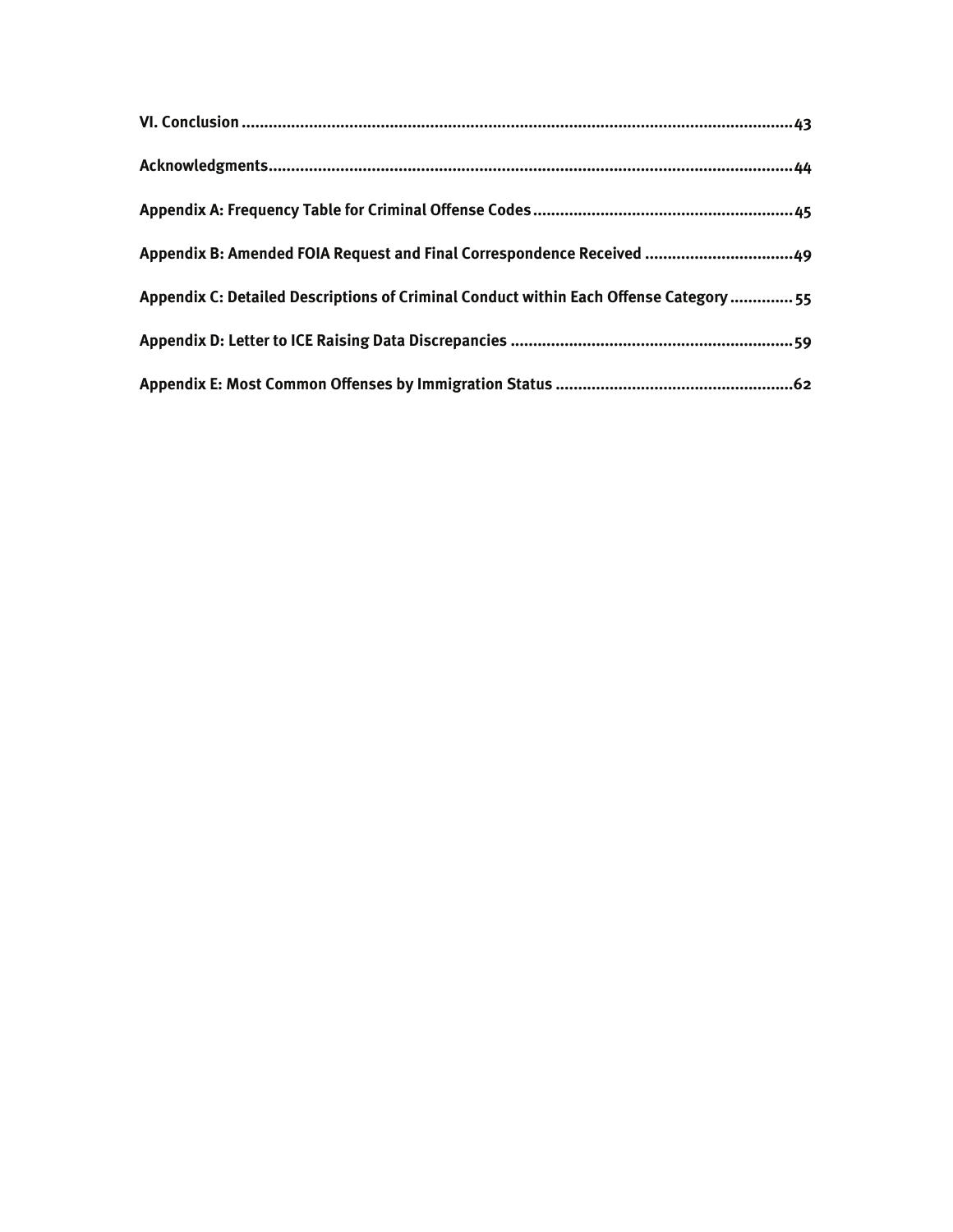## **I. Overview**

A 2007 Human Rights Watch report found that non-citizens who have lived in the United States for decades, including lawful permanent residents (persons with "green cards"), have been summarily deported from the country for criminal conduct, including minor crimes. The deportations occur after the non-citizen has finished serving his or her criminal sentence. They have had devastating effects upon many American families, hence the title of that 2007 report, "Forced Apart: Families Separated and Immigrants Harmed by United States Deportation Policy."<sup>1</sup> The laws allowing for these deportations (or "removals")<sup>2</sup> were passed in 1996 and went into effect 12 years ago, in April 1997.

This report reveals for the first time exactly which kinds of non-citizens have been deported from the United States between 1997 and 2007 under these laws, and for what types of crimes. Our analysis is based on data Human Rights Watch obtained in August 2008 from US Immigration and Customs Enforcement (ICE), an agency within the Department of Homeland Security (DHS), after a two-and-a-half-year battle under the Freedom of Information Act, described in detail in the appendix to "Forced Apart." We requested these data (the "ICE data" or the "ICE dataset") to better document the human rights violations, including impacts upon families, that occur in the course of these deportations. We also sought the data so that policymakers and the public could be better informed about ICE's use of its enforcement powers and resources. In fiscal year 2007 alone, the agency spent \$2.24 billion on identification, detention, and removal of non-citizens, and a minimum of \$300 million of that total was specifically earmarked for deportations on criminal grounds.<sup>3</sup>

One finding that overarches all others in this report is that ICE is failing to keep accurate data on deportations from the United States. Among the many data deficiencies we have identified, of primary concern is that ICE has kept the worst quality records about the population with the most pressing rights issues at stake during deportation: legally present non-citizens. When these members of the community of the United States are deported, their absence is felt because shops close, entrepreneurs lose their business partners, tax

**<sup>1</sup>** Human Rights Watch, Forced Apart: Families Separated and Immigrants Harmed by United States Deportation Policy, vol. 19, no. 3(G), July 2007, http://www.hrw.org/en/reports/2007/07/16/forced-apart-0.

**<sup>2</sup>**Throughout this report, we use the term "deportation" and "removal" interchangeably to refer to a government's policy to remove a non-citizen from its territory. We note that the terms had different meanings under earlier versions of US immigration law, and that now all such governmental actions are referred to in US law as "removals." Nevertheless, for ease of reading and simplicity we use the more commonly understood term "deportation" wherever possible.

**<sup>3</sup>**U.S. Department of Homeland Security, U.S. Immigration and Customs Enforcement, "Fact Sheet: Fiscal Year 2008," December 28, 2007, http://www.ice.gov/doclib/pi/news/factsheets/2008budgetfactsheet.pdf (accessed March 20, 2009).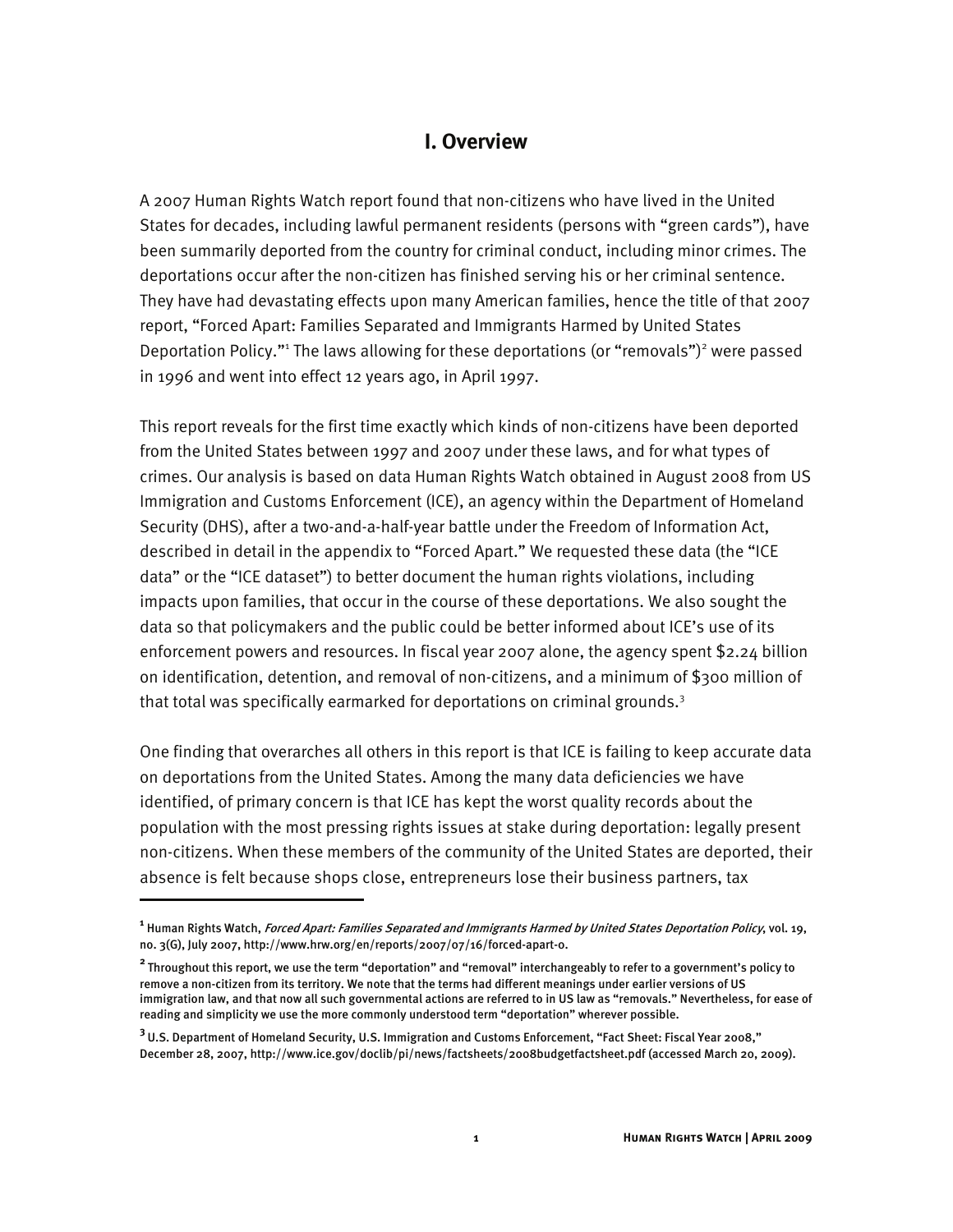revenues are lost, and, most tragically, US citizens and lawful permanent residents are forced to confront life without their fathers, mothers, children, husbands, or wives. The data reveal that ICE has kept records on the criminal conduct forming the basis for removal from the United States for only 10.7 percent of non-citizens who were legally in the United States prior to their deportation. By contrast, ICE has kept records on the criminal conduct forming the basis for removal for 62.6 percent of non-citizens who were illegally present. When we raised our concerns with ICE about this enormous gap in data, including the possibility that individuals were being deported wrongfully and in violation of their human rights, ICE responded by explaining that it has updated its computer system and that ICE's "future data will provide more accurate and consistent information."**<sup>4</sup>**

While we look forward to these future improvements in ICE's data management, this explanation was not responsive to our expressed concern that some portion of the hundreds of thousands of people deported over the past 10 years were potentially removed from the country without legal basis and in violation of international human rights law. Between 1997 and 2007, 897,099 non-citizens were deported from the United States after serving their criminal sentences. Twenty percent were legally in the country, often living legally in the US for decades, before they were deported. It is this group of legally present non-citizens who experience some of the most egregious human rights violations in being deported from the United States. Legally present non-citizens hold the strongest claims against summary deportation as a violation of their fundamental rights to live as a family, to maintain longstanding ties to their country of primary residence, and refugees' rights to protection from return to persecution.

Our analysis of the ICE data also disproves the popular belief that the agency focuses almost exclusively on deporting undocumented (or illegally present) non-citizens with violent criminal histories. In reality, 72 percent of those who were deported between 1997 and 2007 for whom we have crime data were expelled from the United States for non-violent offenses. Of those for whom we have crime data who were legally in the country, the number is even higher: 77 percent of those legally present non-citizens were banished from the United States, often permanently, for non-violent offenses. Only 23 percent of those legally present non-citizens were deported for a violent or potentially violent offense.

When specific crimes are examined, the results are even more telling. The top four crimes forming the basis for deportation of all types of non-citizens from the United States were:

**<sup>4</sup>** Letter from James T. Hayes, Jr., director, Office of Detention and Removal Operations, U.S. Immigration and Customs Enforcement, to Human Rights Watch, February 2, 2009.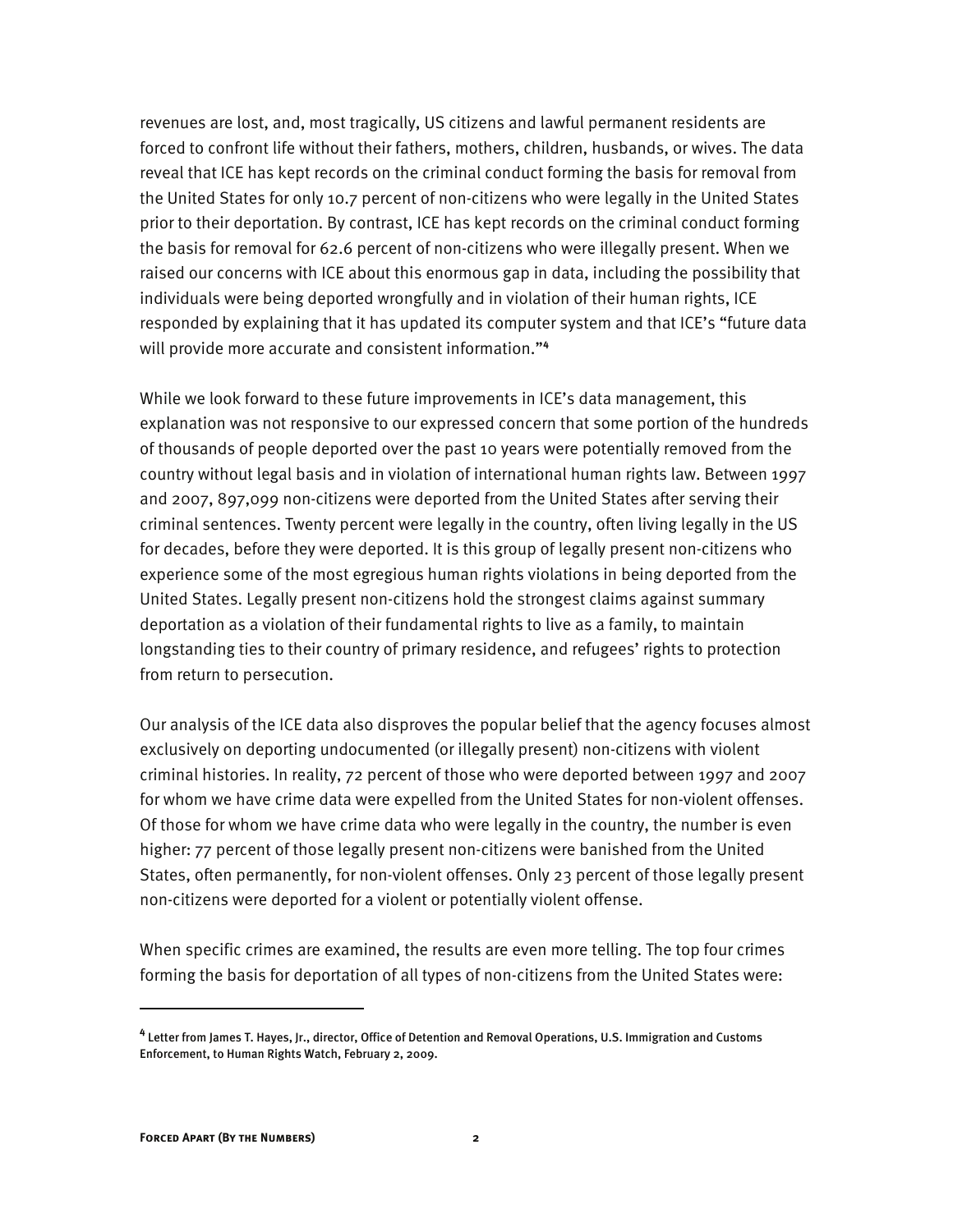entering the United States illegally (comprising 24 percent of all deportees for whom we have crime data), driving under the influence of alcohol (7.2 percent), assault (5.5 percent), and immigration crimes (for example, selling false citizenship papers) (5.5 percent). In addition to these "top four," the relatively minor crimes for which non-citizens were most frequently deported include: marijuana possession (2.2 percent), traffic offenses (1.5 percent), and disorderly conduct (0.4 percent). Of course, non-citizens were also deported for more serious violent crimes, including robbery (2.2 percent) and aggravated assault (1 percent). But contrary to popular belief and fear-mongering about criminal behavior by noncitizens, a tiny minority, just 0.3 percent, were deported for any form of intentional homicide.

The laws put in place in 1997 were both more punitive—expanding the types of crimes that can permanently sever a non-citizen's ties to the United States—as well as more restrictive, meaning that there are fewer ways for non-citizens to appeal for leniency. Hearings that used to occur in which a judge would consider non-citizens' ties to the United States, including their family relationships, business or property ownership, tax payments, and service in the US armed forces prior to deportation, were discontinued in 1997 for those convicted of any of a long list of crimes. No matter how long an individual has lived in and contributed to the United States and no matter how much his or her spouse and children depend on that individual for their livelihood and emotional support, there are no exceptions available.

A retired immigration judge shared the frustration he felt when he was unable to prevent deportation because of the strict requirements of the new laws:

My 30-year career with the Department of Justice has been exciting and stimulating. Each case I hear is a life story. I have been able to grant refuge to persons who have a genuine fear of persecution. I have been able to unite or re-unite families. On the other hand, in many cases I have had to deal with the frustration of not being able to grant relief to someone because of the precise requirements of the statute, even though on a personal level he appears to be worthy of some immigration benefit.<sup>5</sup>

This judge is lamenting the fact that ever since the laws were changed, his hands have been tied: Once he determines that the person before him is a non-citizen, and determines that the non-citizen has committed any one of a long list of crimes, the hearing ends and that non-citizen, who by law must already have served his or her criminal sentence, must be ordered deported. In addition, once the non-citizen is found to have been convicted of a

<sup>&</sup>lt;sup>5</sup> James P. Vandello, "Perspective of an Immigration Judge," *Denver University Law Review*, vol. 80 (2003), p. 775.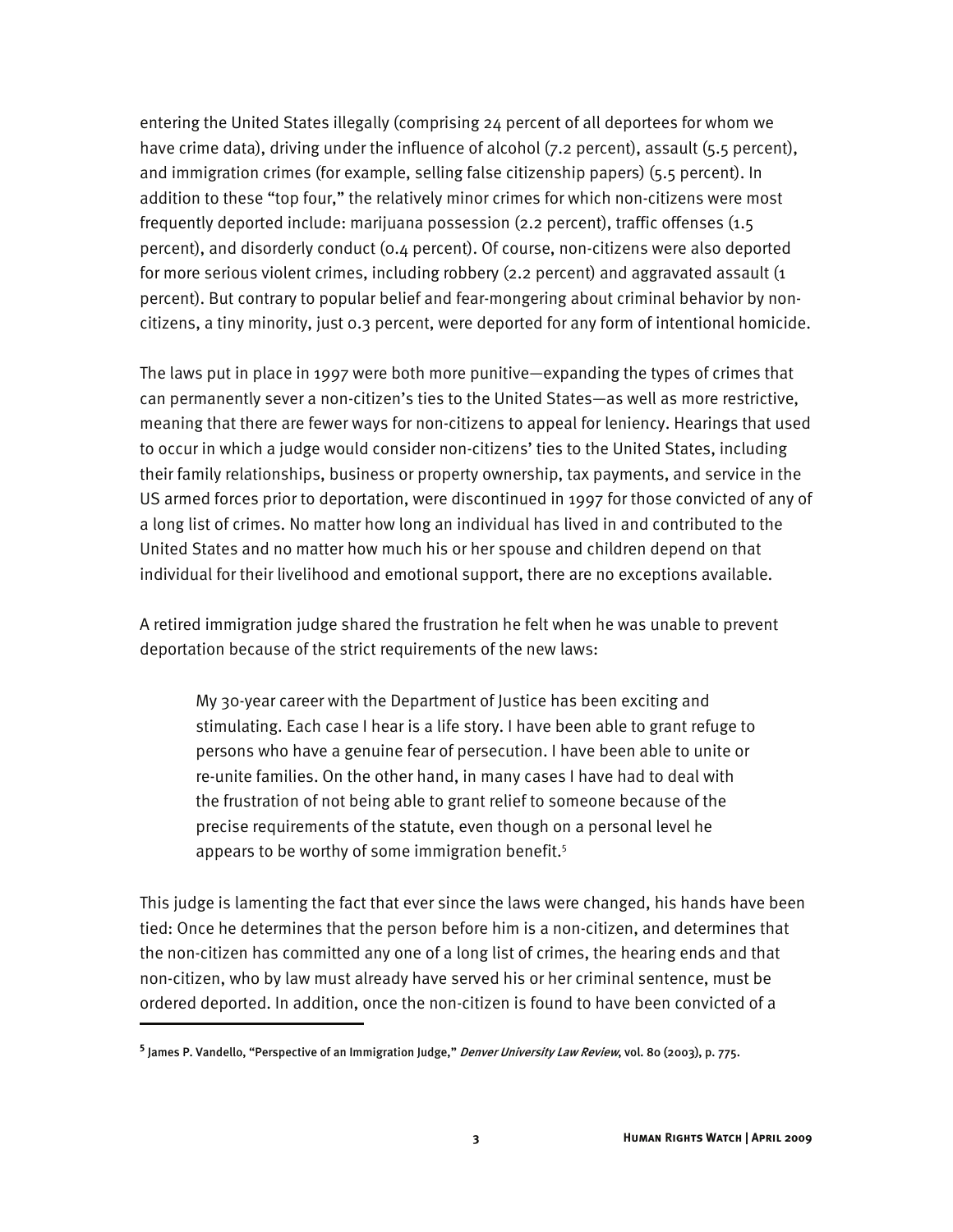crime that prevents him or her from raising any defenses against removal under immigration law, deportation is required. While the non-citizen can appeal this decision, his or her ties to the United States, including close family relationships, cannot be weighed by a higher court.

Judges' inability to protect family relationships in deportation decisions is a prime concern of Judge Harry Pregerson in the United States Court of Appeals for the Ninth Circuit. In his dissent to a 2007 decision deporting the parents of four US citizen children, Judge Pregerson reiterated a theme of several of his dissents when he wrote:

As I have said before, "I pray that soon the good men and women in our Congress will ameliorate the plight of families like the [petitioners] and give us humane laws that will not cause the disintegration of such families."6

Given the restrictive nature of the law, it is perhaps not surprising that we can reasonably estimate that at least one million spouses and children have faced separation from their family members due to these deportations. The ICE data show that of the total number of non-citizens deported on criminal grounds, 20 percent (179,038) were legally in the country, 73 percent (655,581) were illegally in the country, and 7 percent (62,480) were in an unknown status. We assume that those in the legally present category were likely to have developed family relationships inside the United States prior to their deportations. For the other categories, Table 1 illustrates our estimates of the family members affected by these deportations. The estimates contained in this table are based on findings by the Pew Hispanic Center and the US Census Bureau.

As Table 1 shows, we estimate that 1,012,734 family members, including husbands, wives, sons, and daughters, have been separated from loved ones by deportations on criminal grounds since 1997.

**<sup>6</sup>** Memije v. Gonzales, 481 F.3d 1163, 1165 (9th Cir. 2007)(Pregerson, J., dissenting). Citing to Cabrera-Alvarez v. Gonzales, 423 F.3d 1006, 1015 (9th Cir.2005)(Pregerson, J., dissenting). See also Salviejo-Fernandez v. Gonzales, 455 F.3d 1063, 1068 (9th Cir. 2006)(Pregerson, J., dissenting)(disagreeing with the majority's legal analysis and its "harsh conclusion that removal is appropriate for" petitioner, who "was admitted as a lawful permanent resident on August 20, 1969" and who together with his wife has "two United States citizen children who are now thirty-two and twenty-seven years old. After thirty-seven years in this country, [petitioner] is threatened with removal from the country that he has called home for more than two-thirds of his life.").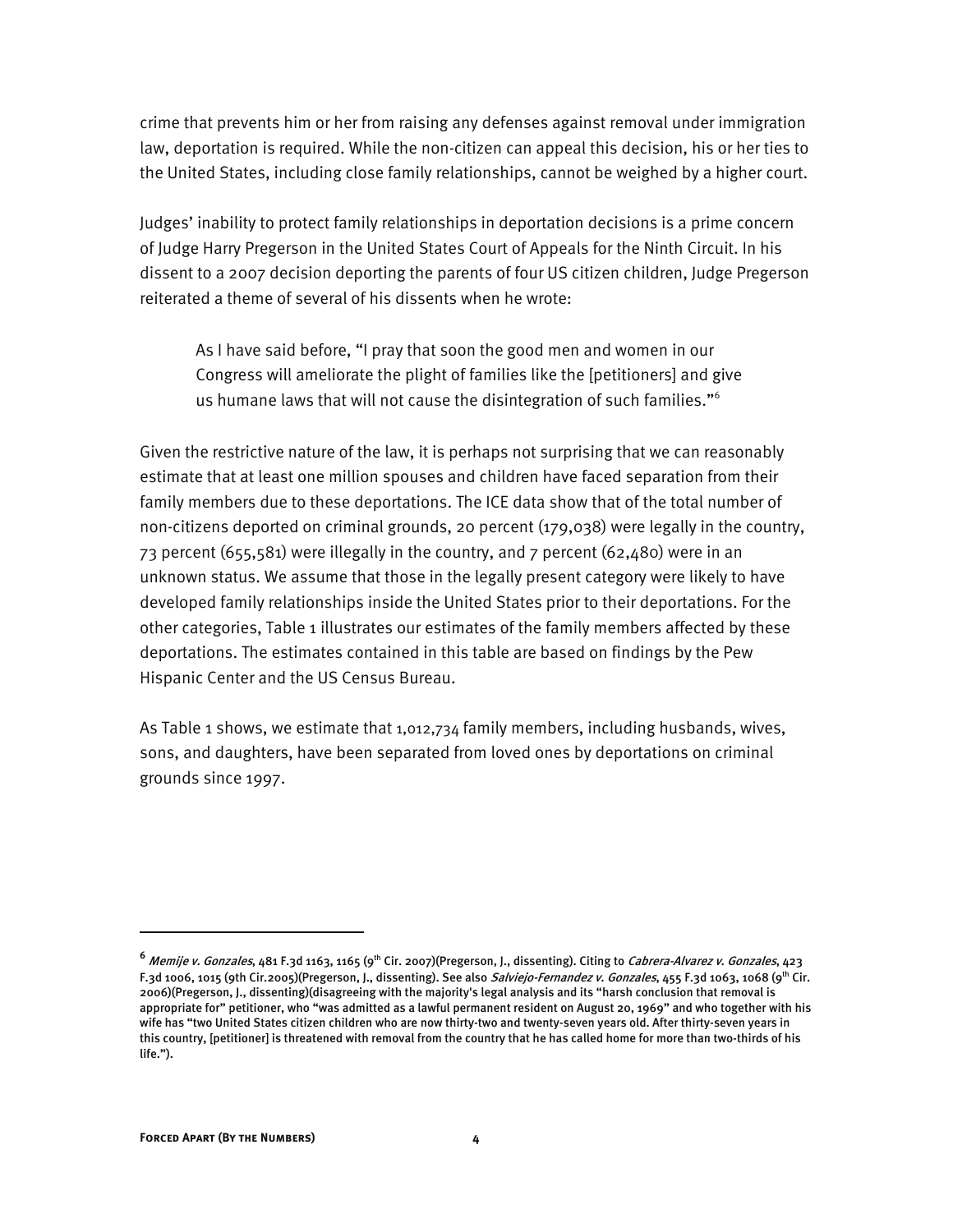|                                                                | A           | B                   |                 | D                     | E                      |
|----------------------------------------------------------------|-------------|---------------------|-----------------|-----------------------|------------------------|
| Immigration                                                    | Individuals | Individuals with    | Remainder       | Family                | Spouses other          |
| <b>Status</b>                                                  | Deported on | at least one US     | Individuals $8$ | members               | than deportee          |
|                                                                | Criminal    | citizen or legally  |                 | other than            | in families            |
|                                                                | Grounds     | present child or    |                 | deportee <sup>9</sup> | without                |
|                                                                |             | spouse <sup>7</sup> |                 |                       | children <sup>10</sup> |
| Illegally present                                              | 655,581     | 196,674             | 458,907         | 479,884               | 45,890                 |
| Legally present                                                | 179,038     | 179,038             | N/A             | 436,852               | N/A                    |
| Unknown                                                        | 62,480      | 18,744              | 43,736          | 45,735                | 4,373                  |
| Subtotal Number of Family Members Separated by Deportations    |             |                     |                 | 962,471               | 50,263                 |
| <b>Total Number of Family Members Separated by Deportation</b> |             |                     |                 |                       | 1,012,734              |

Table 1: Estimated Number of Family Members Separated by Deportation

To be sure, the non-citizens discussed in this report are being deported for a reason—they have violated the criminal laws of the United States, making them subject to deportation after they have finished serving their criminal sentences. However, as the data reported here show, many of these non-citizens are a far cry from the worst and most violent offenders. Of those who were legally in the country before their criminal conduct, 77 percent were ultimately deported for non-violent crimes. Some of these non-citizens have been forced into permanent exile for non-violent misdemeanor offenses, even if they served a short sentence with a perfect record of good conduct.

Until now, ICE has not made the data in this report available to the public or to lawmakers. Instead, for reasons that are unclear, in its regular press updates the agency always highlights its deportations of violent criminals, but keeps vague the other categories of noncitizens deported. For example, in a September 2008 press release, ICE touted its deportation of 1,157 "criminal aliens, immigration fugitives, and immigration violators" after

<sup>&</sup>lt;sup>7</sup> For non-legally present, column A x 30 percent. Jeffrey S. Passel, "The Size and Characteristics of the Unauthorized Migrant Population in the U.S.," Pew Hispanic Center, March 7, 2006, p. 8, figure 7, http://pewhispanic.org/files/reports/61.pdf (accessed March 25, 2009)(showing that of 6.6 million illegally present families, 1,960,000, or 30 percent, had at least one legally present or US citizen child).

**<sup>8</sup>** Column B subtracted from column A.

**<sup>9</sup>** Column B x 2.44. The 2000 US Census found that 6.3 million households had a foreign-born non-citizen householder. A "householder" is "usually the household member or one of the household members in whose name the housing unit is owned or rented." U.S. Census Bureau, Profile of the Foreign Born Population in the United States: 2000, December 2001, p. 430. The Census Bureau found that these 6.3 million households had an average household size of 3.44 persons. Ibid., p. 4; U.S. Census Bureau, "Table FB1-Profile of Selected Demographic and Social Characteristics for the Non-U.S. Citizen Population," Census 2000 Special Tabulations (STP-159), 2000. We estimate that this average household size holds true for the foreignborn non-citizens being deported from the United States for criminal offenses (that is, deportee plus 2.44 relatives in each household).

**<sup>10</sup>** Column C x 10 percent. Passel, "The Size and Characteristics of the Unauthorized Migrant Population in the U.S.," p. 8, figure 7(showing that 10 percent of illegally present families lived in couples without children).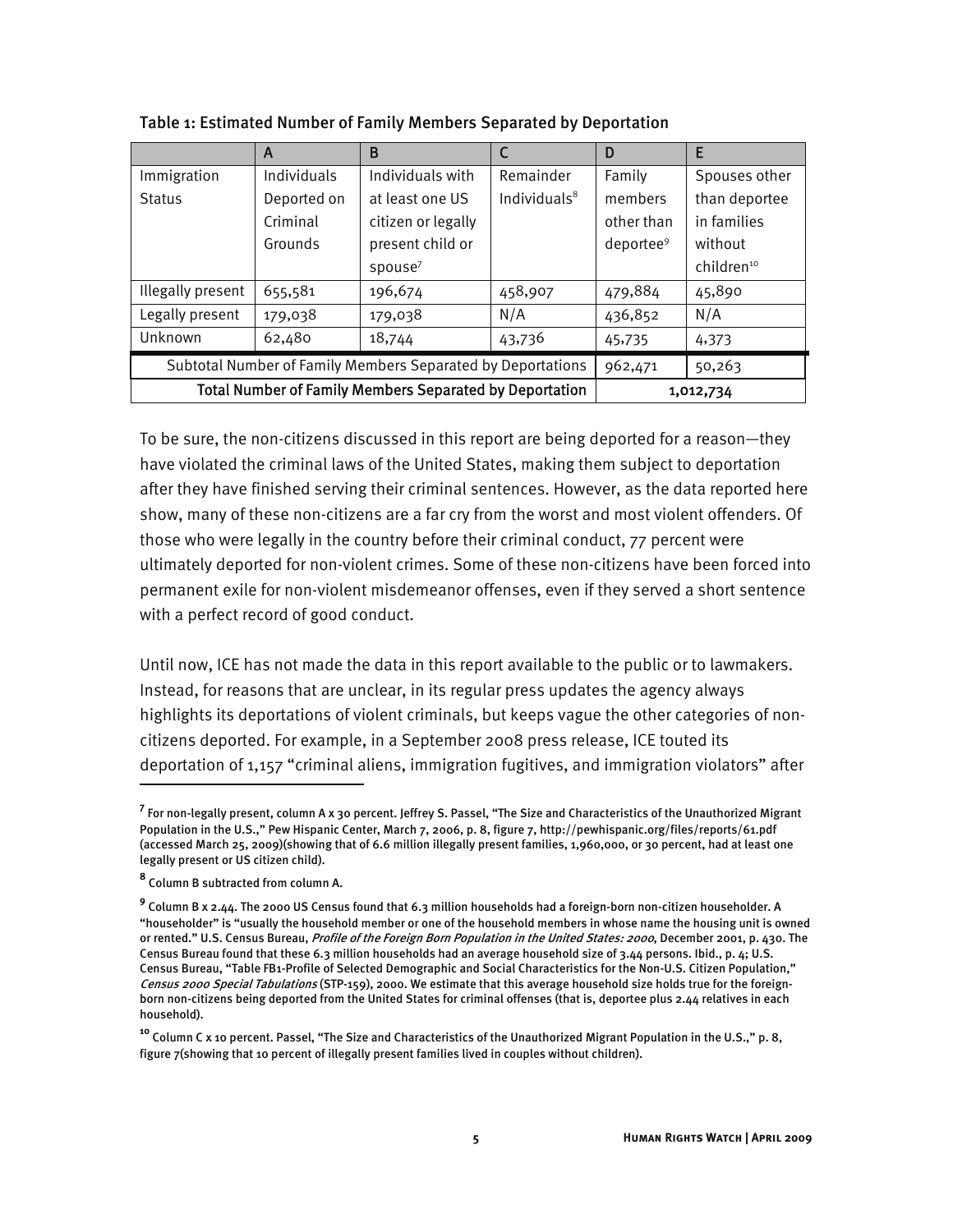an "enforcement surge" in California. In the press release, the agency chose to describe the crimes of two individuals who had already been deported once, but had since returned to the US: a 41-year-old man from Mexico with prior convictions for "lewd acts involving a child," "battery," and "making a terrorist threat," and another Mexican national deported for "selling heroin." ICE failed to give such detailed information for the 1,155 other non-citizens deported during the same California operation.<sup>11</sup> ICE has made numerous other public announcements highlighting the violent crimes forming the basis for deportations, and underplaying the less violent and more minor offenses.<sup>12</sup>

This report seeks to end the secrecy surrounding the deportation from the United States of non-citizens after they have served their criminal sentences. We hope to set the record straight about what kinds of non-citizens are being deported and for what types of crimes. We are grateful to ICE for finally providing to us the data we requested, albeit after a twoand-a-half-year wait, and after making the implausible and alarming assertion that providing a response to our request would cause statistical reporting by the agency to "virtually grind to a halt."**<sup>13</sup>**

We urge ICE to provide similar information to the public and to policymakers on an annual basis going forward. Undoubtedly, a better informed public and government will result in

**<sup>11</sup>** "ICE Arrests More Than 1,000 in Largest Special Operation Yet Targeting Criminal Aliens and Illegal Alien Fugitives in California," Office of the Press Secretary, Immigration and Customs Enforcement Public Affairs, September 29, 2008, http://www.ice.gov/pi/nr/0809/080929losangeles.htm (accessed March 25, 2009).

**<sup>12</sup>** See, for example, "Colorado ICE Fugitive Operations Teams Arrest 45 Aliens," Office of the Press Secretary, Immigration and Customs Enforcement Public Affairs, January 20, 2009, http://www.ice.gov/pi/nr/0901/090130denver.htm (accessed March 20, 2009)(focusing on 3 out of 28 "criminal aliens," all of whom were deported for sexually assaulting children); "ICE Removed More Than 3,000 Criminal Aliens, Status Violators from South Texas During June," Office of the Press Secretary, Immigration and Customs Enforcement Public Affairs, July 11, 2005 (announcing the deportation of 562 "criminal aliens," ICE presumably chose to highlight three deportees who were removed for "aggravated assault," "drug trafficking," and "lewd and lascivious acts on a child"); "Philadelphia ICE Deports 144 Criminals," Office of the Press Secretary, Immigration and Customs Enforcement Public Affairs, June 22, 2005 (announcing the deportation of "144 criminals," highlighting three non-citizens who were deported for sex offenses or stalking, and referring to "other individuals" who were deported for "crimes such as homicide, heroin and cocaine smuggling, fraud, weapons offenses, sexual assault, prostitution, and extortion"); "ICE Removes 758 Criminal Aliens from 5-State Area During July," Office of the Press Secretary, Immigration and Customs Enforcement Public Affairs, August 15, 2006, www.ice.gov/pi/news/newsreleases/articles/060815neworleans.htm (accessed May 30, 2007)(highlighting the deportation of two men: a Brazilian who was convicted for assault with a deadly weapon, domestic assault, and unlawful possession of a firearm; and a Jamaican who was deported for "unnatural acts upon a child; providing obscene materials to minors; assault and battery; breaking and entering, larceny and possession of a controlled substance"; the agency did not describe the crimes of the 756 other immigrants deported during the same ICE operation). Despite these many examples, in late 2008 and early 2009 there are some ICE press releases that report in somewhat more detail: See, for instance, "ICE Arrests 117 Florida Residents in Targeted Immigration Fugitive Operation," Office of the Press Secretary, Immigration and Customs Enforcement Public Affairs, February 3, 2009, http://www.ice.gov/pi/nr/0902/090203miami.htm (accessed March 20, 2009), noting deportees' "criminal histories that spanned from assault, battery, DUI, aggravated battery, trespassing, larceny, burglary, resisting arrest, soliciting prostitution, cocaine possession, marijuana possession, molestation and transporting narcotics."

**<sup>13</sup>** Letter from Margaret M. Elizalde, Supervisory Program Analyst, US Immigration and Customs Enforcement, to Human Rights Watch, January 11, 2007.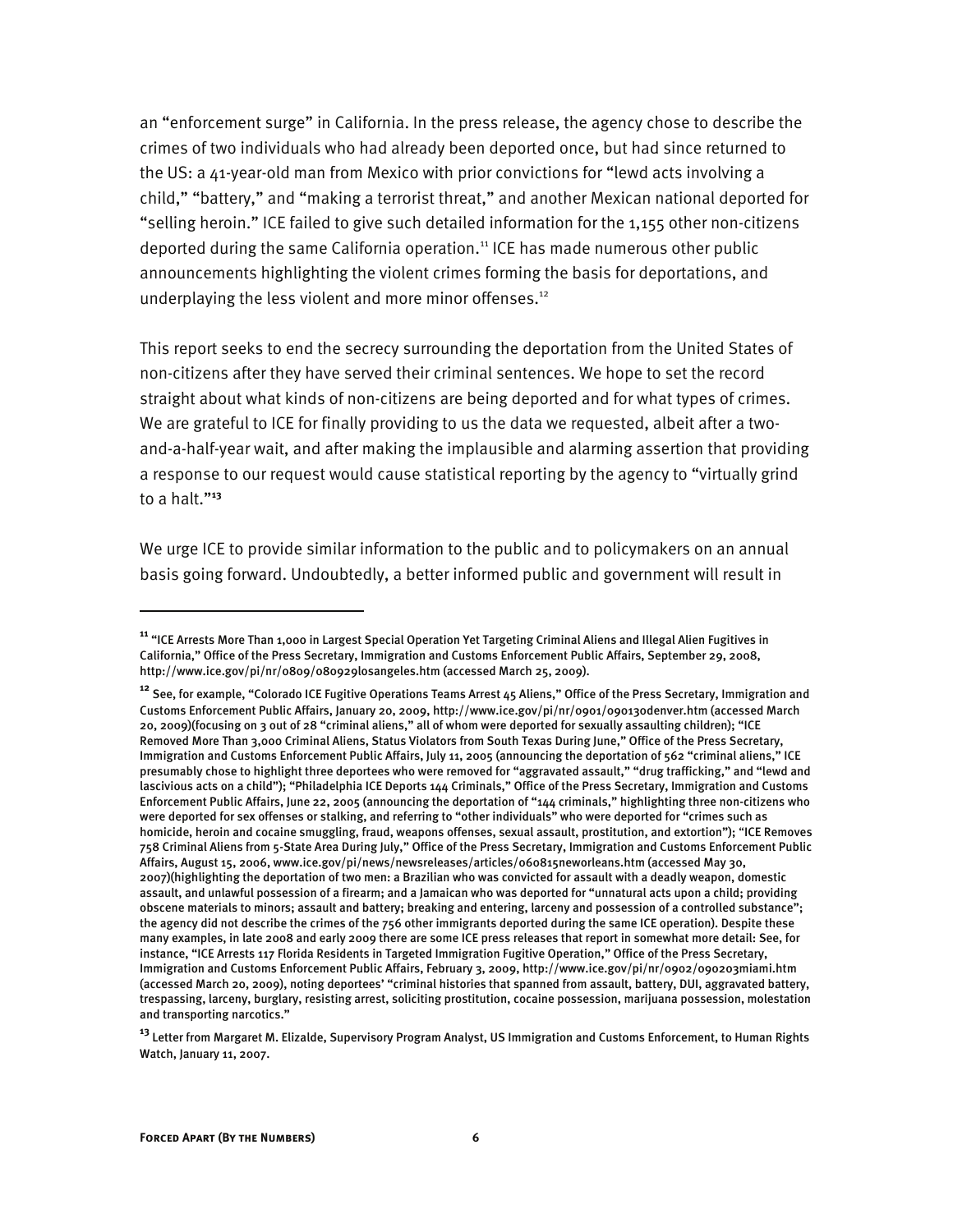better US immigration policies—an outcome that is in the interests of the people and government of the United States.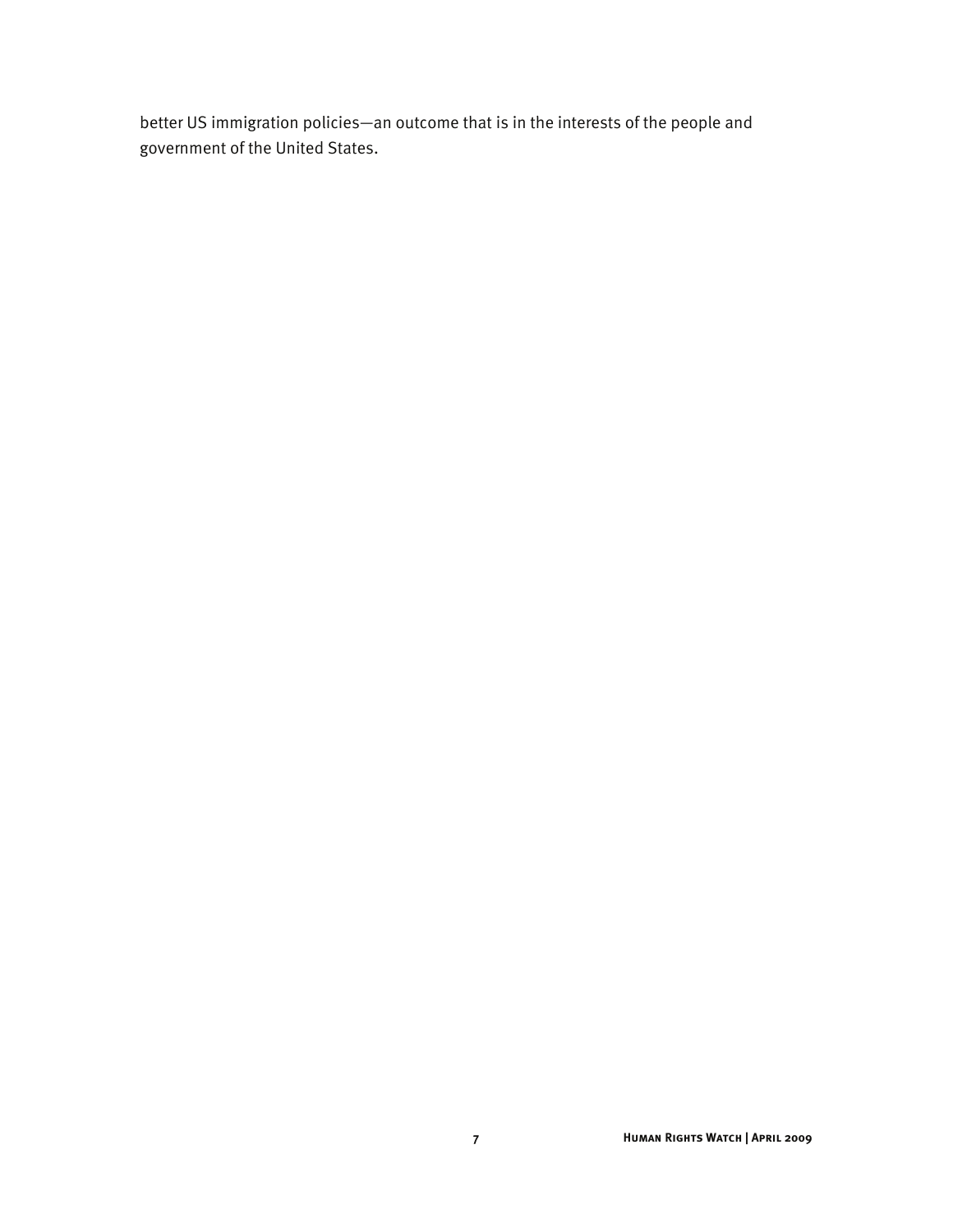## **II. Recommendations**

## To the President of the United States

- Encourage Congress to amend US immigration law to ensure that prior to deportation, all non-citizens have access to a hearing before an impartial adjudicator, weighing the non-citizen's interest in remaining in the United States against the US interest in deporting the individual. At a minimum, ensure that such hearings are available to every legally present non-citizen as well as all refugees and asylum seekers.
- Until US immigration laws are so amended, instruct Immigration and Customs Enforcement to focus its enforcement resources on deportations of undocumented non-citizens convicted of serious, violent crimes in the United States.

## To the United States Congress

- Amend immigration laws to provide access (as was the case prior to 1997) to a balancing hearing before an impartial adjudicator in which a non-citizen's interest in remaining in the United States is weighed against the US interest in deporting the individual. In the reinstated balancing hearings, ensure that the following are weighed in favor of the non-citizen remaining in the United States:
	- o Family relationships in the United States,
	- o Hardship family members will experience as a result of deportation,
	- o The best interests of any children in the family,
	- o Legal presence in the United States,
	- o Length of time in the United States,
	- o Period of time after the conviction during which the non-citizen has remained conviction-free (evidence of rehabilitation),
	- o Investment in the community of the United States through business enterprises, military service, property ownership, and/or tax payments, and
	- o Lack of connection to the country of origin.
- Amend US immigration law to ensure that deportees are protected from return to persecution unless they have been convicted of a particularly serious crime and are dangerous to the community of the United States, within the meaning of the 1951 Convention relating to the Status of Refugees (Refugee Convention).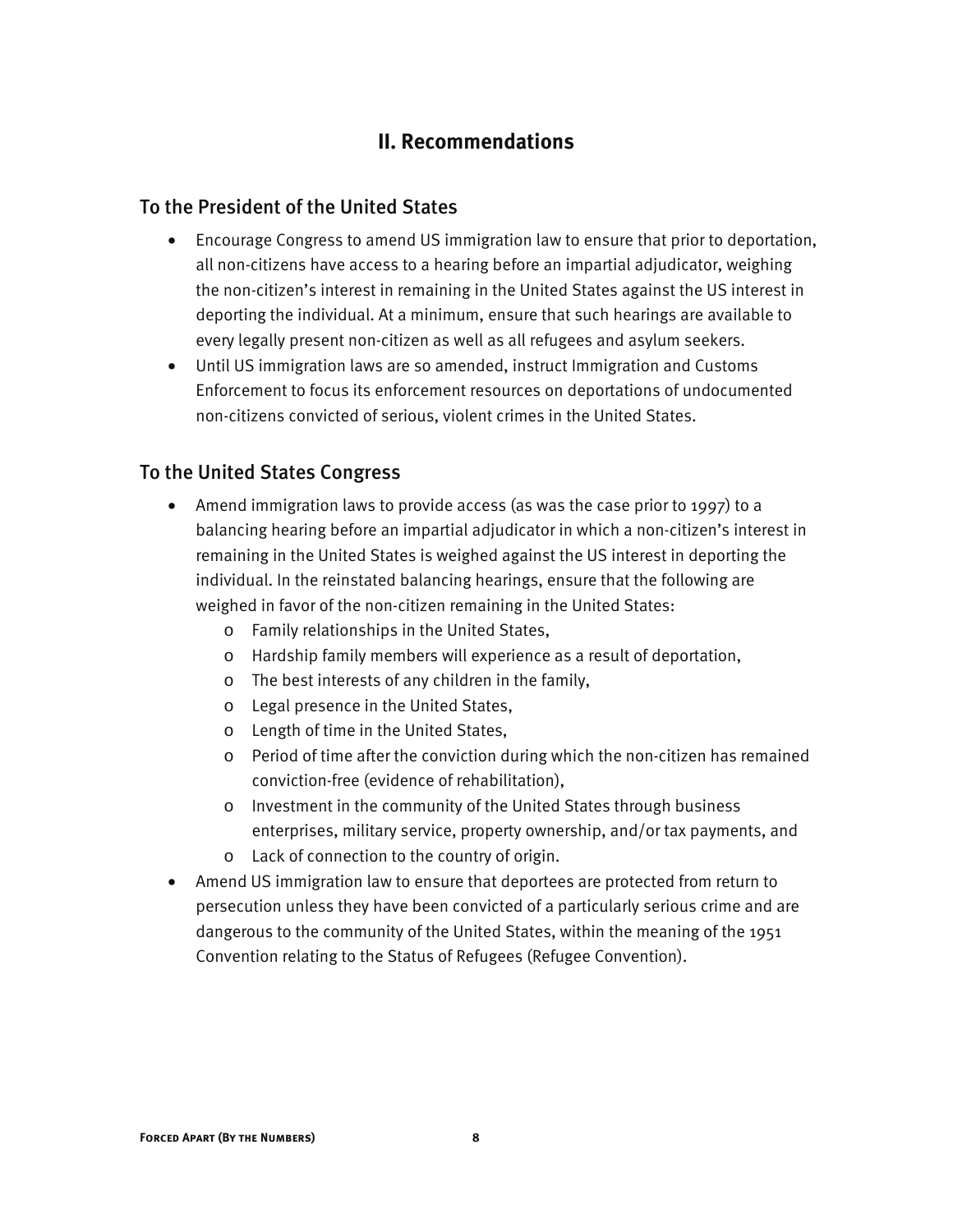## To the Department of Homeland Security

• Publish annual statistics that reveal what criminal convictions form the basis for all removals from the United States on criminal grounds, the immigration status ("lawful permanent resident," "asylee," etc.) of all persons removed on criminal grounds, and whether non-citizens removed have nuclear family relationships with US citizens or lawful permanent residents.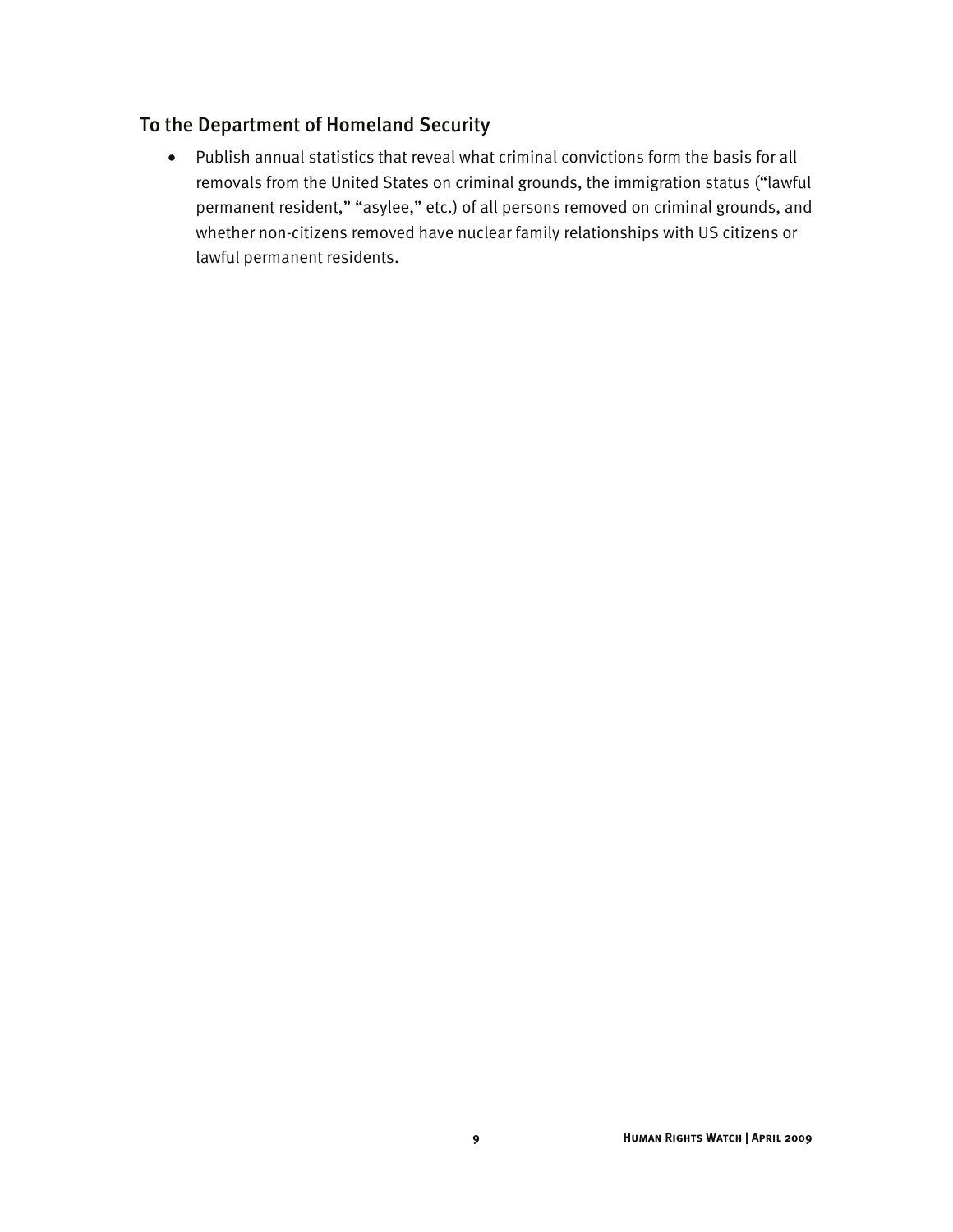## **III. Methodology**

When Human Rights Watch commenced research for our 2007 report "Forced Apart," we sent a Freedom of Information Act (FOIA) request together with Boston College Law School on March 15, 2006 to Immigration and Customs Enforcement to answer basic questions about the legal status of those deported for crimes (for example, how many were green card holders, how many had other immigration statuses in the US, and how many were undocumented), the nature and seriousness of the criminal convictions forming the basis for deportations (for example, how many convicted of shoplifting, how many of homicide), and the family relationships of those deported (for example, how many had US citizen or lawfully present spouses and children).

Human Rights Watch delayed publication of "Forced Apart" for one year while we waited to receive a response to our FOIA request.Unfortunately, that response did not come in time, and we had to publish our initial findings without the requested data. The history of ICE's non-responsiveness to our repeated requests (which can be viewed in the appendix to "Forced Apart")<sup>14</sup> suggests at best a lack of commitment to transparency and the goals of the FOIA legislation; at worst it suggests deliberate stonewalling.

After two-and-a-half years of administrative wrangling, including an assertion by the agency that providing a response to our request would cause statistical reporting by the agency to "virtually grind to a halt,"15 and with the assistance of pro bono counsel, we ultimately amended our request and finally received a response on August 13, 2008.<sup>16</sup>

Upon receipt of the data, we began analysis. The data were first imported into statistics software, Statistical Package for the Social Sciences (SPSS) version 14.0, which was used for all statistical analysis. Data were then organized and cleaned, removing empty variable sets resulting from redactions by ICE (these redacted variables included individual identifiers such as names and identification numbers). Included in the dataset are the individual's nationality; the country to which he or she was deported; the date of deportation; the individual's immigration status; and crime codes indicating up to five crimes that the

**<sup>14</sup>**Human Rights Watch, Forced Apart, appendix, http://www.hrw.org/en/node/10856/section/10.

**<sup>15</sup>**Letter from Margaret M. Elizalde, supervisory program analyst, U.S. Immigration and Customs Enforcement, to Human Rights Watch, January 11, 2007.

**<sup>16</sup>**A compact disk with some data was received by Human Right Watch in March 2008; however, despite repeated requests we did not receive a complete dataset or the codebooks necessary to translate the codes contained in the dataset until August 2008.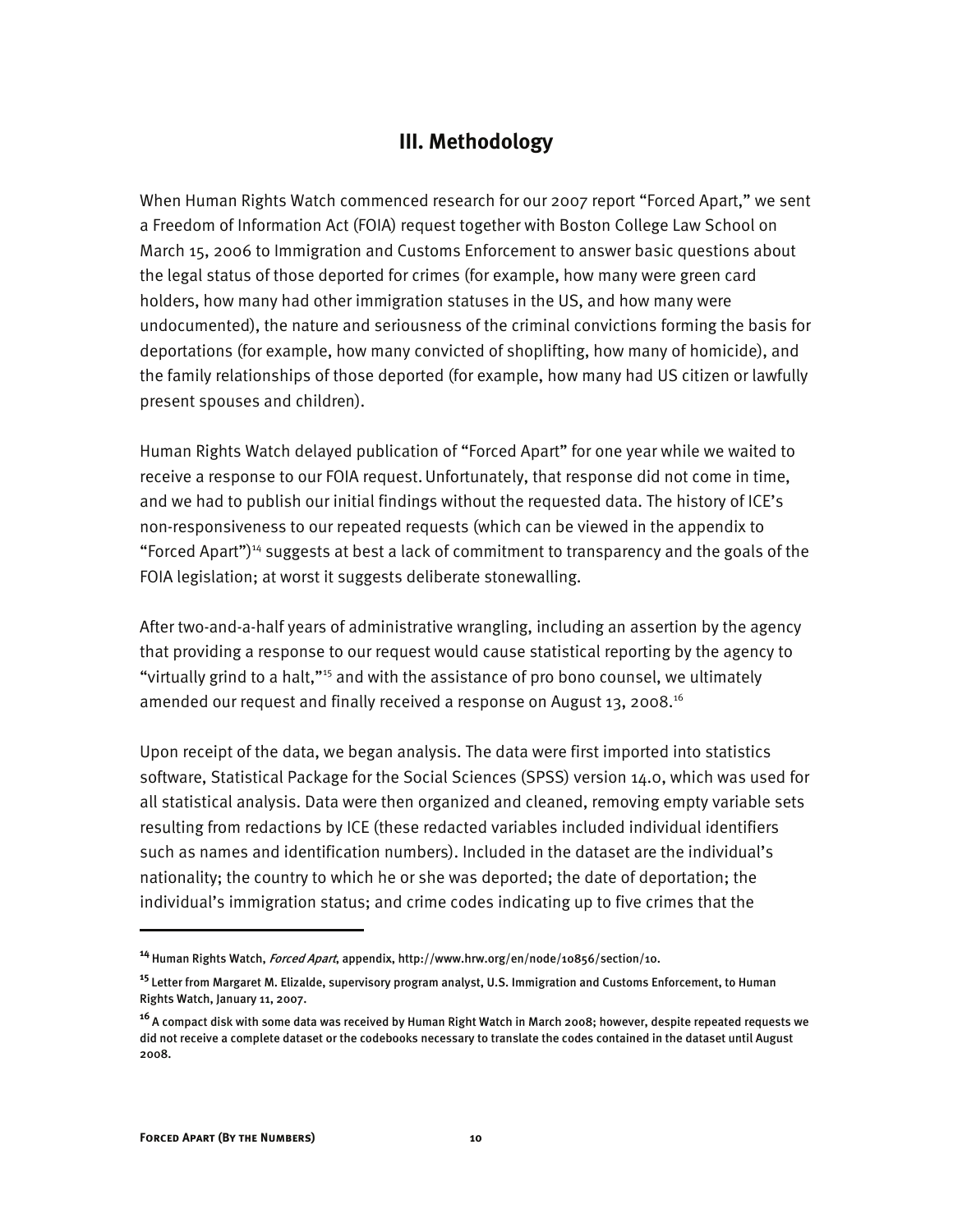individual was arrested for or convicted of (we do not know conclusively from these data whether every non-citizen was convicted of the crime listed by ICE), and which formed the basis for the deportation of the individual from the United States. Unfortunately, despite our request for additional information, the dataset did not include information about the marital status or next of kin of the deported individual. The agency claimed that with regard to these data, "ICE does not track this information and therefore, has no records responsive to this portion of your request."<sup>17</sup>

We grouped and coded crime data based on descriptions and categories from the National Crime Information Center (NCIC) codebook. We assigned each crime to one of six categories by cross-referencing with the NCIC codebook and ranked them from most to least serious: "offenses involving violence against persons," "non-violent general offenses with potential to cause harm," "non-violent drug offenses," "non-violent general offenses," "non-violent immigration offenses," and "non-violent theft offenses." When individuals in the dataset were deported for more than one crime, the deportee's most serious crime was used for analysis.

The immigration status of each individual in the dataset was decoded using an immigration code database provided by ICE. We then grouped each of the immigration statuses into three general categories: "illegally present," "legally present" (of which there are four subcategories), and "unknown."

Variables were created to allow for grouping of individuals. Cases were grouped based on the types of crimes committed, the nature of these crimes (violent versus non-violent), and the individual's immigration status. The main statistical analysis was conducted by running basic descriptive statistics, namely frequencies. Cross-tabulations were also conducted to compare groups. Examples of these cross-tabulations include examining the types of crimes for which individuals holding specific immigration statuses were deported. In specific cases illustrating data deficiencies, regression analysis was used to compare groups of deportees.

**<sup>17</sup>** Letter from Catrina M. Pavlik-Keenan, FOIA Director, ICE, Department of Homeland Security, to Human Rights Watch, March 7, 2008.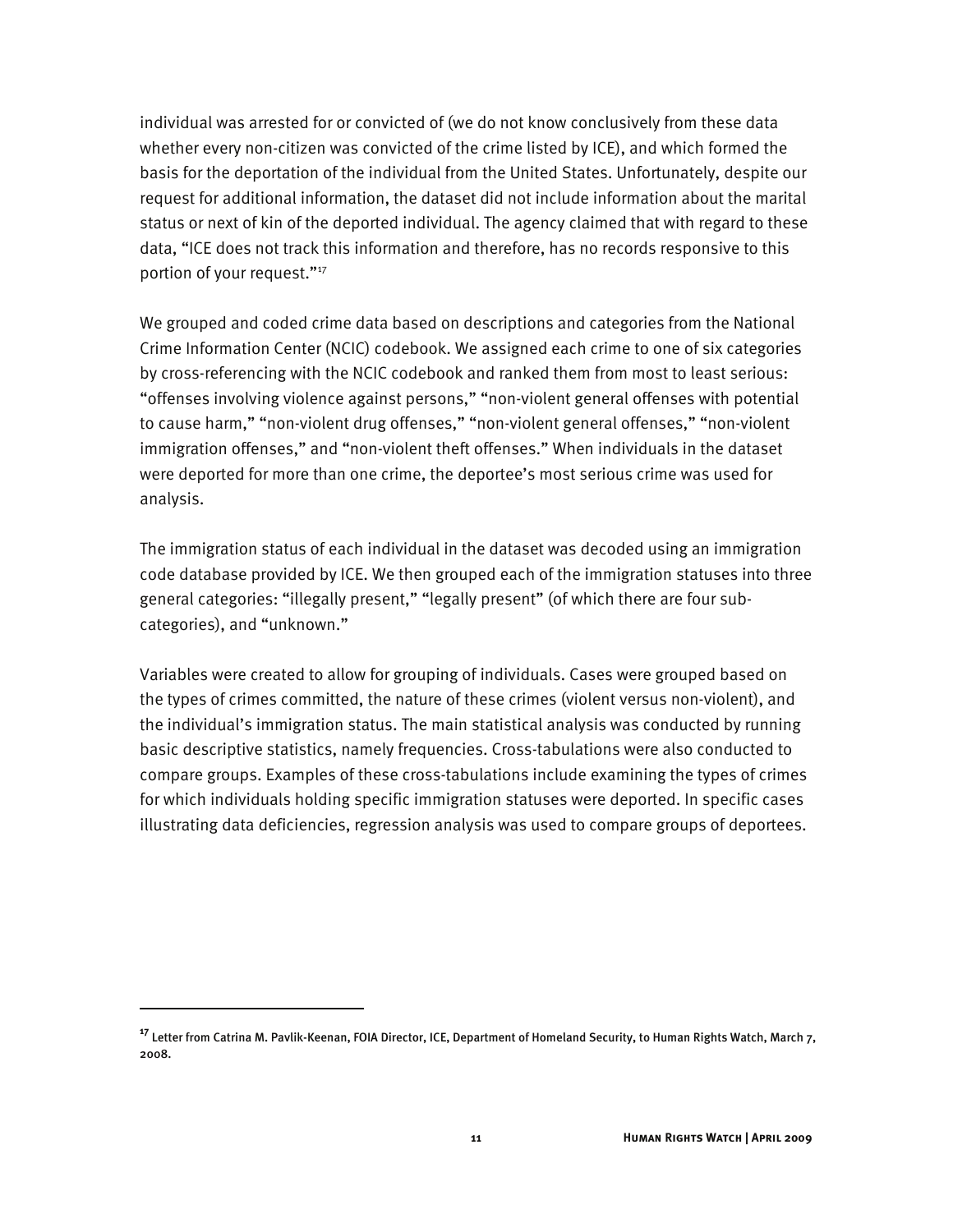## **IV. US Deportation Law Fails to Protect Human Rights**

### Human Rights at Stake during Deportations for Criminal Conduct

Deportation, though not technically recognized under US law as a form of punishment, is a coercive exercise of state power that can cause a person to lose her ability to live with close family members in a country she may reasonably view as "home." Most deportees are barred, either for decades or in many cases for the rest of their lives, from ever reentering the United States. A governmental decision to deprive a person of connection to the place she considers home raises serious human rights concerns. Human rights law at a minimum requires that the decision to deport be carefully considered, with all relevant impacts and potential rights violations weighed by an independent decision maker. Unfortunately, the US fails to do this on a daily basis.

Human rights law recognizes that the privilege of living in any country as a non-citizen may be conditional upon obeying that country's laws. Non-citizens facing deportation for crimes have broken the laws of the United States by engaging in criminal conduct, although they are only placed in deportation proceedings after they have finished serving their criminal punishment. Contrary to popular belief, not all have broken the immigration laws of the United States through their presence in the country. In other words, many of these noncitizens are legally present. Human rights law and the US constitution afford the most protection to those non-citizens who were lawfully present in the country before their criminal conduct.

Under international human rights instruments, there is a consistent body of interpretation and precedent that a country may not summarily withdraw the privilege of lawful presence without weighing the harm to the human rights of the non-citizens it allowed to enter. In other words, non-citizens must have a full and fair deportation hearing—one that allows the court to carefully weigh any arguments against a particular non-citizen's deportation, including any rights that might be violated as a result of that deportation.<sup>18</sup> The rights at stake when a legally present non-citizen faces deportation are weighty ones.<sup>19</sup>

**<sup>18</sup>** The International Covenant on Civil and Political Rights (ICCPR), which the United States ratified in 1992, states in article 13 (to which the United States has entered no reservations, understandings, or declarations), "An Alien lawfully in the territory of a State Party to the present covenant may be expelled therefrom only in pursuance of a decision reached in accordance with law and shall, except where compelling reasons of national security otherwise require, *be allowed to submit the reasons* against his expulsion and to have his case reviewed by, and be represented for the purpose before, the competent authority or a person or persons especially designated by the competent authority" (emphasis added). International Covenant on Civil and Political Rights (ICCPR), adopted December 16, 1966, G.A. Res. 2200A (XXI), 21 U.N. GAOR Supp. (No. 16) at 52, U.N. Doc. A/6316 (1966), 999 U.N.T.S. 171, entered into force March 23, 1976. Ratifications and Reservations for the International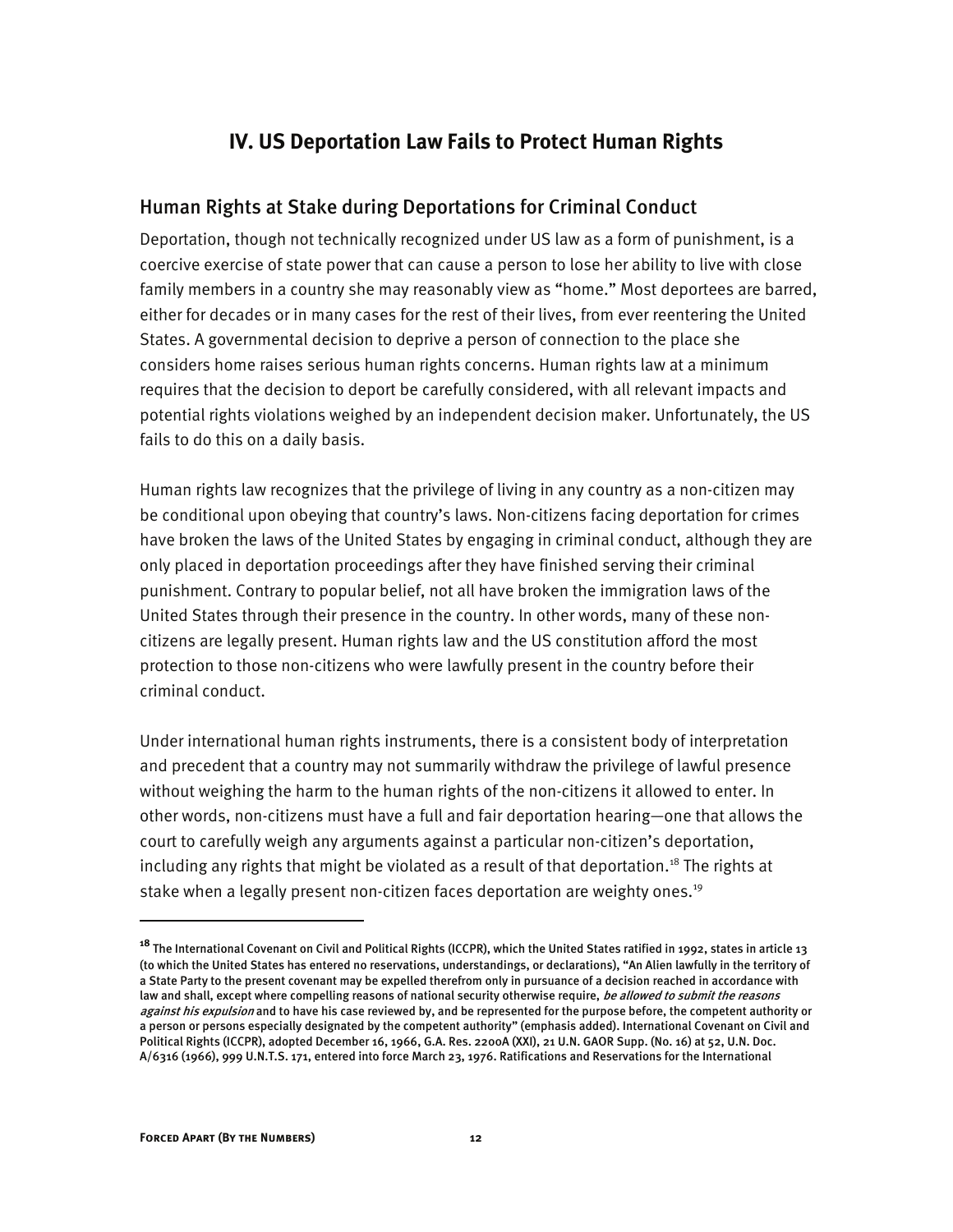First and foremost, at stake for many legally present non-citizens is the fundamental right to live together with close family members, including minor children. The international human right to family unity finds articulation in numerous human rights treaties.<sup>20</sup> The concept is also incorporated in the domestic law of the United States.<sup>21</sup>

In addition, the principle of proportionality is threatened when legally present non-citizens face the permanent consequence of deportation for petty crimes such as shoplifting, possessing stolen property, or simple possession of small amounts of narcotics. The idea that infringements upon rights must be proportional is explicitly included in the domestic law of many countries around the world, including the United States outside of the

:

http://www.oas.org/juridico/english/Sigs/b-32.html (accessed March 25, 2009). Applying this standard, the Inter-American Commission on Human Rights has stated that deportation proceedings require "as broad as possible" an interpretation of due process requirements and include the right to a meaningful defense and to be represented by an attorney. Inter-American Commission on Human Rights - Report No. 49/99 Case 11.610, Loren Laroye Riebe Star, Jorge Alberto Barón Guttlein and Rodolfo Izal Elorz v. Mexico, April 13, 1999, Section 70-1. For a more detailed discussion of the international human rights laws that provide for the legal protections summarized in this footnote, see Human Rights Watch, Forced Apart, pp. 45-81.

<sup>19</sup> For a detailed legal analysis of the human rights laws at issue in this context, see Human Rights Watch, *Forced Apart*, pp. 45-81.

**<sup>20</sup>**The Universal Declaration of Human Rights states in article 16(3), "The family is the natural and fundamental group unit of society and is entitled to protection by society and the State," and in article 25(2), "Motherhood and childhood are entitled to special care and assistance." Universal Declaration of Human Rights, adopted December 10, 1948, G.A. Res. 217A(III), U.N. Doc. A/810 at 71 (1948). The ICCPR states in article 17(1) that no one shall be "subjected to arbitrary or unlawful interference with his privacy, family, home or correspondence," and in article 23 that "[t]he family is the natural and fundamental group unit of society and is entitled to protection by society and the state" and that all men and women have the right "to marry and to found a family." The right to found a family includes the right "to live together." UN Human Rights Committee, "Protection of the Family," General Comment 19, the right to marriage and equality of the spouses, art. 23, July 27, 1990. As the international body entrusted with the power to interpret the ICCPR and decide cases brought under its Protocol, the Human Rights Committee has explicitly stated that family unity imposes limits on states' power to deport. Winata v. Australia, Communication No. 930/2000, U.N. Doc. CCPR/C/72/D/930/2000 (2001).

**<sup>21</sup>**For example, the US Supreme Court has held that the "right to live together as a family" is an important right deserving constitutional protection, and an "enduring American tradition." Moore v. City of East Cleveland, 431 U.S. 494, 500, 503, n.12 (1977)(plurality). See also Linda Kelly, "Preserving the Fundamental Right to Family Unity: Championing Notions of Social Contract and Community Ties in the Battle of Plenary Power Versus Aliens' Rights," Villanova Law Review, vol. 41, pp. 729-730 (1996)(discussing various non-immigration areas of law in which the Supreme Court has stressed the importance of legal protections for family unity and family life); and Nancy Morawetz, "Symposium: Understanding the Impact of the 1996 Deportation Laws and the Limited Scope of Proposed Reforms," Harvard Law Review, vol. 113, pp. 1950-1951 (2000)(discussing instances of members of Congress and the INS expressing the importance of family in the immigration context).

Covenant on Civil and Political Rights,

http://treaties.un.org/Pages/ViewDetails.aspx?src=TREATY&id=322&chapter=4&lang=en (accessed March 25, 2009). The UN Human Rights Committee, which monitors state compliance with the ICCPR, has interpreted the phrase "lawfully in the territory" to include non-citizens who wish to challenge the validity of the deportation order against them. In addition, the Human Rights Committee has made this clarifying statement: "[I]f the legality of an alien's entry or stay is in dispute, any decision on this point leading to his expulsion or deportation ought to be taken in accordance with article 13…. An alien must be given full facilities for pursuing his remedy against expulsion so that this right will in all the circumstances of his case be an effective one." UN Human Rights Committee, General Comment 15, paras 9 and 10. Similarly, article 8(1) of the American Convention on Human Rights, which the United States signed in 1977, states, "Every person has the right to a hearing, with due guarantees and within a reasonable time, by a competent, independent, and impartial tribunal, previously established by law … for the determination of his rights and obligations of a civil, labor, fiscal, or any other nature." American Convention on Human Rights "Pact of San Jose, Costa Rica," art. 8(1), General Information on the Treaty,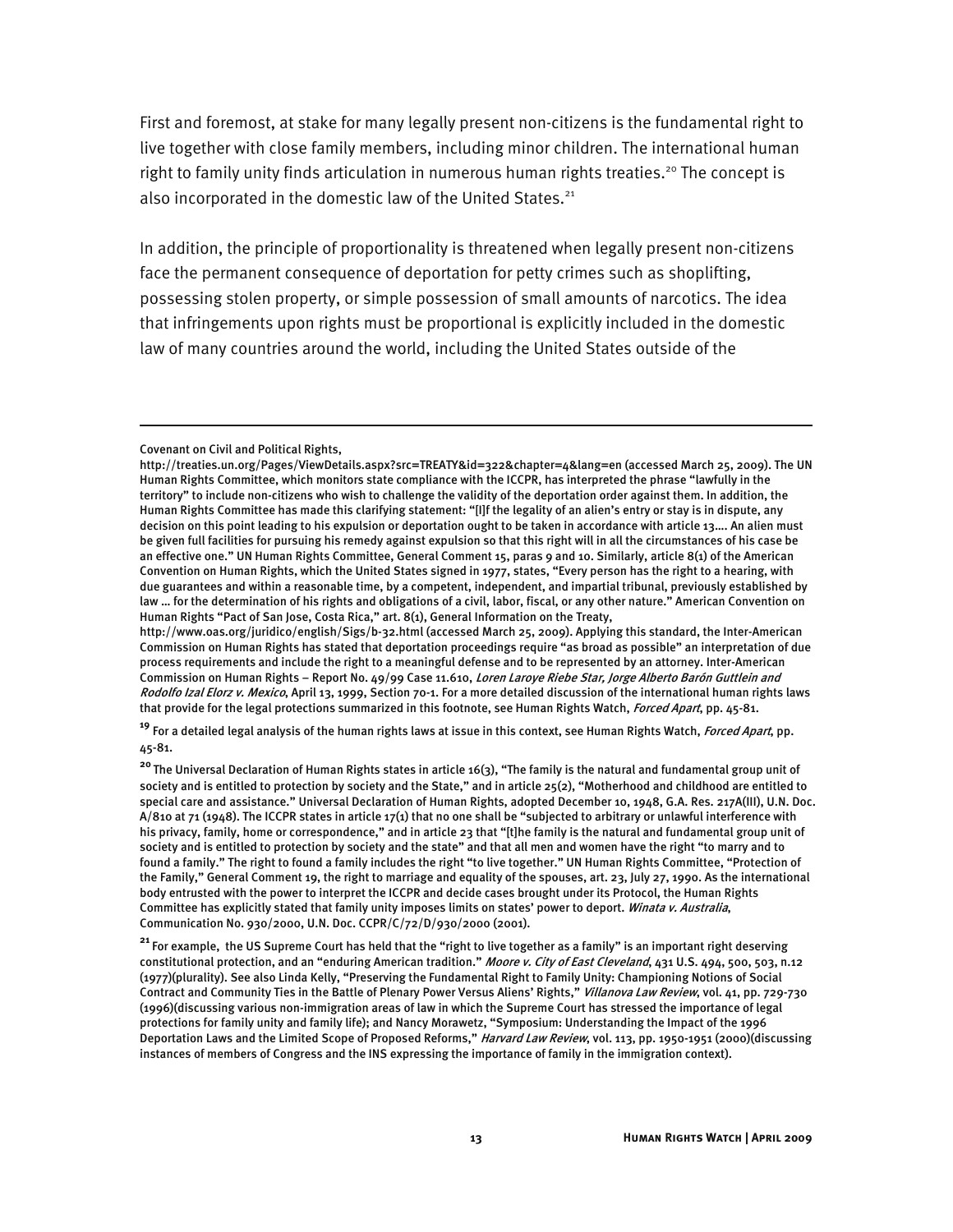immigration context.<sup>22</sup> Bodies such as the European Union and the United Nations Human Rights Committee have applied proportionality when analyzing states' decisions to infringe on important rights, including in the context of deportation. The European Union has decided that before deporting a long-term resident alien, states must consider factors such as duration of residence, age, consequences for the deportee and his or her family, and links with the expelling and receiving countries.<sup>23</sup> The Human Rights Committee has explained, in the context of the prohibition of arbitrary interference with family rights, that "[t]he introduction of the concept of arbitrariness is intended to guarantee that even interference provided for by law should be in accordance with the provisions, aims and objectives of the Covenant and should be, in any event, reasonable in the particular circumstances."<sup>24</sup>

Moreover, under human rights law, the state power of deportation should be limited if it infringes upon an individual's right to a private life, which includes his or her ties to the country of immigration (separate and apart from any family ties).<sup>25</sup> Therefore, the noncitizen's ties to the United States should at least be weighed before the decision to deport becomes final. The US Supreme Court stated in *Landon v. Plasencia* that "once an alien gains admission to our country and begins to develop the ties that go with permanent residence his constitutional status changes accordingly."<sup>26</sup> Despite this accepted constitutional maxim, a non-citizen's ties to the United States, including length of residence, military service, and business, educational, and community contributions and connections that are separate from family relationships, are often not considered under US law when he or she faces deportation because of a criminal conviction.

**<sup>22</sup>** For example, the United States Supreme Court uses "strict scrutiny" to examine state policies based on race, by balancing the right to be free from discrimination against any compelling governmental interest in the policy under consideration. See, for example, Grutter v. Bollinger, 539 U.S. 306 (2003); Korematsu v. United States, 323 U.S. 214 (1944).

**<sup>23</sup>**Council of the EU – Council Directive 2003/109/EC of 25 November 2003 concerning the status of third-country nationals who are long-term residents, art. 12.

**<sup>24</sup>**UN Human Rights Committee, General Comment 16, the right to respect of privacy, family, home and correspondence, and protection of honour and reputation, art. 17, August 4, 1988.

**<sup>25</sup>**Article 17 of the ICCPR provides that "[n]o one shall be subjected to arbitrary or unlawful interference with his privacy ... home or correspondence…. Everyone has the right to the protection of the law against such interference or attacks." The Human Rights Committee has explained that this "guarantee[s] that even interference provided for by law should be in accordance with the provisions, aims and objectives of the Covenant and should be, in any event, reasonable in the particular circumstances." UN Human Rights Committee, General Comment 16, para. 4, 1988. Further, the committee has stated that the term "home" "is to be understood to indicate the place where a person resides or carries out his usual occupation." Ibid., para. 5. Therefore, the right to protection against arbitrary interference with privacy and home encompasses those relationships and ties that an immigrant develops with the community outside of her family. For example, the Inter-American Commission has found that the right encompasses "the ability to pursue the development of one's personality and aspirations, determine one's identity, and define one's personal relationships." Maria Eugenia Morales De Sierra v. Guatemala, Session Nº  $4/01$ , Case 11.625 (Jan. 19, 2001), http://www.cidh.org/women/guatemala11.625.htm. English translation at: www.cidh.org/women/guatemala11.625aeng.htm (both accessed March 20, 2009)(emphasis added).

**<sup>26</sup>**Landon v. Plasencia, 459 U.S. 21, 33 (1982).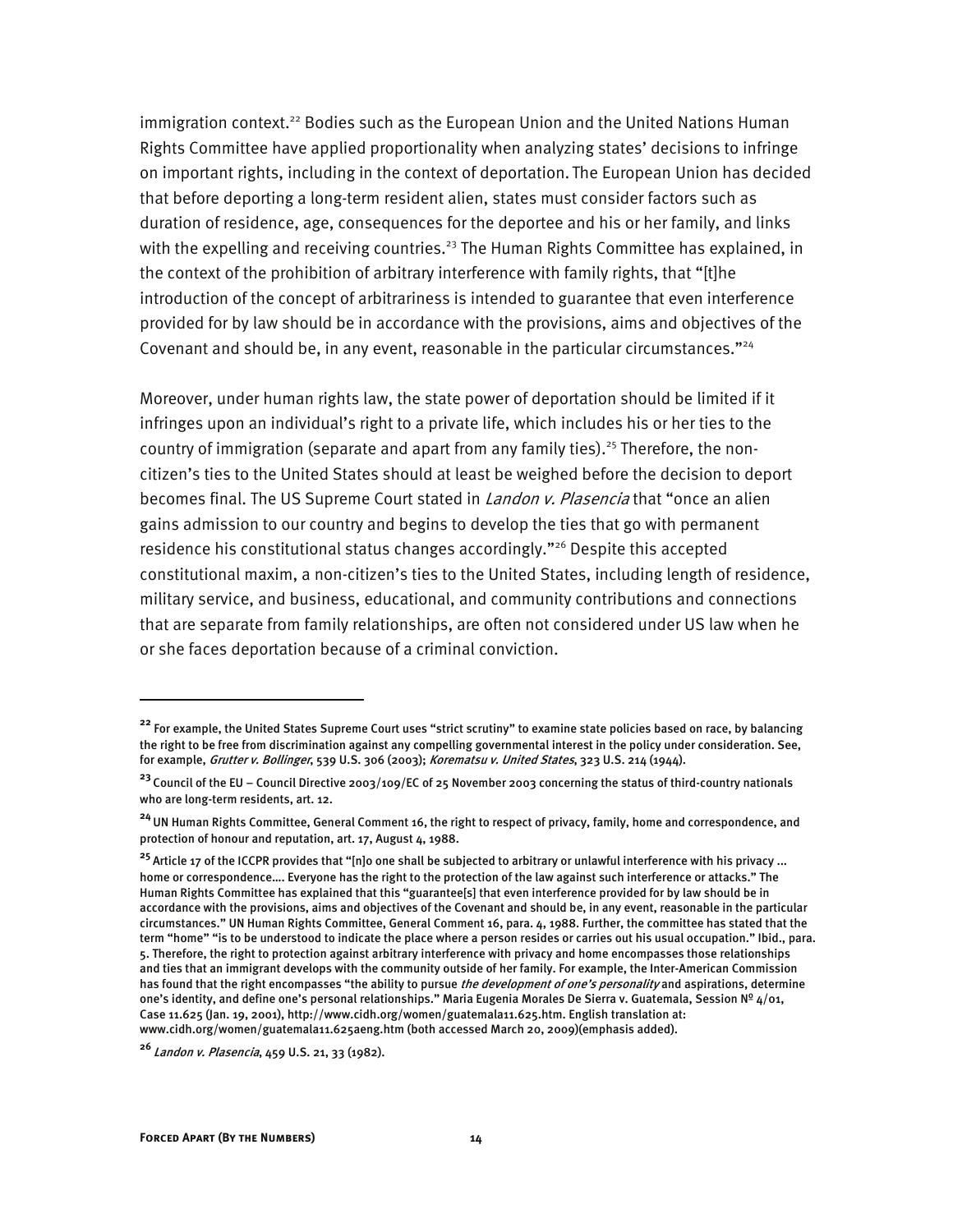Finally, human rights law requires that even a person convicted of serious crimes must have a hearing to ensure that deportation will not return that person to a country where his or her life or freedom would be threatened on account of race, religion, nationality, membership of a particular social group, or political opinion. This principle of nonrefoulement places well recognized limits on states' powers to deport refugees. The 1967 Protocol Relating to the Status of Refugees, to which the United States is a party, binds parties to abide by the provisions of the Refugee Convention, including that no state "shall expel or return ('refouler') a refugee in any manner whatsoever to the frontiers of territories where his life or freedom would be threatened on account of his race, religion, nationality, membership of a particular social group or political opinion."<sup>27</sup>

Given the imperative of protecting refugees from return to places where they would likely be persecuted, refugee law permits a very narrow exception to nonrefoulement, which only applies in extremely serious cases. Article  $33(2)$  of the Refugee Convention states that nonrefoulement may not be claimed by a refugee "who, having been convicted by a final judgment of a particularly serious crime, constitutes a danger to the community of that country." Procedures must be in place to ensure careful application of this narrow exception.<sup>28</sup>

The determination of a particularly serious crime cannot be merely rhetorical: It requires that the crime in question be distinguished from other crimes. The United Nations High Commissioner for Refugees (UNHCR) has defined such a crime as a "capital crime or a very grave punishable act."<sup>29</sup> Also, to comply with the Refugee Convention, a government must separately assess the danger the individual poses to the community: "A judgment on the

**<sup>27</sup>**Convention relating to the Status of Refugees (Refugee Convention), 189 U.N.T.S. 150, entered into force April 22, 1954, art. 33.

**<sup>28</sup>** The Refugee Convention and Protocol require that a refugee should be "allowed to submit evidence to clear himself, and to appeal to and be represented for the purpose before competent authority or a person or persons specially designated by the competent authority." Refugee Convention, art. 32(2). UNHCR's Executive Committee has explained that deporting a refugee under article 33(2) "may have very serious consequences for a refugee and his immediate family members … [and therefore should only happen] in exceptional cases and after due consideration of all the circumstances."UNHCR Executive Committee, Conclusion No. 7 (1977). The exceptions to nonrefoulement in article 33(2) were intended to be used only as a "last resort" where "there is no alternative mechanism to protect the community in the country of asylum from an unacceptably high risk of harm." James C. Hathaway, *The Rights of Refugees under International Law* (Cambridge, UK: Cambridge University Press, 2005), p. 352. Therefore, an individualized determination must occur before deportation in compliance with article 33(2), during which states must weigh two elements: that a refugee has been convicted of a particularly serious crime and that she constitutes a danger to the community.

**<sup>29</sup>** UNHCR, Handbook on Procedures and Criteria for Determining Refugee Status under the 1951 Convention and the 1967 Protocol relating to the Status of Refugees (Geneva: UNHCR, January 1992), para. 155. Note that the requirement that the crime must be a "capital crime or a very grave punishable act" was a description of what constitutes a "'serious' non-political crime" for the purposes of article 1F. The "particularly serious crime" exception in article 33(2) is presumed to require that the individual refugee be even more dangerous in order to fall under this exception. See Sir Elihu Lauterpacht & Daniel Bethlehem, UNHCR, "Opinion: The Scope and Content of the Principle of Non-Refoulement," June 20, 2001, para. 147 ("Article 33(2) indicates a higher threshold than Article 1F … ").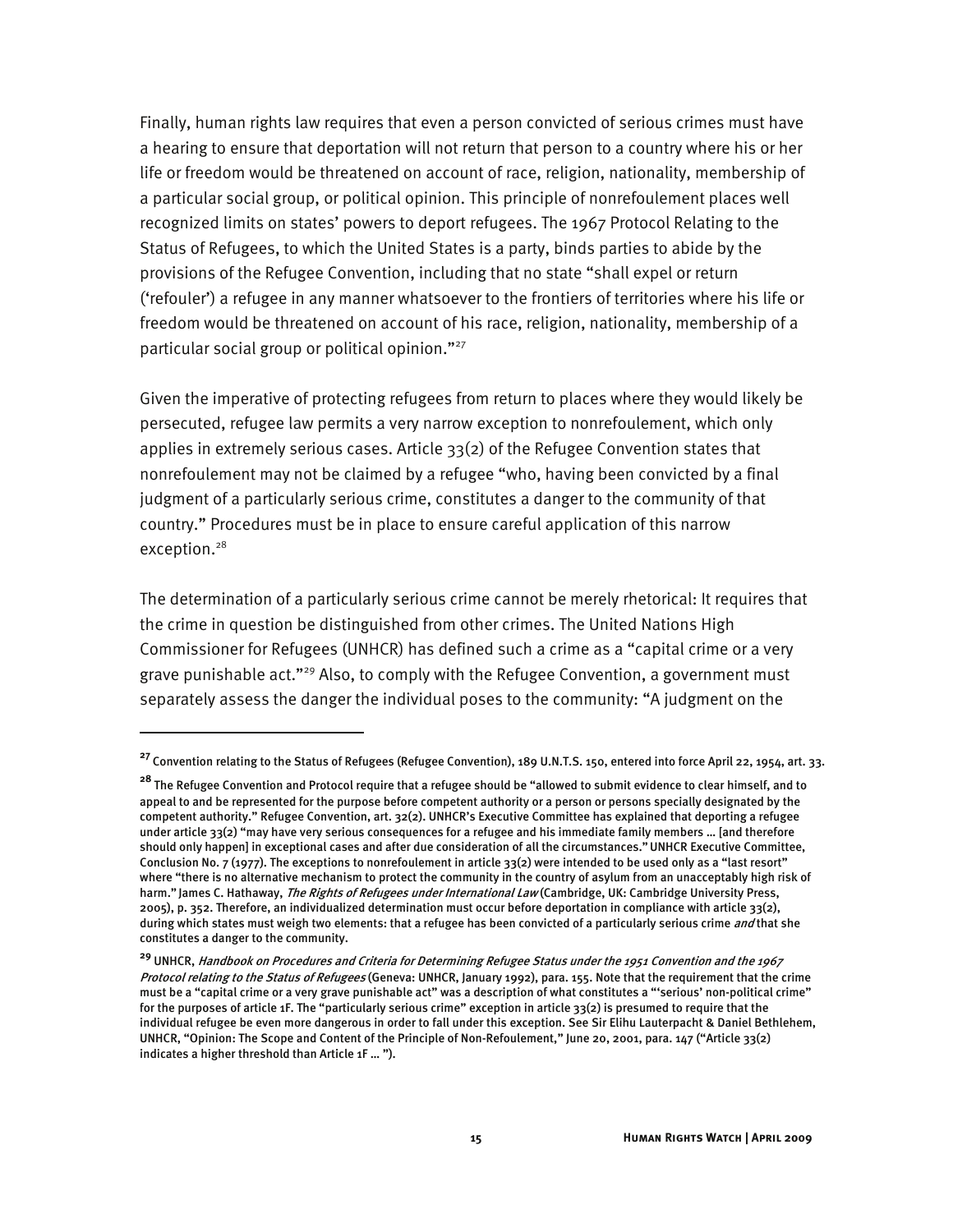potential danger to the community necessarily requires an examination of the circumstances of the refugee as well as the particulars of the specific offence."<sup>30</sup> Unfortunately, US law falls short of these standards, which are binding on the United States because of its ratification of the Refugee Protocol.<sup>31</sup>

When Congress changed deportation laws in the mid-1990s, it broke with international human rights standards in ways never before attempted in the United States.

#### 1996 Immigration Laws Withdrew Human Rights Protections

Not every possible argument against deportation is important enough to call into question the legitimacy of a hearing that denies such arguments' consideration. For example, a noncitizen who for reasons of personal predilection prefers the economic opportunities and climate in one country to another could not legitimately challenge his hearing under human rights law if he was prevented from making this argument as a defense to deportation. However, some defenses implicate very important and fundamental rights that non-citizens should be able to raise in their deportation hearings in the United States, including the right to family unity, proportionality, longstanding ties to a country, and the likelihood of persecution upon return. Since the United States does not allow for a hearing that weighs these concerns, the human right to raise defenses to deportation is undermined.

Prior to implementation of the new 1996 laws in 1997, there were several means by which immigration judges could weigh such factors in hearings before ordering an individual deported from the United States on criminal grounds. Most important among these were the Immigration and Nationality Act (INA) Section 244 waiver of deportation; the INA 212(c)

**<sup>30</sup>** UNHCR, "Nationality Immigration and Asylum Bill 2002: UNHCR comments relating to serious criminals and statutory review," para. 3 (2002); UNHCR, *Handbook*, p. 157 ("The fact that an applicant convicted of a serious non-political crime has already served his sentence or has been granted a pardon or has benefited from amnesty is also relevant.").

**<sup>31</sup>** The less protective standard used by the United States is known as "withholding." Withholding states that protection may not be claimed by a refugee who "having been convicted by a final judgment of a particularly serious crime is a danger to the community of the United States."8 U.S.C. Section 1231 (b)(3)(B)(ii). A subsequent section states that for purposes of interpreting this clause, "[A]n alien who has been convicted of an aggravated felony (or felonies) for which the alien has been sentenced to an aggregate term of imprisonment of at least 5 years shall be considered to have been convicted of a particularly serious crime. The previous sentence shall not preclude the Attorney General from determining that, notwithstanding the length of sentence imposed, an alien has been convicted of a particularly serious crime."8 U.S.C. Section 1231 (b)(3)(B). As this Section states, in addition to all refugees convicted of aggravated felonies with five year sentences, the Attorney General has statutory authority to send to persecution refugees with sentences of *less* than five years. In a decision under this statutory authority, the Attorney General has issued the blanket statement that aggravated felonies with sentences of less than five years "presumptively constitute particularly serious crimes," meaning that the non-citizen would have the difficult burden of overcoming the Attorney General's presumption that his or her crime was "particularly serious" in deportation proceedings. In re Y-L, Immigration & Nationality Laws Administrative Decisions, vol. 23, decision 270 (B.I.A. 2002).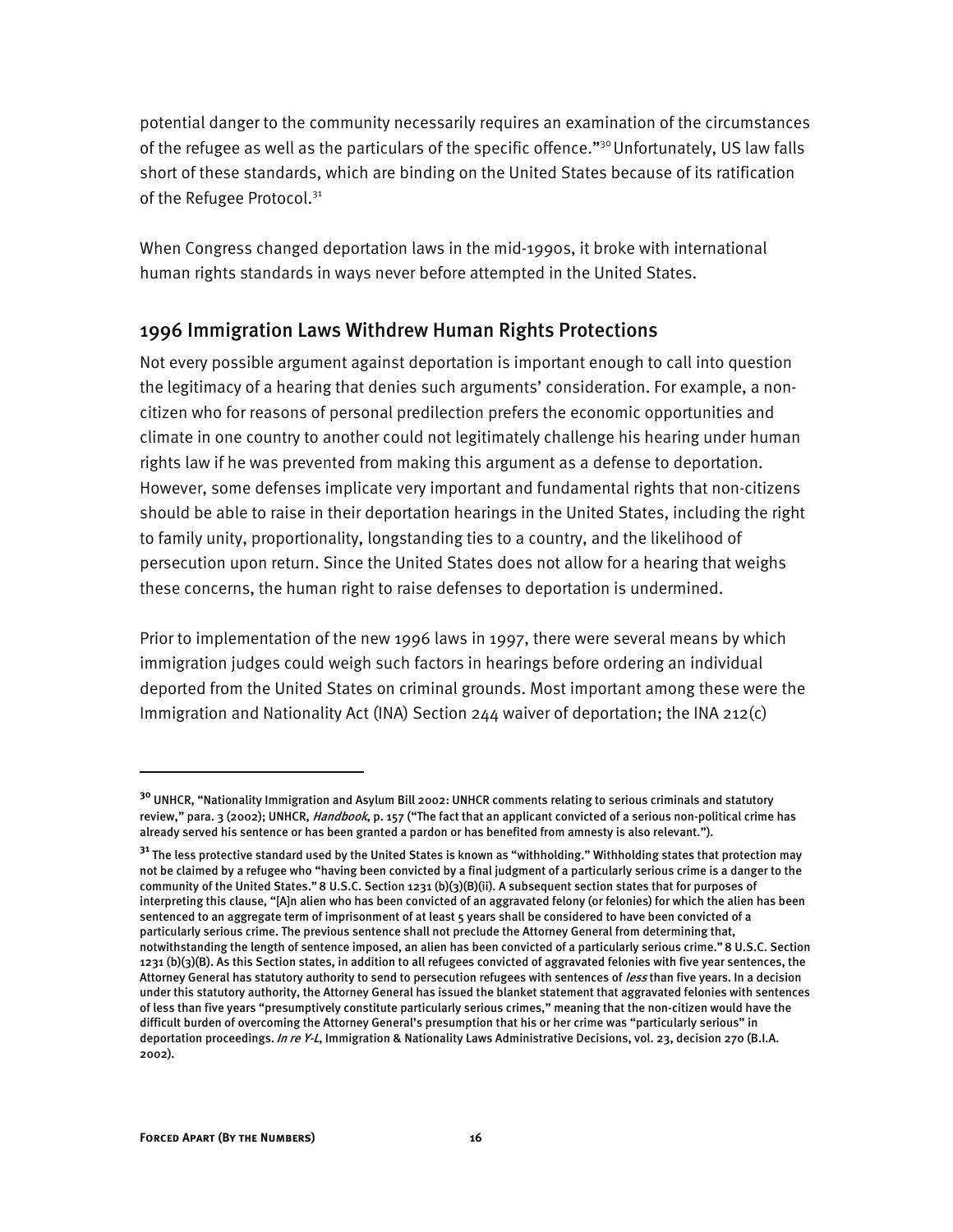waiver of deportation; and a waiver known as "withholding." Each of these three waivers was narrowed or eliminated in 1996.

First, the 244 waiver allowed deportation to be suspended for non-citizens of good moral character who had been present in the United States for a minimum of seven years, and whose deportation would result in extreme hardship to themselves or to their citizen or lawful permanent resident spouses, parents, or children.<sup>32</sup> It was replaced by Congress in 1996 with the narrower 240A(a) waiver, which is only available to lawful permanent residents who are convicted of a specific category of crimes including "crimes of moral turpitude" (described below). This waiver is only available to people who have resided in the United States for a minimum seven years, and whose rehabilitation since their crimes and whose ties to the United States make their presence in the country in the best interests of the United States. It is also a very difficult waiver to obtain, as illustrated by the Mark Ferguson case (described in Chapter V, subsection "Background on criminal conduct forming basis for deportations"). Moreover, the 240A(a) waiver is not available to anyone convicted of an "aggravated felony"—which despite its name includes crimes that are neither the most serious nor violent, as well as some that are not even felonies. For example, despite the plain meanings of the words "aggravated" and "felony," this category includes some misdemeanor crimes, even though misdemeanors are generally less serious and involve less violence than felonies.

Second, Congress completely eliminated the 212(c) waiver, which previously allowed lawful permanent residents living in the US for at least seven years to seek discretionary relief from deportation by showing that negative factors (such as the seriousness of their crimes) were outweighed by positive ones (such as family ties and evidence of rehabilitation).

Third, amendments to the withholding waiver made it impossible for any non-citizen convicted of an aggravated felony with a minimum five-year sentence to obtain refugee protection from deportation to a country where she would face persecution, which violates the Refugee Convention.

Human rights law requires a fair hearing in which fears of persecution, proportionality, family ties, and other connections to a non-citizen's host country are weighed against that country's interest in deporting him. Unfortunately, with the elimination of several forms of relief in 1996, that is precisely what US immigration law fails to do. Therefore, the United States is far out of step with international human rights standards and the practices of other

**<sup>32</sup>** 8 U.S.C. Section 1254 (1986).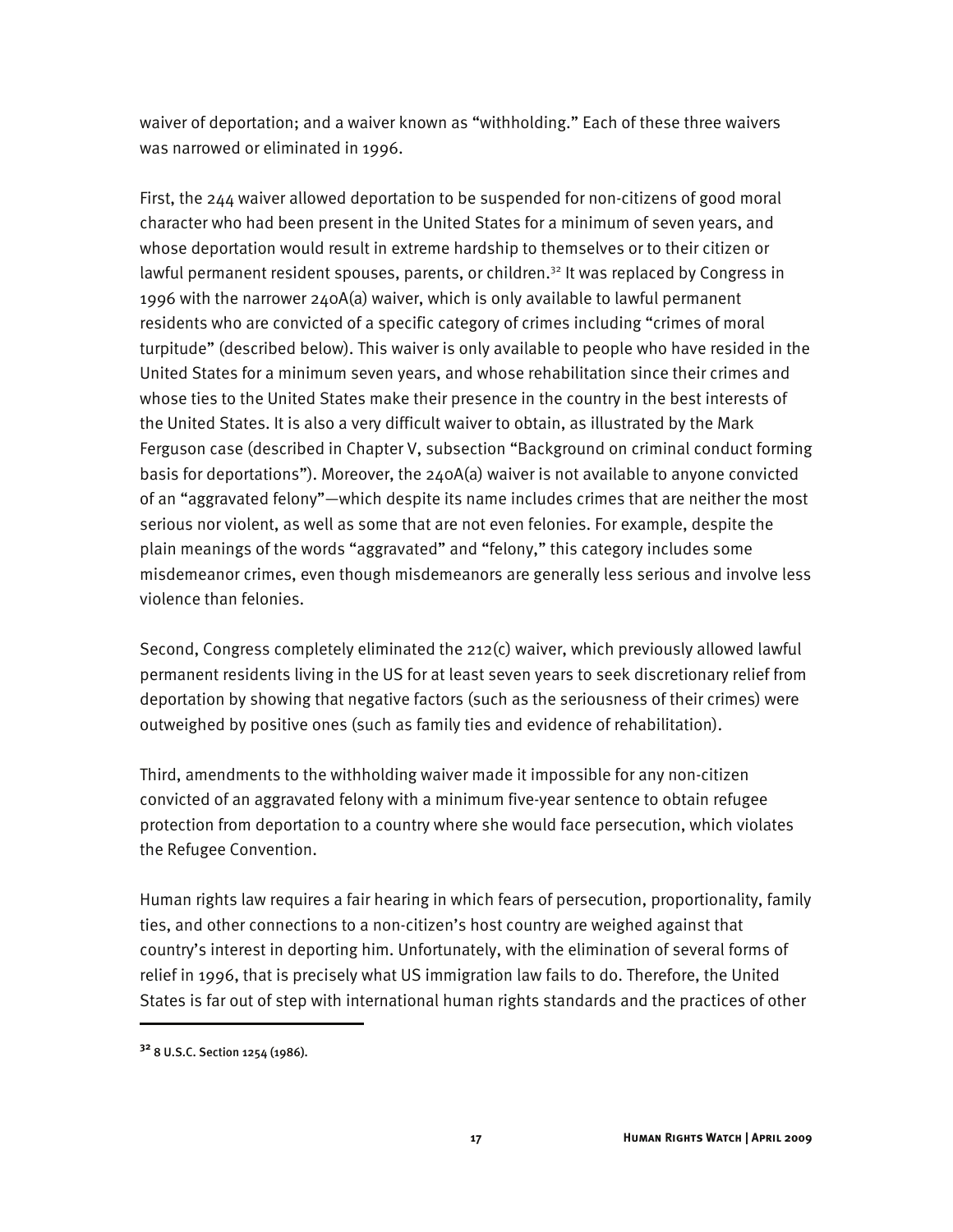nations, particularly nations that it considers to be its peers. Many other constitutional democracies require deportation hearings to weigh such defenses to deportation in their domestic practices. In fact, in contrast to the United States, all of the governments in Western Europe (except Luxembourg) offer non-citizens an opportunity to raise family unity, proportionality, ties to a particular country, and/or other human rights concerns prior to deportation.33

The ICE data presented in this report allow us to illustrate with stark numbers just how many non-citizens are being deported without the necessary protections of these important rights.

**<sup>33</sup>** See Human Rights Watch, Forced Apart, pp. 48-50.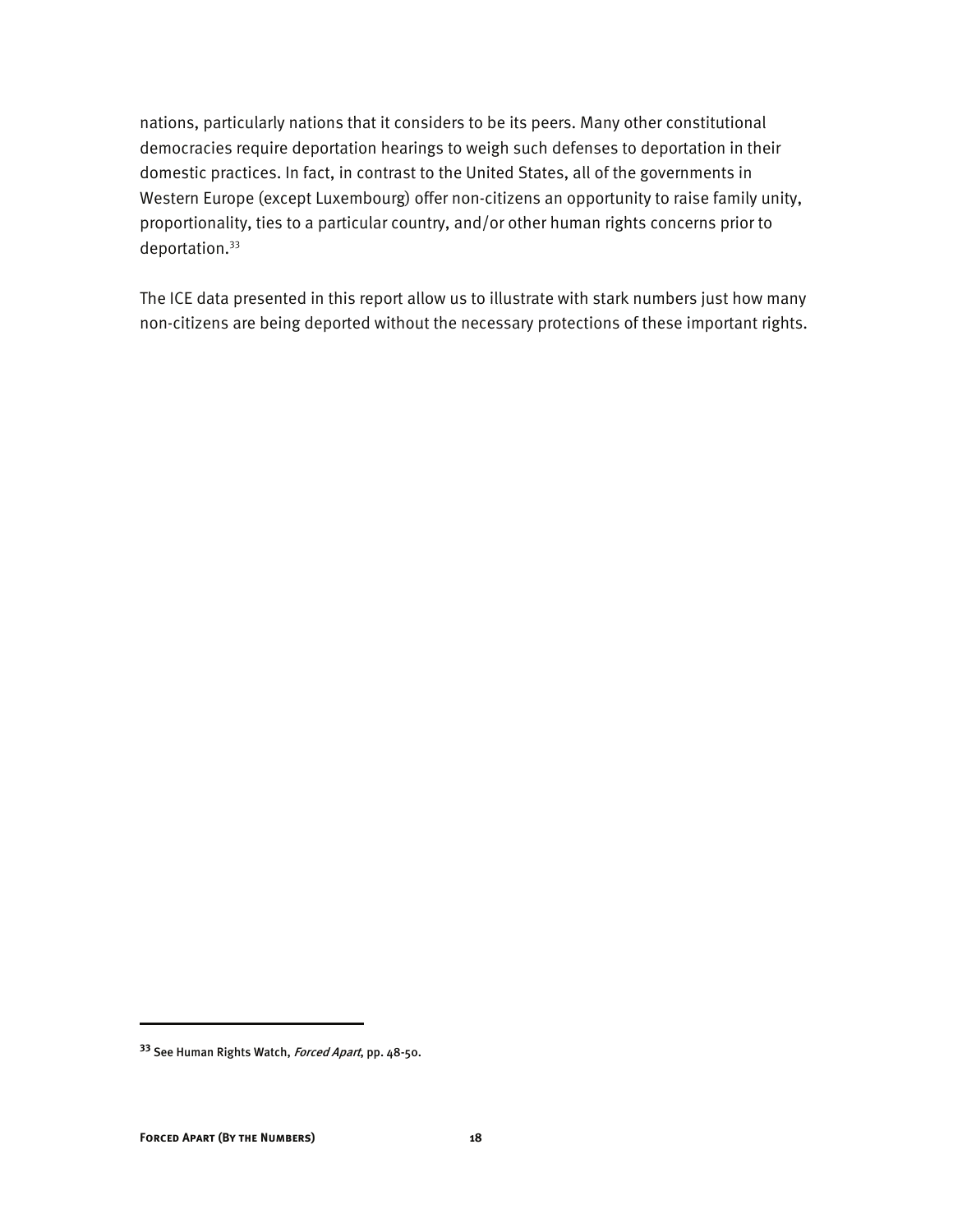## **V. Analyzing the ICE Dataset**

#### Aggregate Data

I

#### *Total number of persons deported on criminal grounds 1997-2007*

The dataset Human Rights Watch acquired from the Immigration and Customs Enforcement agency of the US Department of Homeland Security in August 2008 contained information on 897,099 people who were deported on criminal grounds between April 1, 1997, and August 1, 2007.34

In those 10 years and  $4$  months, deportations occurred each and every day, representing 3,775 individual days in which non-citizens were loaded onto buses or planes and removed from the United States. Figure 1 below reveals the number of persons deported during each calendar year (including partial years) for which we have data. As the figure shows, there has been an almost consistent annual increase in the number of deportations for criminal conduct. In 1998, the first year for which we have complete data, 72,482 non-citizens were deported on criminal grounds. Whether due to stepped-up enforcement,<sup>35</sup> or simply reflecting annual non-citizen population growth, by 2006 the number had increased 42 percent from its 1998 level, to 103,163 deportees.

**<sup>34</sup>** Aggregate numbers of non-citizens deported on criminal grounds have been published by DHS on its website for many years. The figures for 1997 through 2006 (the most recent year for which data are available through these sources), show that a total of 768,345 non-citizens were removed on criminal grounds during that period.

**<sup>35</sup>**There has been much speculation about an increase in the use of immigration enforcement powers by ICE officials since the September 11 terrorist attacks on the United States. While the dataset does reveal an increase in the number of non-citizens deported on criminal grounds since September 11, 2001, it is difficult to know how much of this is attributable to increased enforcement motivated by the terrorist attacks, and how much to other initiatives by ICE to increase enforcement more generally. In the 53 months between April 1, 1997, and September 10, 2001, 340,882 people were deported on criminal grounds—a monthly average of 6,431. In the 71 months between September 11, 2001 and August 1, 2007, 556,217 people were deported—a monthly average of 7,834. Before September 11 an average of 210 people were deported per day; after September 11 an average of 259 were deported per day. Of the 100 days with the highest number of deportations, 99 occurred after September 11, 2001.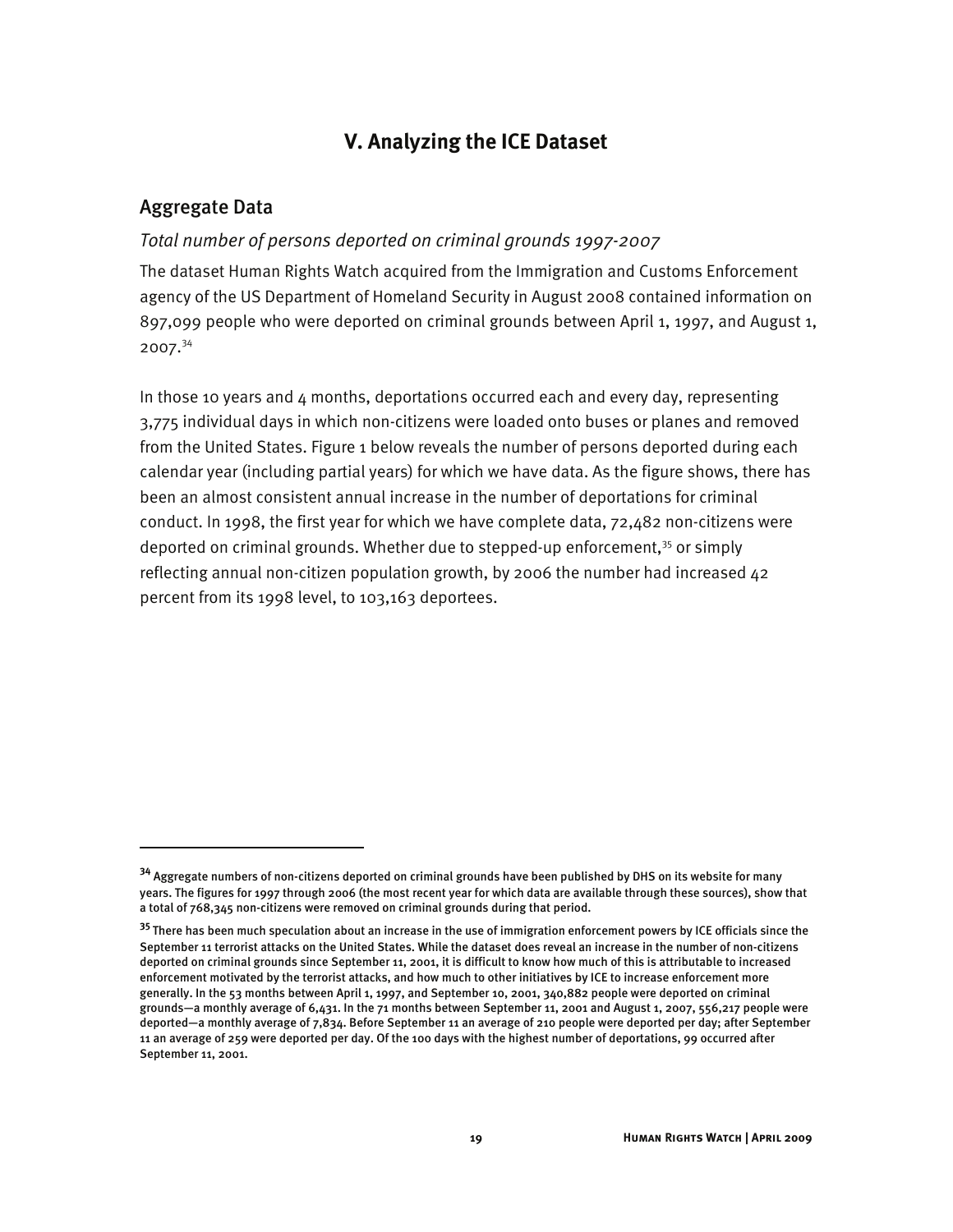

Figure 1: Total Deportations on Criminal Grounds Based on ICE Dataset

These aggregate numbers suggest significant data management problems at ICE. In Table 2 below we compare the dataset that ICE supplied to Human Rights Watch with data published by the DHS Office of Immigration Statistics annually in its Yearbook of Immigration Statistics.<sup>36</sup> The table only includes years for which we have complete data. There is a significant discrepancy between these two sources regarding the number of non-citizens deported from the US on criminal grounds. Assuming the ICE dataset provided privately to Human Rights Watch is correct, the public DHS Yearbooks of Immigration Statistics are failing to account for between 5.6 percent and 14.3 percent of deportees.

| Year | <b>Number Deported on</b><br><b>Criminal Grounds in</b><br><b>DHS Publications</b> | <b>Number Deported on</b><br><b>Criminal Grounds in ICE</b><br><b>Dataset Provided to HRW</b> | <b>Difference</b> | <b>Percent of Cases</b><br>missing from DHS<br><b>Publications</b> |
|------|------------------------------------------------------------------------------------|-----------------------------------------------------------------------------------------------|-------------------|--------------------------------------------------------------------|
| 1998 | 62.108                                                                             | 72,482                                                                                        | 10,374            | 14.3                                                               |
| 1999 | 71,188                                                                             | 78,781                                                                                        | 7,593             | 9.6                                                                |
| 2000 | 73,065                                                                             | 82,190                                                                                        | 9,125             | 11.1                                                               |
| 2001 | 73,545                                                                             | 80,710                                                                                        | 7,165             | 8.9                                                                |

Table 2: Comparing DHS Dataset Provided to HRW with Agency Publications**<sup>37</sup>**

**<sup>36</sup>**See, for example, U.S. Department of Homeland Security, Office of Immigration Statistics, "2007 Yearbook of Immigration Statistics," http://www.dhs.gov/xlibrary/assets/statistics/yearbook/2007/ois\_2007\_yearbook.pdf (accessed March 20, 2009).

<sup>&</sup>lt;sup>37</sup> Due to rounding, for Table 2 and all subsequent tables, numbers may not add up to 100 percent.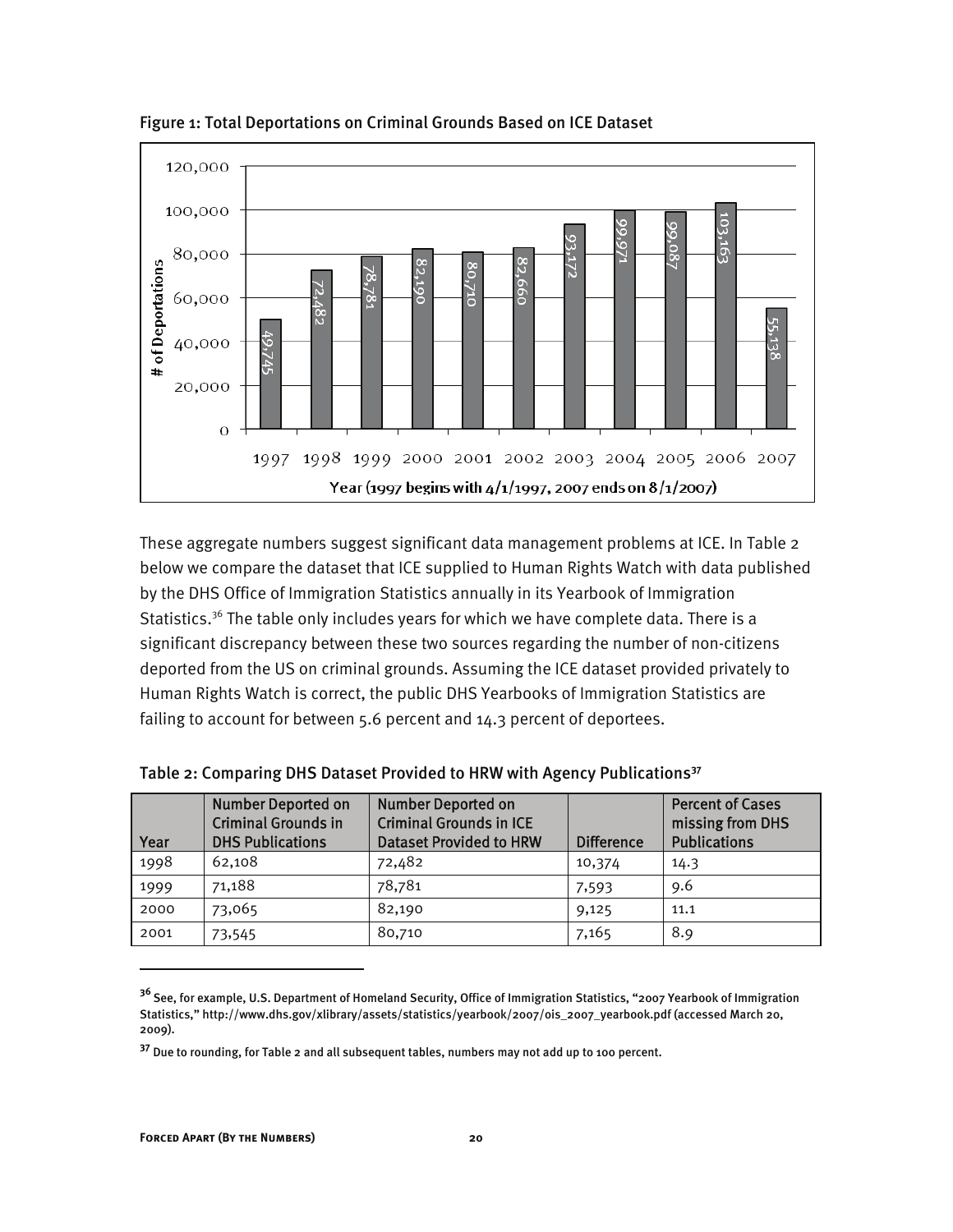| Year | <b>Number Deported on</b><br><b>Criminal Grounds in</b><br><b>DHS Publications</b> | <b>Number Deported on</b><br><b>Criminal Grounds in ICE</b><br><b>Dataset Provided to HRW</b> | <b>Difference</b> | <b>Percent of Cases</b><br>missing from DHS<br><b>Publications</b> |
|------|------------------------------------------------------------------------------------|-----------------------------------------------------------------------------------------------|-------------------|--------------------------------------------------------------------|
| 2002 | 72,818                                                                             | 82,660                                                                                        | 9,842             | 11.9                                                               |
| 2003 | 82.822                                                                             | 93,172                                                                                        | 10,350            | 11.1                                                               |
| 2004 | 91,508                                                                             | 99,971                                                                                        | 8,463             | 8.5                                                                |
| 2005 | 91,725                                                                             | 99,087                                                                                        | 7,362             | 7.4                                                                |
| 2006 | 97,365                                                                             | 103,163                                                                                       | 5,798             | 5.6                                                                |

#### *Nationalities deported*

Individuals representing 184 different nationalities were deported after serving their sentences for criminal convictions between April 1, 1997, and August 1, 2007. Mexicans were by far the largest national group, representing 78.2 percent or 701,700 of those deported, which is not surprising since individuals of Mexican national origin represent the largest percentage—27.9 percent (or 11.5 million)—of the 37.5 million persons in the foreign-born population in the United States.<sup>38</sup> The vast majority of deportees on criminal grounds (97.1 percent of the total) can be grouped into 25 nationalities, each of which had more than 1,000 deportations, or an average of over 100 deportations per year. Online Appendix F presents the full list of nationalities deported.39

|                 |                    |           |         | Cumulative     |
|-----------------|--------------------|-----------|---------|----------------|
|                 | <b>Nationality</b> | Frequency | Percent | <b>Percent</b> |
| 1               | Mexico             | 701,700   | 78.2    | 78.2           |
| 2               | Honduras           | 27,594    | 3.1     | 81.3           |
| 3               | El Salvador        | 27,348    | 3.0     | 84.3           |
| 4               | Dominican Republic | 22,935    | 2.6     | 86.9           |
| 5               | Guatemala          | 20,463    | 2.3     | 89.2           |
| 6               | Colombia           | 14,862    | 1.7     | 90.9           |
| $\overline{7}$  | Jamaica            | 14,501    | 1.6     | 92.5           |
| 8               | Canada             | 5,618     | 0.6     | 93.1           |
| 9               | Brazil             | 4,118     | 0.5     | 93.6           |
| 10              | Haiti              | 3,946     | 0.4     | 94.0           |
| 11              | Nicaragua          | 3,595     | 0.4     | 94.4           |
| 12 <sup>2</sup> | Philippines        | 3,138     | 0.3     | 94.7           |

#### Table 3: Nationalities with Greater than 1,000 Deportees

**<sup>38</sup>**Pew Hispanic Center, "Tabulations of the 2006 US Census American Community Survey," January 2008, Table 7, http://pewhispanic.org/files/factsheets/foreignborn2006/Table-7.pdf (accessed March 26, 2009).

**<sup>39</sup>**http://www.hrw.org/sites/default/files/reports/appendixf.pdf.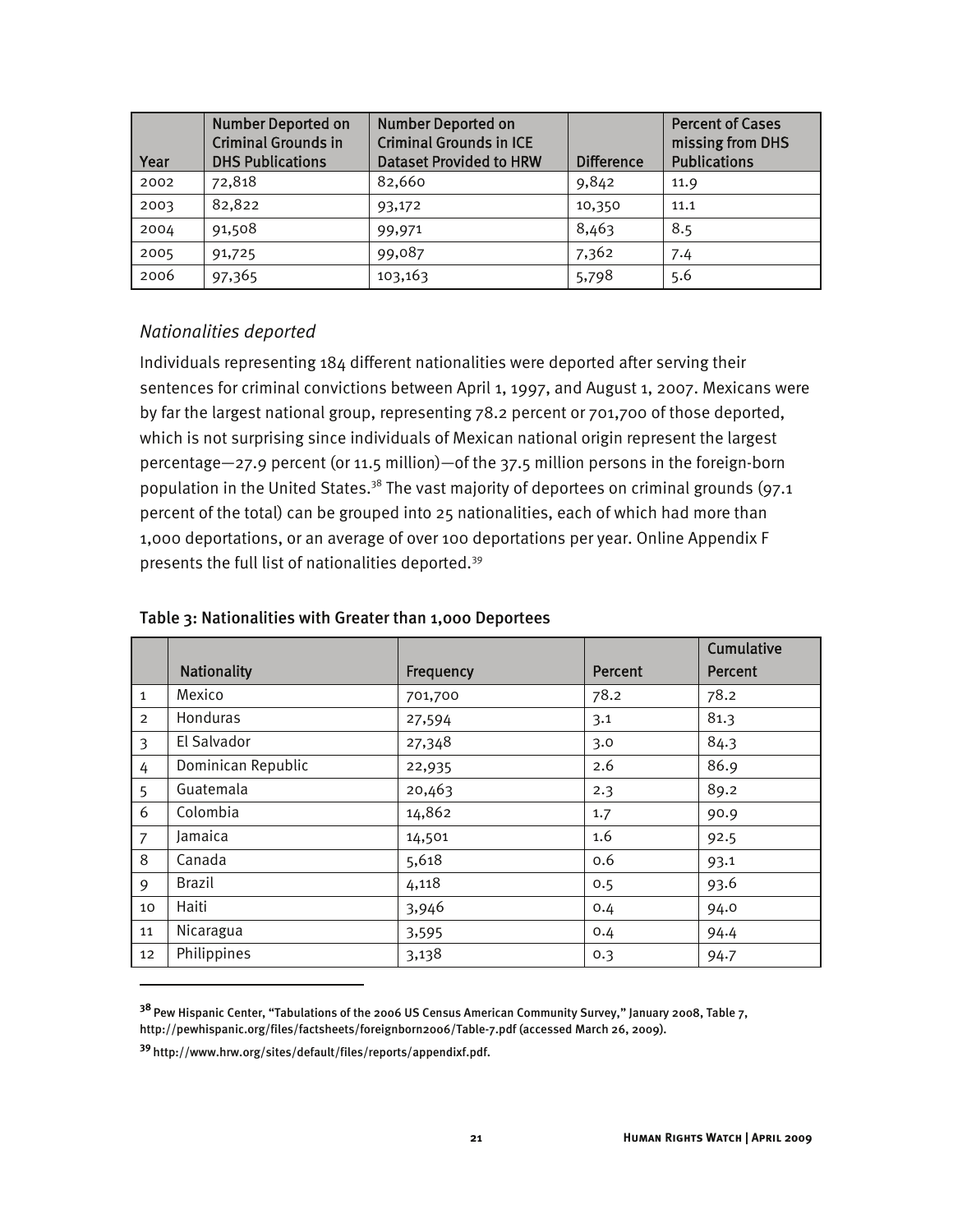|    |                            |           |                | Cumulative     |
|----|----------------------------|-----------|----------------|----------------|
|    | <b>Nationality</b>         | Frequency | <b>Percent</b> | <b>Percent</b> |
| 13 | Nigeria                    | 2,712     | 0.3            | 95.0           |
| 14 | Ecuador                    | 2,707     | 0.3            | 95.3           |
| 15 | Peru                       | 2,532     | 0.3            | 95.6           |
| 16 | UK                         | 2,437     | 0.3            | 95.9           |
| 17 | <b>Trinidad and Tobago</b> | 2,357     | 0.3            | 96.2           |
| 18 | Guyana                     | 1,747     | 0.2            | 96.4           |
| 19 | Venezuela                  | 1,323     | 0.1            | 96.5           |
| 20 | <b>Belize</b>              | 1,240     | 0.1            | 96.6           |
| 21 | China                      | 1,217     | 0.1            | 96.7           |
| 22 | Panama                     | 1,181     | 0.1            | 96.8           |
| 23 | South Korea                | 1,157     | 0.1            | 96.9           |
| 24 | Pakistan                   | 1,049     | 0.1            | 97.0           |
| 25 | India                      | 1,038     | 0.1            | 97.1           |

#### *Countries receiving deportees*

There were 1,845 non-citizens in the dataset who were deported from the United States on criminal grounds for whom ICE failed to record data on the country to which they were sent. The dataset also includes 149 individuals deported to the USSR, a country that by 1997 (the earliest date of deportations included in the data) had not existed for over five years.<sup>40</sup> There are also eight deportees in the dataset labeled as having been deported to the US, indicating a clear data management error.

In the overwhelming majority of cases, the deportee was returned to his or her country of nationality. However, a total of 3,194 deportees were deported to a country other than that listed as their country of nationality. This may represent individuals with dual citizenship, but the ICE dataset only provided one nationality for each person deported, perhaps leaving off the individual's second country of nationality. It may also point to a pattern of deporting people to places to which they hold no citizenship ties. Individuals representing 133 different nationalities were deported to a country other than their country of nationality. Countries with the greatest numbers of citizens deported to other countries or territories were Canada (992), the UK (400), Mexico (220), the Netherlands (186), and France (124).<sup>41</sup>

**<sup>40</sup>** It is possible that the ICE data here reflected only available passport data and not actual country of return; USSR passports remained valid for years beyond the demise of the Soviet Union, pending the transfer to national passports in ex-Soviet countries.

**<sup>41</sup>**Human Rights Watch wrote to the governments of the United States, Canada, France, Mexico, the Netherlands, and the United Kingdom between January 13 and March 10, 2009, raising our concerns about these removals and asking for additional information. On March 18, 2009 we received a response from the government of Mexico, indicating that some of the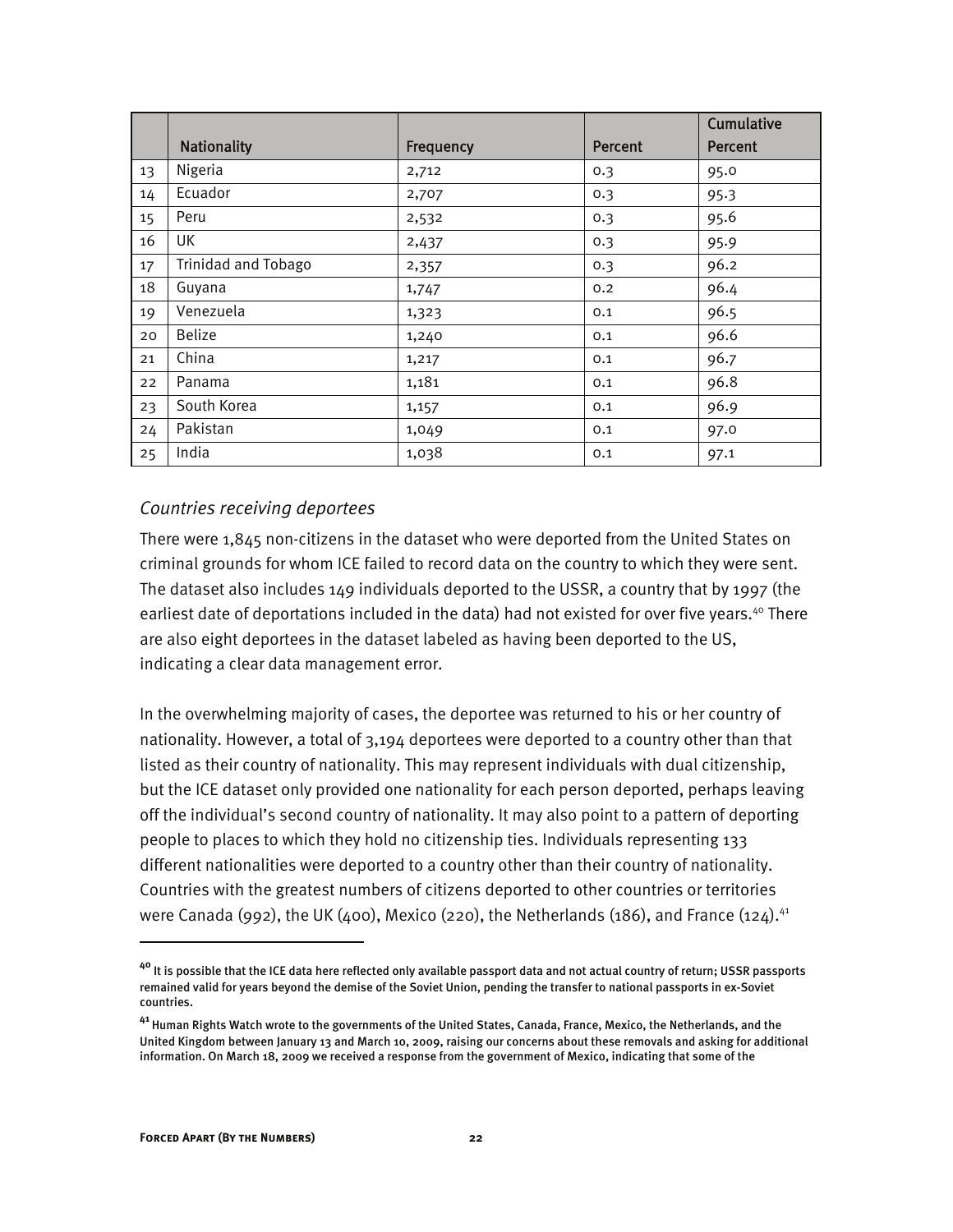## Data on Immigration Status

#### *Data deficiencies*

i

Although there have been occasional cases in which ICE erroneously deported US citizens from the United States, the vast majority of individuals deported for criminal conduct are in fact non-citizens.<sup>42</sup> However, non-citizens in the United States are assigned one of a wide variety of immigration statuses, which determines the legality of their presence in the country and under what terms and conditions they may remain. Thus, the immigration status of each person deported must be known in order to fully understand what rights and interests he or she may have.

It is of particular concern that there are 62,480 individuals, representing 7 percent of the total, in the ICE dataset with an "unknown" immigration status (which includes individuals coded as "other," "unknown or not reported," or "withdrawal," as well as those with no immigration status code). This is of concern because immigration status determines what an individual's rights are in the deportation process. We have no way of knowing whether the agency simply failed to document their status and enter it into its data management system, or whether the agency truly was unable to place each of these non-citizens in an immigration status category.

In the deportation process, all procedures, penalties, and possible defenses to deportation stem from an individual's immigration status. This means that with respect to 62,480 persons, there are serious concerns as to whether human rights, immigration, and/or constitutional law violations occurred in these individuals' deportation cases. It is possible that ICE recorded many non-citizens' immigration status as "other" because it lacked sufficient documentation to confirm their immigration status. The fact that 18 percent, or 11,246 of the deportees in the "unknown" category (which includes persons coded as "other") had been convicted of false citizenship may corroborate this hypothesis for at least a segment of the total. However, we note that ICE was able to record *nationalities* for all deportees in the "unknown" immigration status category.

information Human Rights Watch shared in our letter "undoubtedly has serious human rights implications" ("sin duda alguna tiene serias implicaciones en el ámbito de los derechos humanos") but that the Mexican government has "no knowledge of any case similar to those mentioned" [by Human Rights Watch, that is, cases in which Mexican citizens were deported to a third country] ("Hasta el momento no se tiene conocimiento de algún caso de las dimensiones como el que usted menciona."). Letter from Juan Manuel Gómez Robledo, undersecretary for multilateral affairs and human rights, Department of Foreign Relations, Government of Mexico, to Human Rights Watch, March 18, 2009. As of this writing, we have not received a response from the United States, Canada, France, the Netherlands, or the United Kingdom.

**<sup>42</sup>** "Deported U.S. Citizen is Returned to Family," Associated Press, August 8, 2007.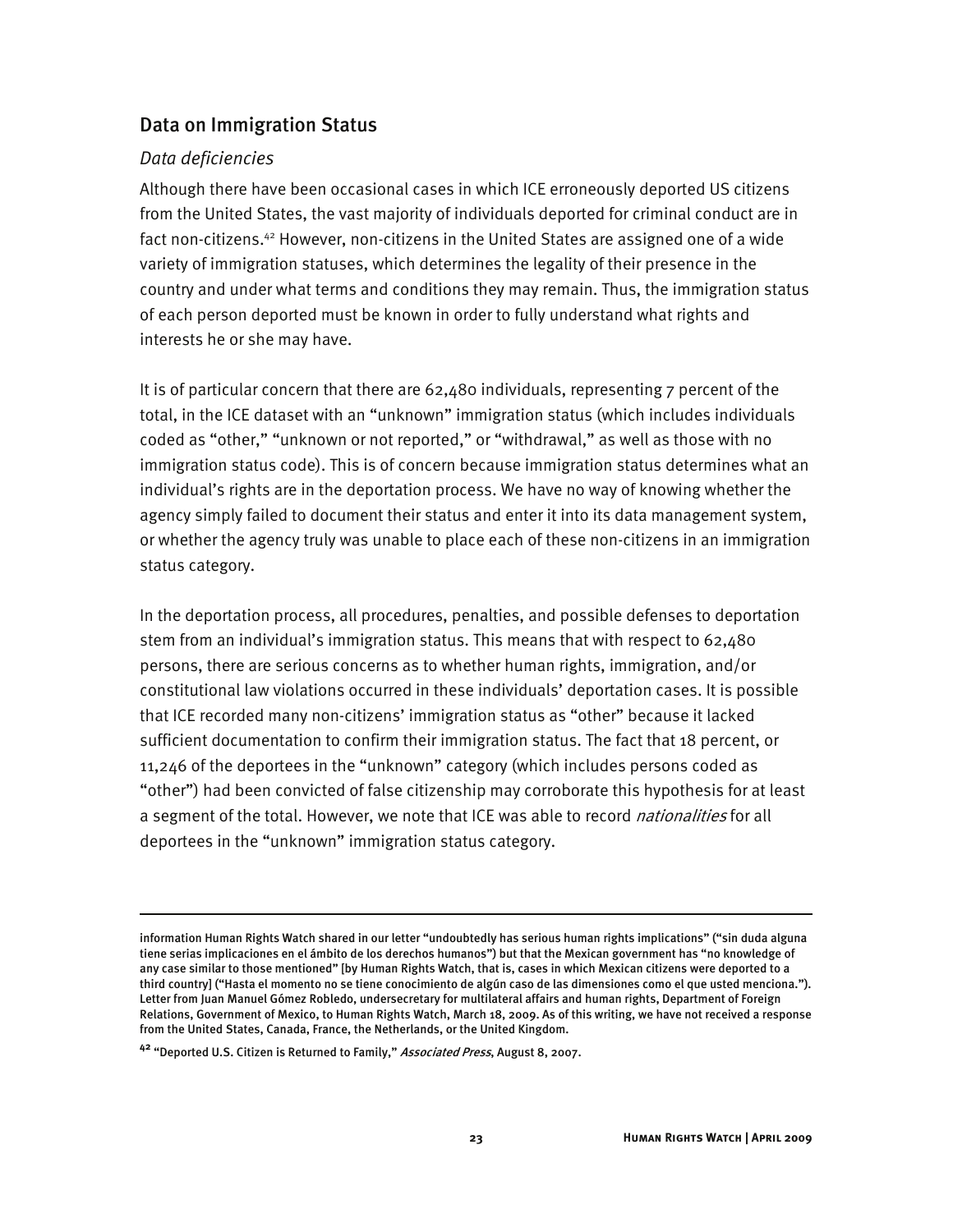### *Most common immigration statuses among deportees*

In total, the people deported on criminal grounds in the dataset held 84 different immigration statuses. However, the vast majority (98.4 percent of the total) held one of six statuses (see Table 4; see Online Appendix G for a frequency table for all immigration statuses).43 A majority of deportees, 73 percent or 655,145, held the immigration status of "without inspection," meaning that they entered the country without being inspected by an immigration official at a border crossing or another port of entry.

| <b>Immigration Status</b>         | <b>Definition</b>                                                                                                                                                                                                                                                                                                                                                                                                                                            | Frequency | <b>Percent</b> |
|-----------------------------------|--------------------------------------------------------------------------------------------------------------------------------------------------------------------------------------------------------------------------------------------------------------------------------------------------------------------------------------------------------------------------------------------------------------------------------------------------------------|-----------|----------------|
| Without Inspection                | These individuals entered the United States without<br>being inspected by a US border official at a border<br>crossing or another port of entry (that is, an airport or a<br>seaport).                                                                                                                                                                                                                                                                       | 655,145   | 73.0           |
| Immigrant                         | These individuals are lawful permanent residents, or<br>green card holders. The lawful permanent resident status<br>allows for an unlimited lawful presence in the United<br>States, allows these individuals to work legally, and<br>allows for eventual citizenship through naturalization.                                                                                                                                                                | 87,844    | 9.8            |
| Unknown                           | Coded as "other," "withdrawal," or "unknown or not<br>reported" by ICE.                                                                                                                                                                                                                                                                                                                                                                                      | 62,480    | 7.0            |
| Parolee                           | These individuals have been granted time-limited, but<br>renewable, permission to remain in the United States.<br>Parolee status is granted under the discretion of the<br>Attorney General and often, though not always, is<br>accompanied by legal permission to work in the United<br>States. The Cubans who entered the United States<br>through the Mariel boatlift in 1980 are an example of<br>parolees.                                              | 29,530    | 3.3            |
| <b>Visitor for Pleasure</b>       | These are non-citizens legally inside the United States<br>until the expiration of their time-limited tourist visas.                                                                                                                                                                                                                                                                                                                                         | 26,312    | 2.9            |
| Expedited<br><b>Removal Alien</b> | These are non-citizens who have been subject to an<br>expedited process because they have been apprehended<br>within 100 miles of the border, or have arrived at a port of<br>entry without valid entry documents and have made a<br>request for asylum from persecution or protection against<br>return to torture. They have permission to remain in the<br>United States until their claims have been heard in the<br>expedited removal hearings process. | 21,333    | 2.4            |
| Total                             |                                                                                                                                                                                                                                                                                                                                                                                                                                                              | 882,644   | 98.4           |

#### Table 4: Six Most Common Immigration Statuses

**<sup>43</sup>** http://www.hrw.org/sites/default/files/reports/appendixg.pdf.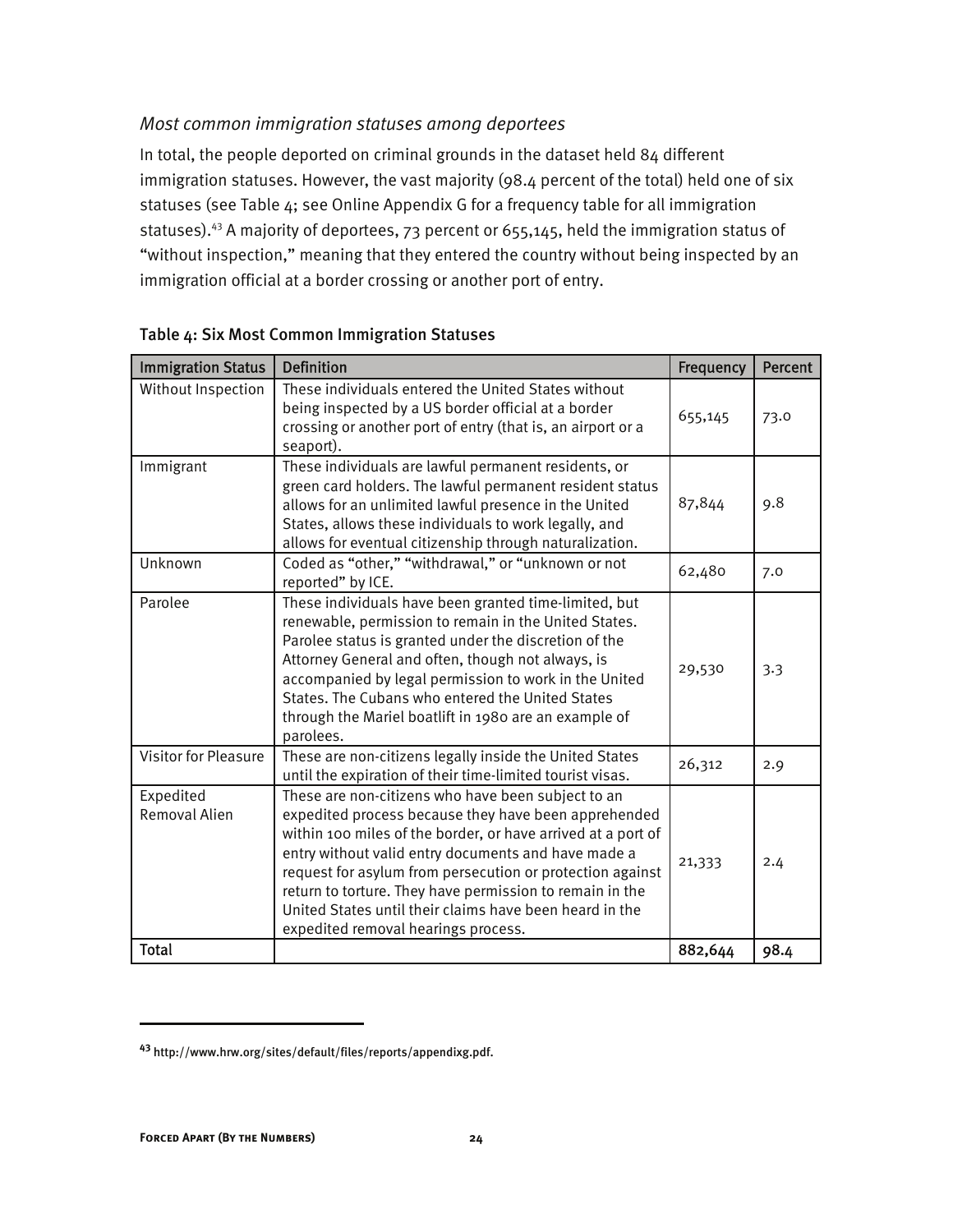#### *Legal versus illegal immigration status*

We have placed all 84 immigration statuses into one of six categories based on the legality of the non-citizen's presence in the United States. A table provided at Online Appendix H provides an explanation of legality for each of these  $84$  immigration statuses.<sup>44</sup> The 179,038 individuals (constituting 20 percent of the total number of non-citizens in the dataset) who were legally present in the US and were subsequently deported on criminal grounds after serving their criminal sentences are of particular importance from a human rights perspective, as this group (as emphasized in Chapter IV) has the strongest rights claims against summary deportation.

This group is also worth close examination because such an examination counters alarmist and ill-informed statements giving the impression that deportation policies focus exclusively on people who are illegally in the country and who commit violent crimes. An example of such a claim was made by Representative Steve King (R-Iowa), citing statistics without sources:

[I]f we would have enforced our domestic laws so when people violated immigration laws internally, domestically; if we did those things, then we wouldn't have illegal aliens in America to commit the crimes. And that would equate and extrapolate down to 12 fewer murders every day, 13 fewer people that die at the hands of negligent homicide, primarily the victims of drunk drivers, at least 8 little girls that are victims of sex crimes on a daily basis, and that number could be well higher than that … This is a slow-rolling, slowmotion terrorist attack on the United States costing us billions of dollars and, in fact, thousands of lives, and we have an obligation to protect the American people, and that means seal and protect our borders.45

Not only do the deportation laws sweep up people legally and illegally present alike, most of those deported have not committed violent offenses, as will be demonstrated below.<sup>46</sup> Similarly, Bill O'Reilly often lumps criminality and illegal presence together in his Fox News television show, *The O'Reilly Factor*. In May 2007, with reference to several incidents of criminal investigations of non-citizens, he said, "The problem of criminal illegal aliens is now at a tipping point in the USA," and that there is "anarchy" in the immigration zone, with the

**<sup>44</sup>**http://www.hrw.org/sites/default/files/reports/appendixh.pdf.

**<sup>45</sup>**Representative Steve King (R-Iowa), "Comparing the Statistics," Statement to the U.S. House of Representatives, May 3, 2006, http://www.house.gov/apps/list/speech/ia05\_king/sp\_20060503\_stats.html (accessed March 20, 2009).

**<sup>46</sup>** See discussion in subsection "Types of Crime forming Basis for Deportations," below.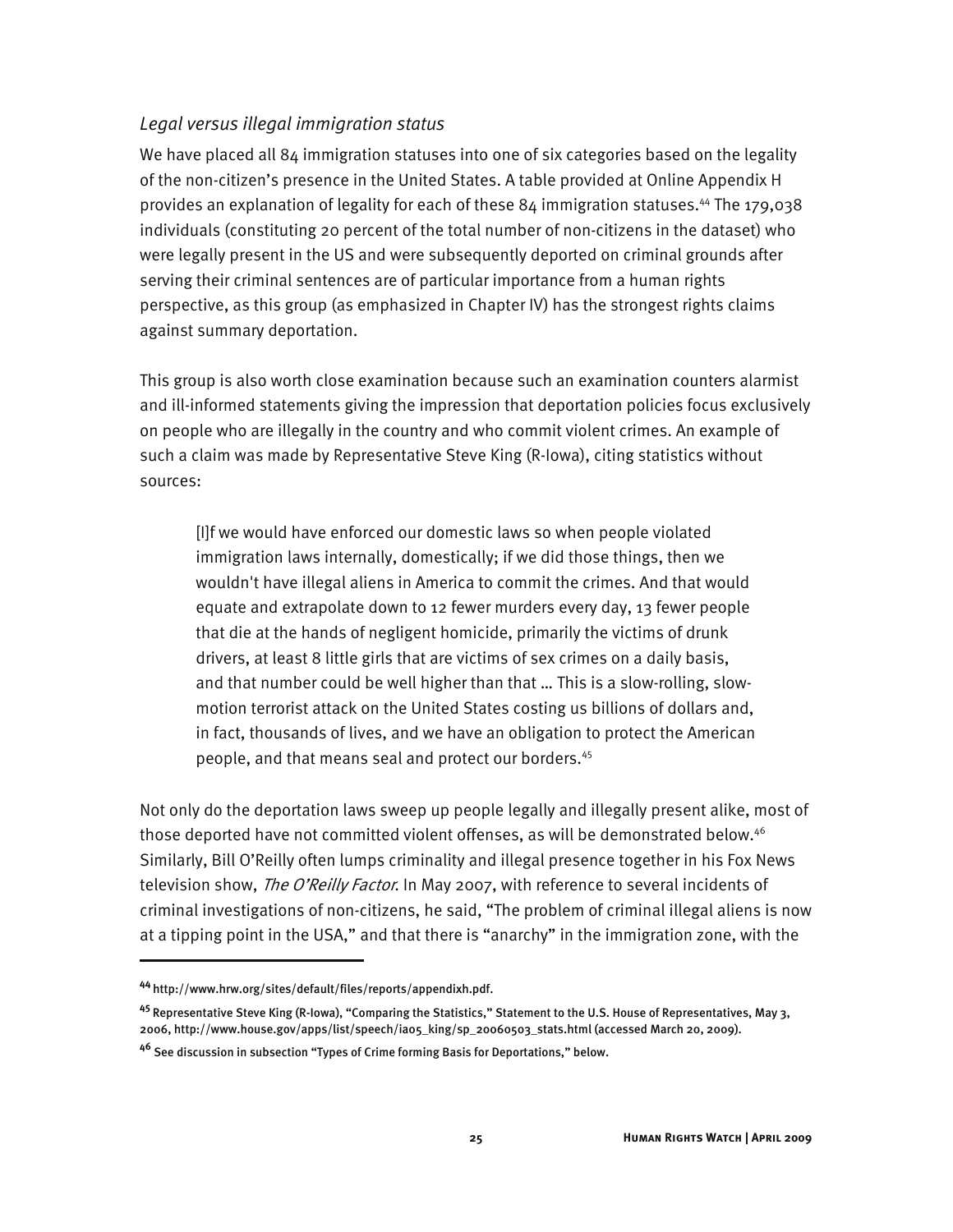government "doing little."47 In fact, the government appears to be doing more than targeting "criminal illegal aliens." The totals presented in Table 5 below show that at least one-fifth of those deported under these laws were in the US legally.

| <b>Status</b>            | <b>Frequency</b> | Percent |
|--------------------------|------------------|---------|
| <b>Illegally Present</b> | 655,581          | 73.1    |
| Legally Present          | 179,038          | 20.0    |
| Unknown                  | 62,480           | 7.0     |
| <b>Total</b>             | 897,099          | 100.0   |

#### Table 5: Legality of Immigration Status

We have further analyzed the "legally present" category to highlight the differences within this category between individuals with time limits on their stays within the US and those with adjustable or renewable statuses. As Table 6 reveals, nearly half, or 89,426 of those with a "legally present" immigration status had no time limits on their stay. Thirty-one percent of those with a "legally present" immigration status had a finite time limit on their stay. It is unknown how many of these individuals had overstayed their visa at the time of arrest or deportation. The other 18.9 percent of those in the "legally present" immigration status category had time limits but had either a renewable or adjustable status that would have enabled them to change their status if the Bureau of Citizenship and Immigration found in their favor.

#### Table 6: Legality of Immigration Status

| <b>Immigration Status</b>                                          | Frequency | Percent |
|--------------------------------------------------------------------|-----------|---------|
| <b>Illegally Present</b>                                           | 655,581   | 73.1    |
| Legally Present, no time limit on stay, renewable/adjustable       |           |         |
| status                                                             | 89,426    | 10.0    |
| Legally Present, with time limit on stay                           | 55,728    | 6.2     |
| Legally Present, with time limit on stay, but                      |           |         |
| renewable/adjustable status                                        | 32,813    | 3.7     |
| Legally Present, with time limit on stay, but can adjust status if |           |         |
| court finds in favor                                               | 1,071     | 0.1     |
| Unknown                                                            | 62,480    | 7.0     |
| <b>Total</b>                                                       | 897,099   | 100.0   |

**<sup>47</sup>** Bill O'Reilly, "The Problem of Criminal Illegal Aliens is Now at the Tipping Point," The O'Reilly Factor, Fox News, May 9, 2007, http://www.foxnews.com/story/0,2933,270974,00.html (accessed March 20, 2009).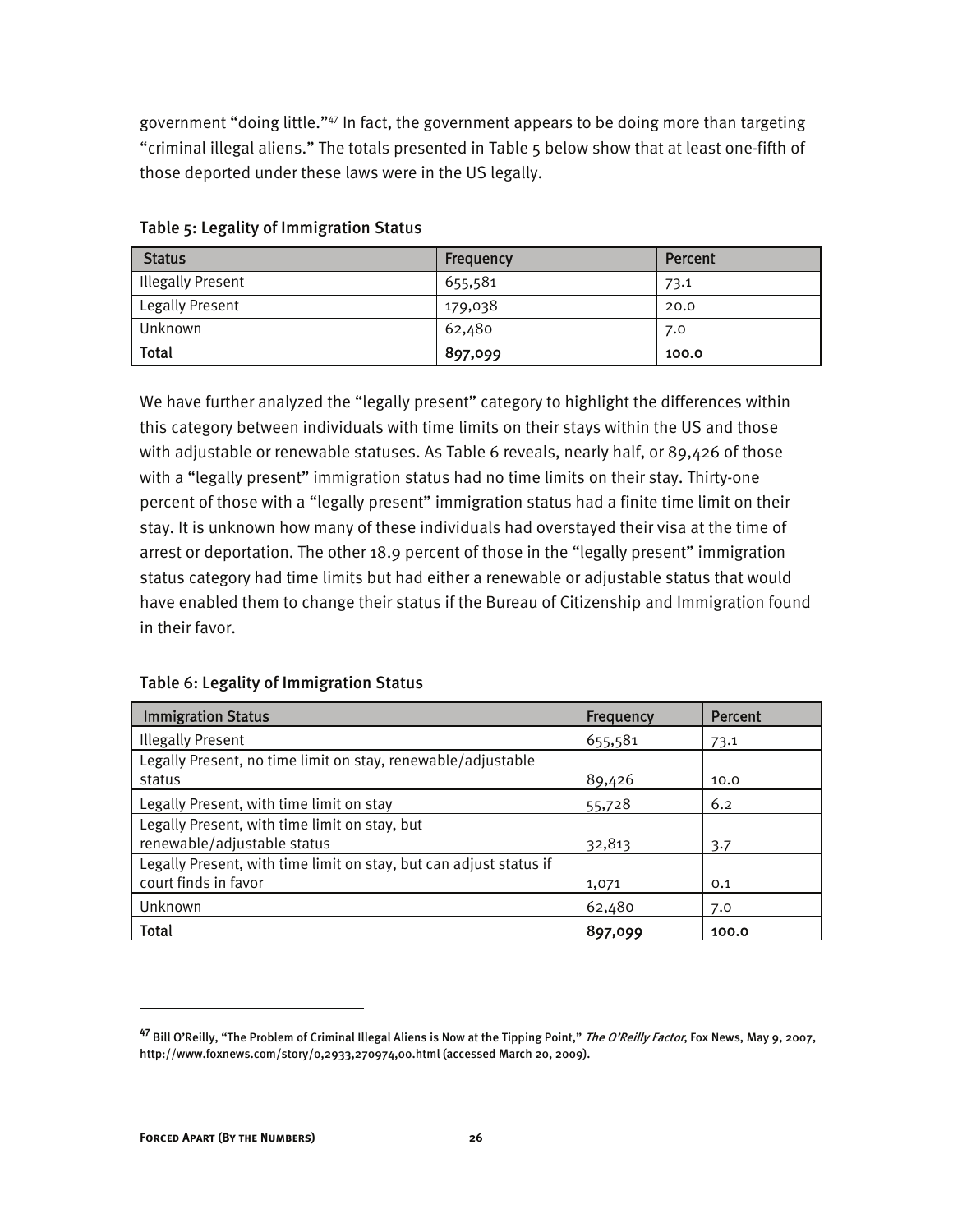Of those with a "legally present" immigration status, 49 percent held the immigration status of "immigrant," which means that the individual was a lawful permanent resident or a "green card" holder, a status with no time limit on stay in the United States. Table 7 displays the eight most common immigration statuses in the "legally present" category, comprising 96.5 percent of all legally present non-citizens.

| <b>Immigration Status</b>       | Frequency | Percent of<br>those in<br>"Legally<br>Present"<br>category | Cumulative<br><b>Percent</b> | <b>Legality of Status</b>                                                      |
|---------------------------------|-----------|------------------------------------------------------------|------------------------------|--------------------------------------------------------------------------------|
| Immigrant                       | 87,844    | 49.1                                                       | 49.1                         | Legally present, no time limit on stay,<br>renewable / adjustable status       |
| Parolee                         | 29,530    | 16.5                                                       | 65.6                         | Legally present, with time limit on stay,<br>but renewable / adjustable status |
| <b>Visitor for Pleasure</b>     | 26,312    | 14.7                                                       | 80.3                         | Legally present, with time limit on stay                                       |
| Expedited<br>Removal Alien      | 21,333    | 11.9                                                       | 92.2                         | Legally present, with time limit on stay                                       |
| Visitor for<br><b>Business</b>  | 2,848     | 1.6                                                        | 93.8                         | Legally present, with time limit on stay                                       |
| Student                         | 1,913     | 1.1                                                        | 94.9                         | Legally present, with time limit on stay                                       |
| Visitor without<br>Visa 90 days | 1,758     | 1.0                                                        | 95.9                         | Legally present, with time limit on stay                                       |
| Refugee                         | 1,038     | 0.6                                                        | 96.5                         | Legally present, no time limit on stay,<br>renewable / adjustable status       |

Table 7: Individuals in "Legally Present" Immigration Status Category (n>1,000)

## Data on Criminal Conduct forming Basis for Deportations

### *Data deficiencies*

The ICE dataset contained up to five criminal conviction codes for each individual non-citizen. In total, non-citizens in the dataset were arrested for 356 distinct crimes (see Appendix A for a frequency table of criminal offense codes). We categorized all of these crimes into one of six categories, by cross-referencing with the National Crime Information Center codebook:

- Offenses involving violence against persons,
- General offenses with potential to cause harm,
- Non-violent drug offenses,
- Non-violent general offenses,
- Non-violent immigration offenses, and
- Non-violent theft offenses.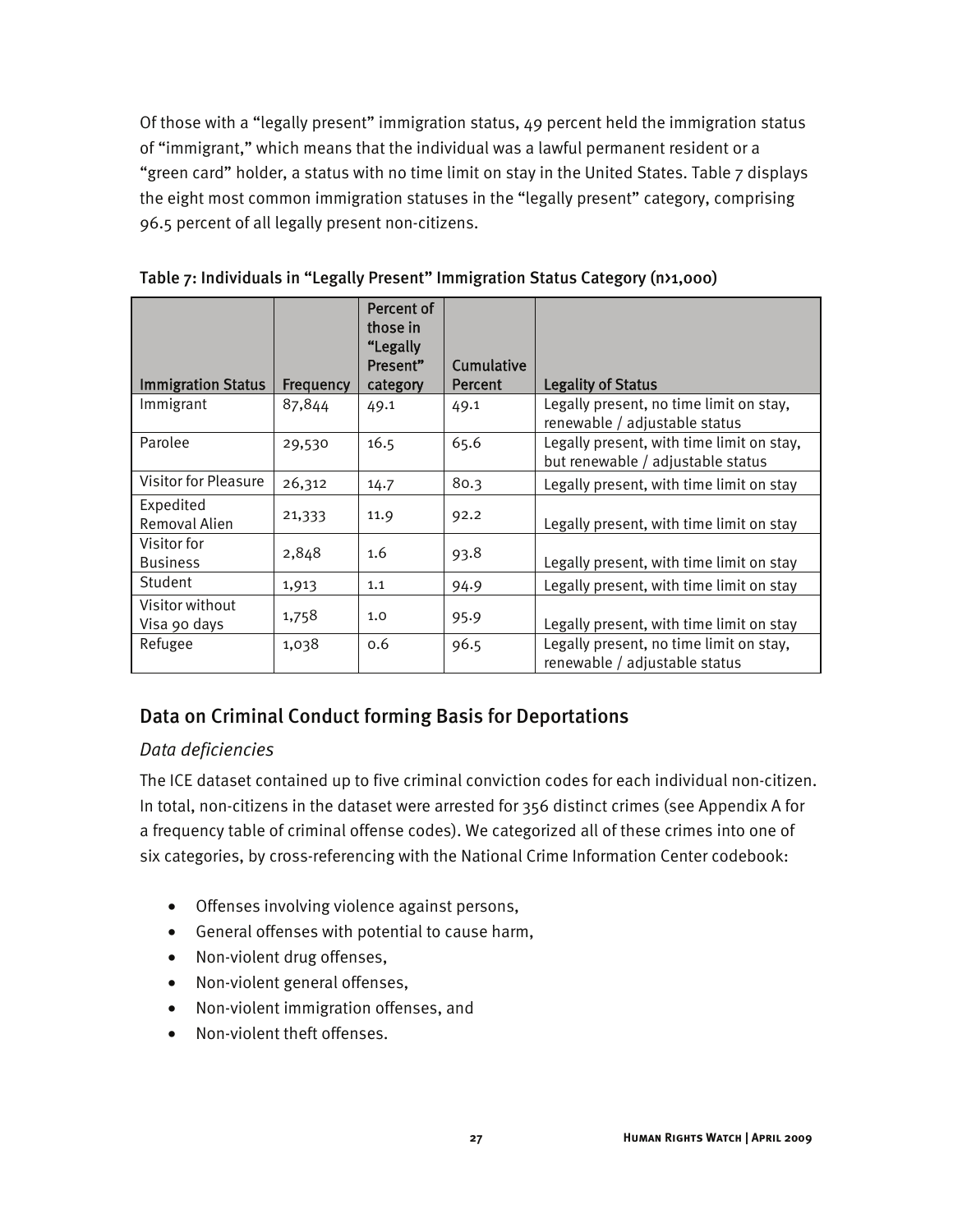These categories were ranked for level of seriousness. Out of the entire dataset, 24 percent (or 215,308 cases) had data for more than one crime committed. When individuals in the dataset were convicted of more than one crime, we used the deportee's most serious crime for our analysis.

Surprisingly, 395,272 (44 percent) of the cases contain no crime data. We are concerned about this result for much the same reason we are concerned to find 7 percent of cases containing no immigration status information. Obviously, each non-citizen's criminal conduct is an extremely important factor in determining his or her rights and defenses to deportation under US immigration law. Moreover, we are particularly disturbed because the dataset provided to us was specifically produced by ICE in response to our request for "individual level case-by-case records for each non-citizen removed on criminal grounds" (see Appendix B for our amended request letter to ICE). We defined "non-citizen removed on criminal grounds" through reference to the 40 sections of the Immigration and Nationality Act that enumerate all types of criminal conduct that can render someone subject to deportation from the United States. The failings evident in the ICE data management system—particularly when data were produced in response to a request for records specifically about deportees with criminal conduct, and nevertheless no information about criminal conduct was recorded for 44 percent of cases—should be of serious concern to both the Department of Justice and Congress, and inquiry should be made as to whether individuals have been deported without regard to criminal record.

Our concerns about the lack of crime data prompted us to write to ICE on October 3, 2008, presenting these data deficiencies and offering the agency an opportunity to provide us with any explanations or clarifications (see Appendix D). The agency responded to our concerns in a letter dated February 2, 2009, stating, "we can report that ICE is in the process of improving its data management systems to more consistently record criminal conviction codes (NCIC codes) for all aliens removed from the United States with criminal convictions." The letter goes on to explain that the previous data management system was retired in August 2008 and replaced with a new system that ICE officers have attended trainings on, a "Data Quality and Integrity Unit" has been set up, and internal policy guidance on data entry, including on criminal history, was distributed to ICE staff through December 2008.<sup>48</sup>

**<sup>48</sup>** Letter from James T. Hayes, Jr., director, Office of Detention and Removal Operations, U.S. Immigration and Customs Enforcement, to Human Rights Watch, February 2, 2009.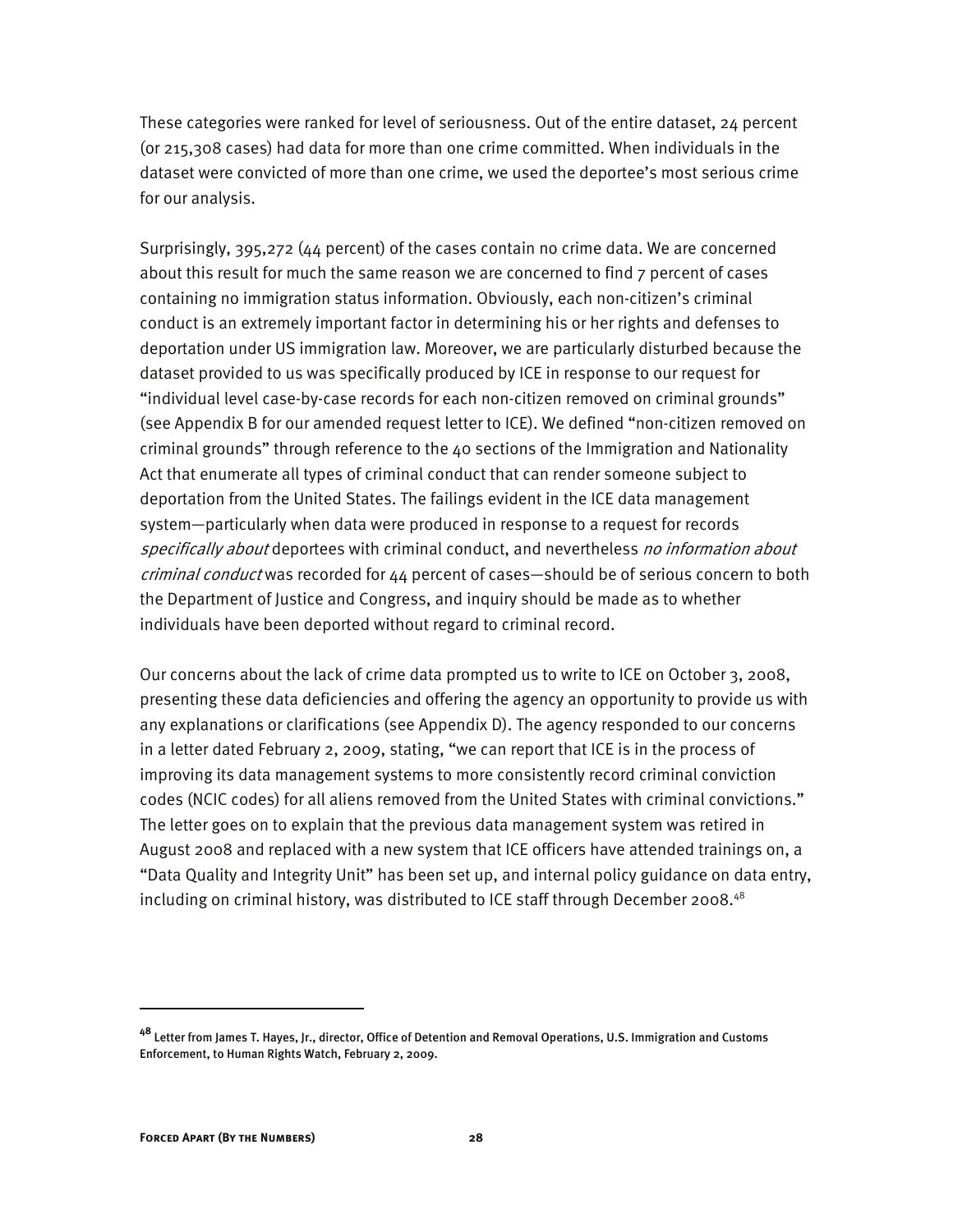## *Background on criminal conduct forming basis for deportations*

Under US immigration law there are two broad categories of criminal conduct that can form the basis for an individual's deportation: aggravated felonies and crimes of moral turpitude. Many types of crime fit under these two broad headings. Since immigration law was changed in 1996, aggravated felonies include the following broad categories of crime:

- any crime of violence (including crimes involving a substantial risk of the use of physical force) for which the term of imprisonment is at least one year,
- any crime of theft (including the receipt of stolen property) or burglary for which the term of imprisonment is at least one year, and
- illegal trafficking in drugs, firearms, or destructive devices.<sup>49</sup>

The following specific crimes are also listed as aggravated felonies:

- murder,
- rape,

- sexual abuse of a minor,
- illicit trafficking in a controlled substance, including a federal drug trafficking offense,
- illicit trafficking in a firearm, explosive, or destructive device,
- federal money laundering or engaging in monetary transactions in property derived from specific unlawful activity, if the amount of the funds exceeded \$10,000,
- any of various federal firearms or explosives offenses,
- any of various federal offenses relating to a demand for, or receipt of, ransom,
- any of various federal offenses relating to child pornography,
- a federal racketeering offense,
- a federal gambling offense (including the transmission of wagering information in commerce if the offense is a second or subsequent offense) that is punishable by imprisonment of at least one year,
- a federal offense relating to prostitution,
- a federal offense relating to peonage, slavery, involuntary servitude, or trafficking in persons,
- any of various offenses relating to espionage, including protecting undercover agents or classified information, sabotage, or treason,
- fraud, deceit, or federal tax evasion, if the offense involves more than \$10,000,

**<sup>49</sup>** Immigration and Nationality Act, Section 101(a)(43), subsections (B)(C)(F)(G); 8 U.S.C. Section 1101(a)(43), subsections  $(B)(C)(F)(G).$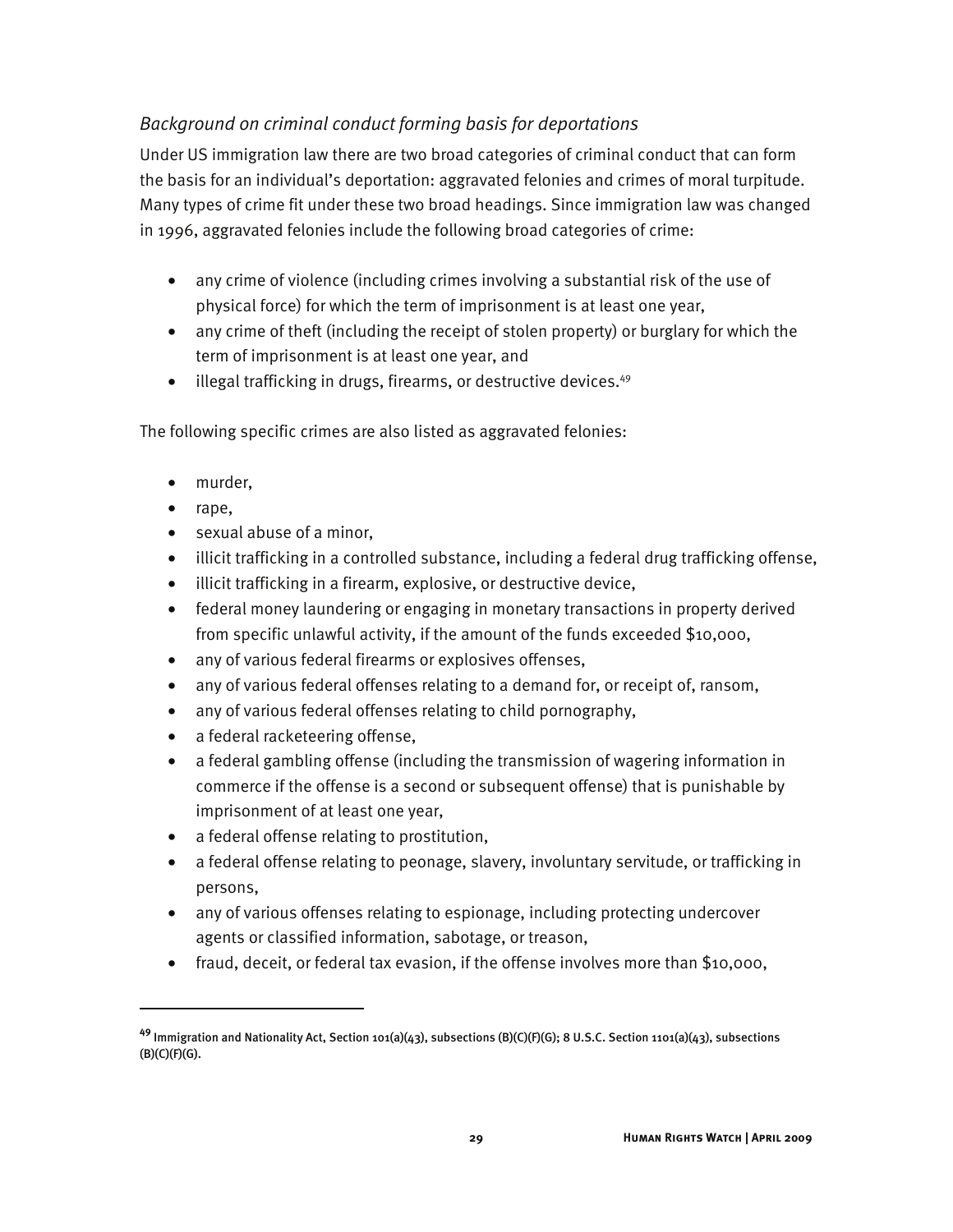- alien smuggling, other than a first offense involving the alien's spouse, child, or parent,
- illegal entry or reentry of an alien previously deported on account of committing an aggravated felony,
- an offense relating to falsely making, forging, counterfeiting, mutilating, or altering a passport or immigration document if (1) the term of imprisonment is at least a year and (2) the offense is not a first offense relating to the alien's spouse, parent, or child,
- failure to appear for service of a sentence, if the underlying offense is punishable by imprisonment of at least five years,
- an offense relating to commercial bribery, counterfeiting, forgery, or trafficking in vehicles with altered identification numbers, for which the term of imprisonment is at least one year,
- an offense relating to obstruction of justice, perjury or subornation of perjury, or bribery of a witness, for which the term of imprisonment is at least one year,
- an offense relating to a failure to appear before a court pursuant to a court order to answer to or dispose of a charge of a felony for which a sentence of two years' imprisonment or more may be imposed, and
- an attempt or conspiracy to commit one of the foregoing offenses.<sup>50</sup>

While some of these aggravated felonies would seem to be severe offenses for which deportation is an appropriate punishment, in practice it is not always clear cut. For example, Ramon H.<sup>51</sup> (a pseudonym) is originally from Mexico. He married a United States citizen, Pamela H. (a pseudonym), in 1990. In February 1993 Ramon pled guilty to lewd or lascivious acts with a minor. After his plea, he completed his sentence of probation, according to his probation officer, "in an exemplary fashion."<sup>52</sup> Ramon H. applied to adjust his status to that of a lawful permanent resident through his US citizen wife in 1996, but in 2001 the Department of Homeland Security informed him that he was deportable for his criminal conviction, and he was placed in removal proceedings in August 2004.

The circumstances of Ramon H.'s crime were later described by his niece Kelda in a sworn affidavit that she submitted during his deportation hearing. Kelda explained that during a family gathering, her uncle Ramon patted her "lightly on the butt … for no apparent

**<sup>50</sup>**Immigration and Nationality Act, Section 101(a)(43), subsections (A)-(U); 8 U.S.C. Section 1101(a)(43), subsections (A)-(U). **<sup>51</sup>**This illustrative case example also appeared in our 2007 report, Forced Apart , pp. 20-21, 61-62.

**<sup>52</sup>** Letter from Dick Tschinkel, Los Angeles County Probation Department, October 15, 2004, on file with Human Rights Watch.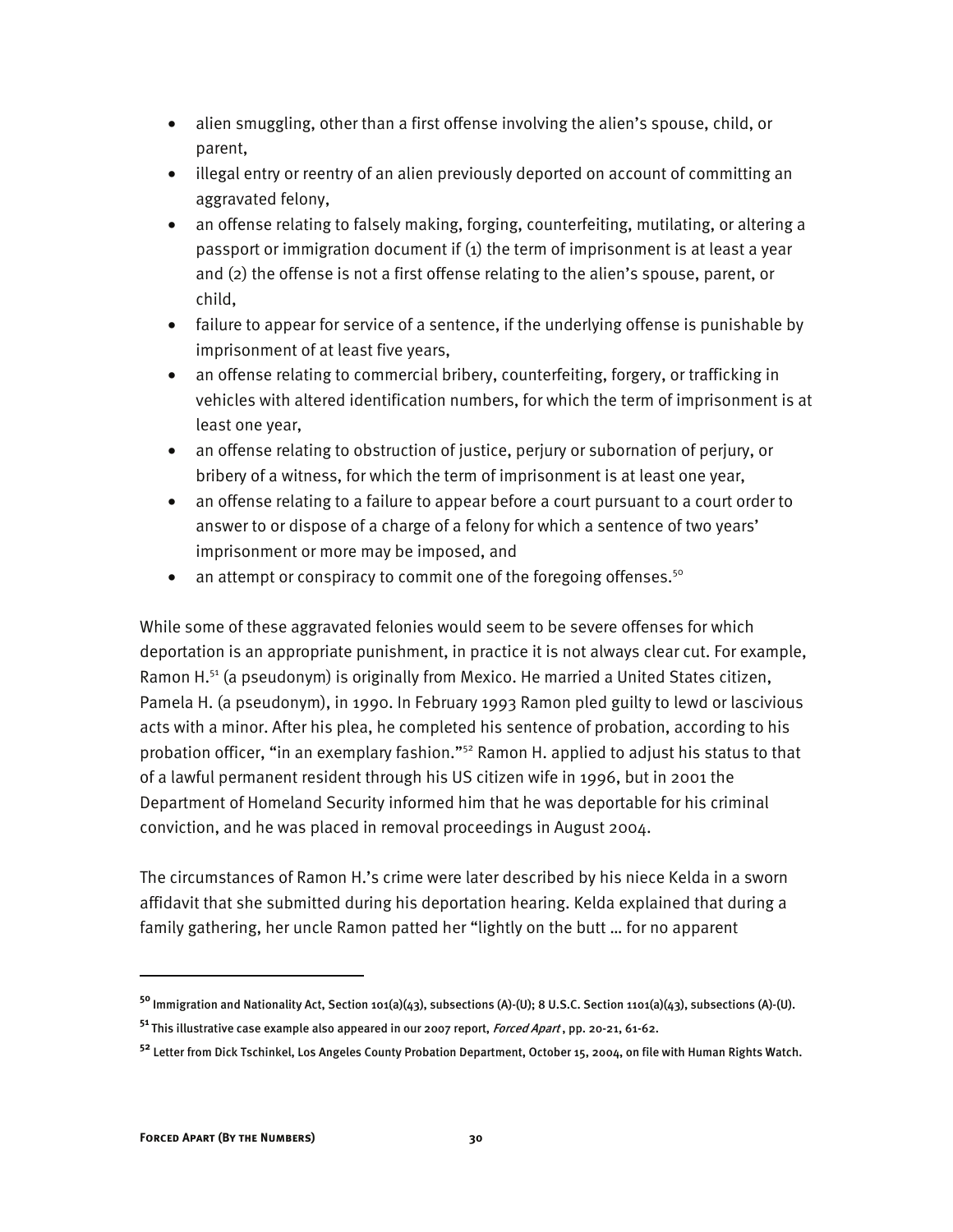reason."53 Kelda mentioned the incident to a friend at school, who in turn told a teacher, and the school called the police, resulting in Ramon H.'s conviction and order of deportation.

Ricardo S. also faced separation from his US citizen wife and two children because of an aggravated felony drug conviction.<sup>54</sup> He was ordered deported because of a conviction for possession with intent to distribute of a small amount of heroin, for which he was advised by a defense attorney to plead guilty, and in return he received no jail time but was ordered to pay a fine of \$500 and serve two years probation, which he completed without incident. Ricardo S. had no other criminal convictions and worked in construction in the Chicago area. His conviction was brought to the attention of the immigration authorities because he and his US citizen wife, who were married in 2001, applied to adjust Ricardo S.'s status to that of a lawful permanent resident. Looking back on his one conviction, Ricardo S. said,

I feel bad about it because of my family. If I was by myself, without my wife or any children, it would have been a lot different. But I feel real bad for them…. Maybe if they would have caught me with a ton of drugs [I could understand them wanting to deport me], or if I ever murdered somebody. But it was the only one…. I wish that [when he applied for his green card] they would have just told me I didn't qualify. I have kids who are citizens and a wife who is a citizen but I wish they would have just let me continue working to support my family....<sup>55</sup>

Non-citizens are also deportable if they are convicted of a "crime involving moral turpitude" within five or in some cases 10 years after they enter the United States and their crime carries a sentence of one year or longer.<sup>56</sup> A non-citizen is also deportable if she is convicted of two or more crimes of moral turpitude at any time after admission.<sup>57</sup> In 1997 Congress did not change the crimes considered to meet the definition of "moral turpitude." However, it did make it more difficult for non-citizens with convictions for crimes of moral turpitude to defend against deportation.

**<sup>53</sup>** Affidavit of Kelda O. (pseudonym), submitted in opposition to Ramon's deportation, October 15, 2004, on file with Human Rights Watch.

**<sup>54</sup>** Human Rights Watch interview with Ricardo S. (pseudonym), Chicago, Illinois, February 3, 2006. This illustrative case example also appeared in our 2007 report, *Forced Apart*, pp. 21-22.

**<sup>55</sup>**Ibid.

**<sup>56</sup>** 8 U.S.C. Section 1227(a)(2)(A)(i)(I) and (II).

**<sup>57</sup>**8 U.S.C. Section 1227(a)(2)(A)(ii).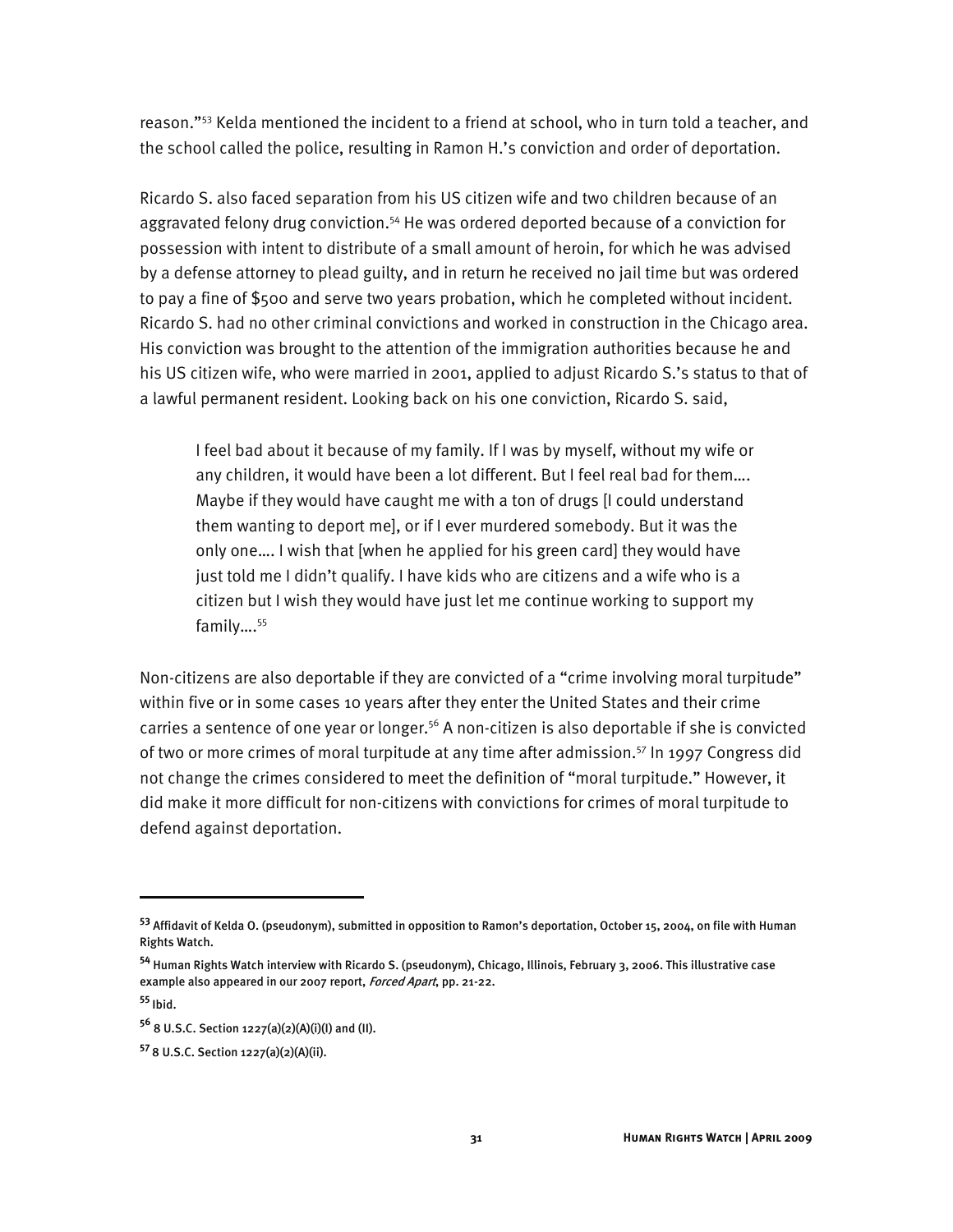For example, Mark Ferguson, a native of the United Kingdom who had lived in the United States lawfully as a green card holder since the age of three, was convicted of two or more crimes of moral turpitude for "mooning" (showing his nude buttocks to) women.<sup>58</sup> Ferguson testified that in the past he had mooned a woman about once every six months, but was under psychiatric treatment for the practice, and under treatment had not reoffended for two years. He submitted expert testimony that he was not sexually aroused by the practice, had an "unusually low" chance of reoffending, and had strong family connections to the United States, including because he was a primary caregiver for his deceased sister's children. The Board of Immigration Appeals found that although he was statutorily eligible for waiver ("cancellation of removal") under INA Section 240A, cancellation of Ferguson's removal would not be in the interests of the United States. On appeal, the court found that it had no power to review that discretionary decision.59

### *Types of crime forming basis for deportations*

Human Rights Watch analyzed the 356 crime codes provided to us by ICE and classified each into one of six categories. Appendices C and E provide more details on the crimes that fit within each of these categories. Table 8 and Figure 2 provide information on the frequency with which individuals were deported from the US for crimes falling into each of these six categories.

| <b>Crime Category Forming Basis for Deportation</b>         | <b>Frequency</b> | <b>Percent</b> |
|-------------------------------------------------------------|------------------|----------------|
| No Crime Data                                               | 395,272          | 44.1           |
| Non-Violent Immigration Offense                             | 170,536          | 19             |
| Non-Violent Drug Offense                                    | 122,180          | 13.6           |
| Non-Violent General Offense with Potential to<br>Cause Harm | 71,289           | 7.9            |
| Offense involving Violence Against Persons                  | 68,346           | 7.6            |
| Non-Violent Theft Offense                                   | 38,655           | 4.3            |
| Non-Violent General Offense                                 | 30,821           | 3.4            |
| <b>Total</b>                                                | 897,099          | 100            |

#### Table 8: Total Cases, including Cases with No Crime Data

**<sup>58</sup>**This illustrative case example also appeared in our 2007 report, Forced Apart, p. 23.

**<sup>59</sup>**Ferguson v. Attorney General of the United States, 2007 U.S. App. LEXIS 3100 (3d Circuit, February 9, 2007).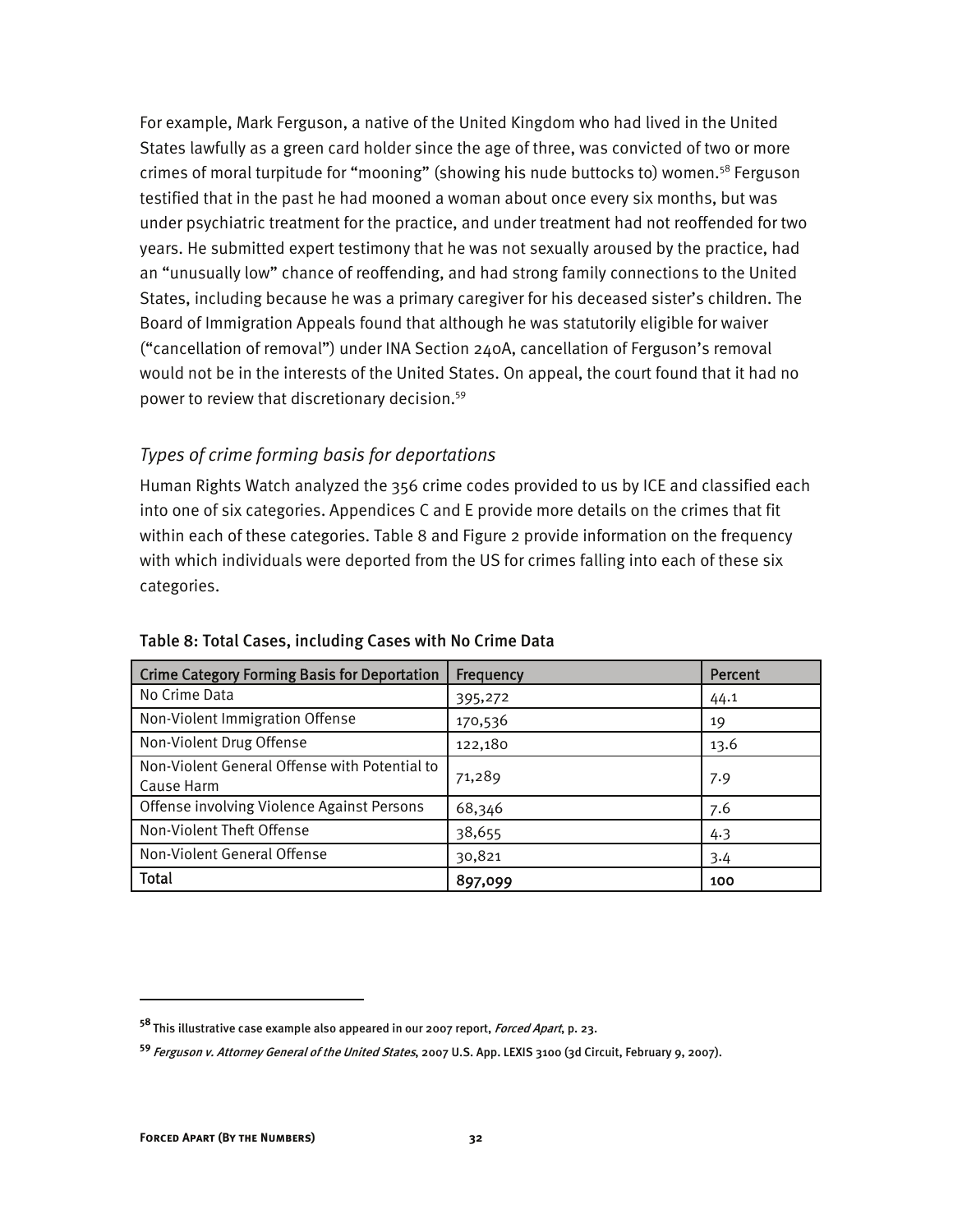

Figure 2: Crime Category Forming Basis for Deportation (excluding cases with no crime data)

If we combine "general offenses with potential to cause harm" with "offenses involving violence against persons" to create a "violent offenses" category, we see in Table 9 and Figure 3 that the vast majority of deportees for whom we have crime data (72.2 percent) were deported for non-violent crimes; only 27.8 percent were deported for violent or potentially violent offenses.

| <b>Offense Type</b>                    | Frequency | Percent |
|----------------------------------------|-----------|---------|
| Non-Violent Offense                    | 362,192   | 72.2    |
| Violent or Potentially Violent Offense | 139,635   | 27.8    |
| <b>Total</b>                           | 501,827   | 100.0   |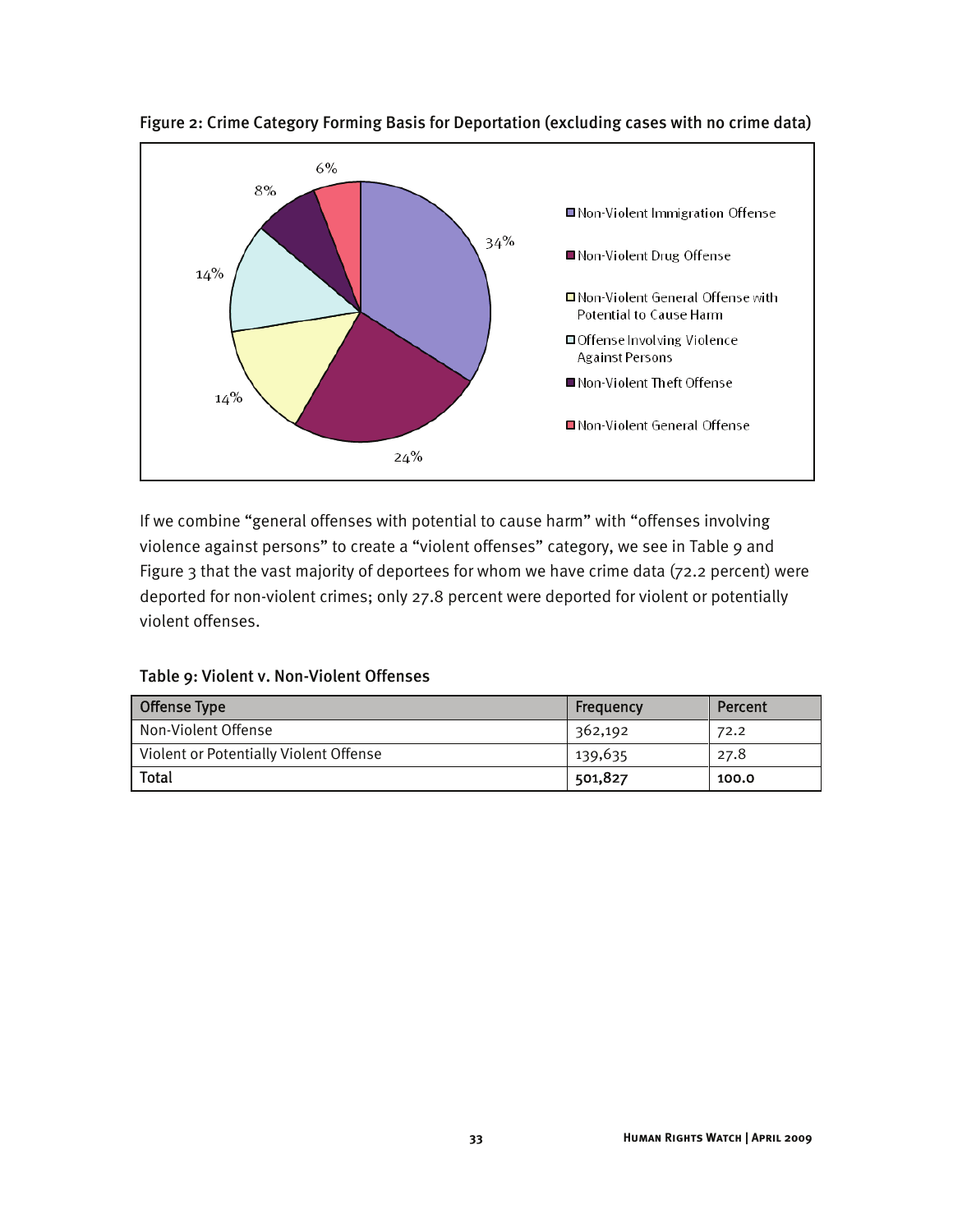Figure 3: Violent v. Non-violent Offenses



## Crime Data Combined with Immigration Status

#### *Data deficiencies*

Examining all 897,099 cases by the legality of the individual's immigration status and the offense for which he or she was deported can give a general sense of the types of noncitizens being deported from the United States for different kinds of crimes. It is significant that only 5.8 percent of legally present non-citizens in the data set were listed as deported for a violent or potentially violent offense. However, it is of serious concern that 74.8 percent of those listed in the data set as legally present were deported without any crime data recorded. This raises the question as to whether there is a serious problem in data recording practices, or deportation practices, or both. Without accurate crime data, we must also raise the possibility that some of these people were unlawfully deported in violation of both US and international human rights law. Moreover, without accurate crime data, the US public and government cannot know exactly how many legal, long-term residents or other legally present non-citizens have been deported from the United States for crimes that are petty or serious.

Non-citizens who are legally present are the group most likely to have serious human rights claims against summary deportation, and while they represent 20 percent of all those deported, they (disproportionately) represent 33.9 percent of all those deported without crime data. ICE failed to record any crime data for 94.9 percent of lawful permanent residents (actual green card holders). Our concern with the failure to record crime data is not a mere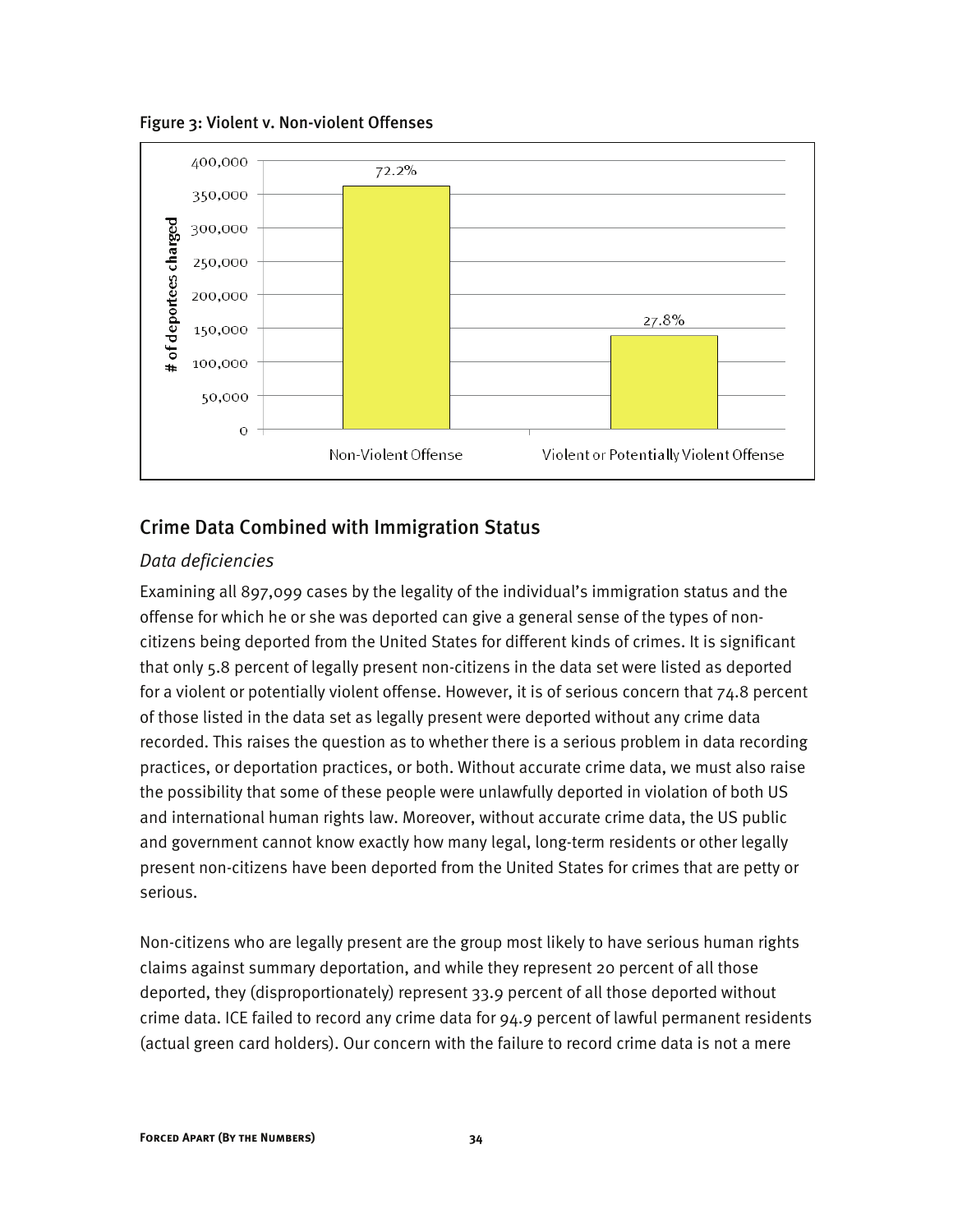question of poor recordkeeping: It is based on the fact that for those non-citizens who were legally in the country, certain criminal convictions would form the only legal basis for their deportations, raising the question as to whether these people were deported unlawfully.

Thirty-seven percent of illegally present individuals recorded in the dataset as deported also do not have any crime data. (Although this too raises serious questions about the data management capacities of ICE, one possible explanation for at least some of these omissions is that these individuals were deported solely on the basis of their undocumented status, but without any allegations or evidence of criminal conduct. However, if this were the case, it still poses the question why these hundreds of thousands of persons were included in a dataset specifically produced to contain only data relevant to persons deported on criminal grounds.) While illegally present individuals account for 73 percent of all those deported, they (disproportionately) account for 89 percent of all individuals deported for a violent or potentially violent offense. It is possible that these percentages may be skewed because of the large number of cases in all immigration status categories without crime data. Nonetheless, using the ICE data, it appears that illegally present individuals are deported for violent or potentially violent offenses at a greater rate than legally present individuals (see below, section "The Seriousness of Criminality within All Immigration Status Categories").

There is clearly a difference between how well crime data are recorded for individuals with different immigration statuses. The disparity is at its greatest when we examine those who are illegally present—those with a "without inspection" or "stowaway" immigration status code—versus those who are legally present. Those holding an "illegally present" immigration status code are actually one of the groups with the greatest probability of having their criminal conduct documented. In the entire dataset, 56 percent of deportees had crime data. For illegally present non-citizens, this number increases to 62.6 percent.

The trend reverses for those in the "legally present" category. Only 25.2 percent of cases with a "legally present" immigration status have crime data.

We chose to do further analysis on the data corresponding to the three legally present immigration statuses of "immigrant," "parolee," and "refugee." This is because the deportations of persons in these categories raise the greatest human rights concerns: "immigrant" (because they are lawful permanent residents), "parolee" (because they are legally in the country, in most cases for humanitarian reasons), and "refugee" (because they are legally in the country due to fears of persecution at home). Unfortunately, we have discovered that these three immigration statuses of most concern have even less accurate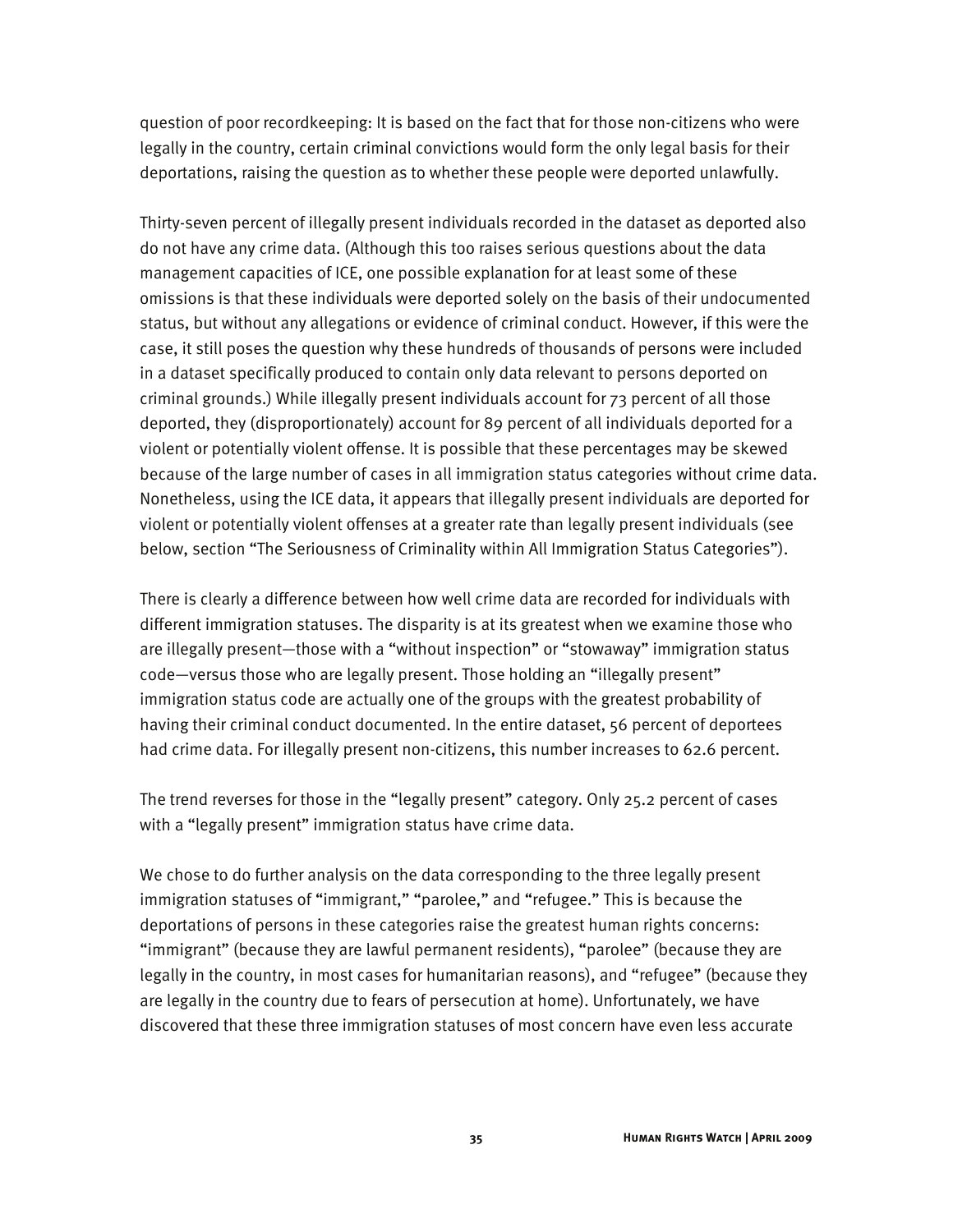crime data. As shown in Table 10 below, only 5.1 percent of those with an "immigrant" status, 9.4 percent of "refugees," and 27.5 percent of "parolees" have crime data.

| <b>Cases Included</b>                                     | Percent of<br>cases with<br>crime data | Percent of<br>cases without<br>crime data | <b>Frequency of cases</b><br>with no crime data |
|-----------------------------------------------------------|----------------------------------------|-------------------------------------------|-------------------------------------------------|
| "Immigrant" status code                                   | 5.1                                    | 94.9                                      | 83,391                                          |
| "Parolee" status code                                     | 27.5                                   | 72.5                                      | 21,398                                          |
| "Refugee" status code                                     | 9.4                                    | 90.6                                      | 940                                             |
| Immigrant, Parolee, and Refugee combined                  | 10.7                                   | 89.3                                      | 105,729                                         |
| All Immigration statuses in "Legally Present"<br>category | 25.2                                   | 74.8                                      | 133,918                                         |
| "Without Inspection" Immigration Status Code              | 62.6                                   | 37.4                                      | 244,990                                         |
| "Unknown" status code                                     | 73.8                                   | 26.2                                      | 16,364                                          |
| <b>All Cases</b>                                          | 56.0                                   | 44.0                                      | 395,272                                         |

#### Table 10: ICE Management of Crime Data

If, as was requested by Human Rights Watch, the dataset recorded everyone deported for some sort of criminal conduct, ICE systematically failed to record crime data for those who were legally in the country (especially those in the "immigrant," "parolee," and "refugee" categories). The extent of the difference in how often crime data were recorded between this group and the illegally present group implies that there is some sort of institutional dysfunction at work. In fact, these three types of legally present deportees combined were  $14$ times less likely to have crime data recorded than illegally present deportees.<sup>60</sup>

The immigration status category of "unknown" is also particularly problematic. As noted above, individuals in this category held one of three immigration statuses, "other," "unknown or not reported," or "withdrawal." Of these individuals, 26.2 percent have no crime data, meaning there were 16,364 people deported for a criminal offense for whom we not only do not know their immigration status, but ICE also made no record of the crime for which they were deported. This "double unknown" of immigration status and criminal offense highlights extraordinary gaps in ICE data management.

**<sup>60</sup>**Deportees holding the three immigration statuses of "refugee," "immigrant," or "parolee" were placed in one "legally present combined" category, and illegally present deportees were placed in a second category. We ran a logistic regression odds ratio test to see whether there is a significant difference in the recording of crime data between the two categories. Using the presence of crime data as the output variable, the test leaves no doubt that there is a statistically significant difference between the two categories' likelihood of having their crime data recorded by ICE (chi squared = 119008.69, z=-270.81 (p > .000). The odds ratio provided by this test proves with 95 percent certainty that illegally present deportees were between 13.7 and 14.2 times more likely to have crime data recorded than those in the "legally present combined" category.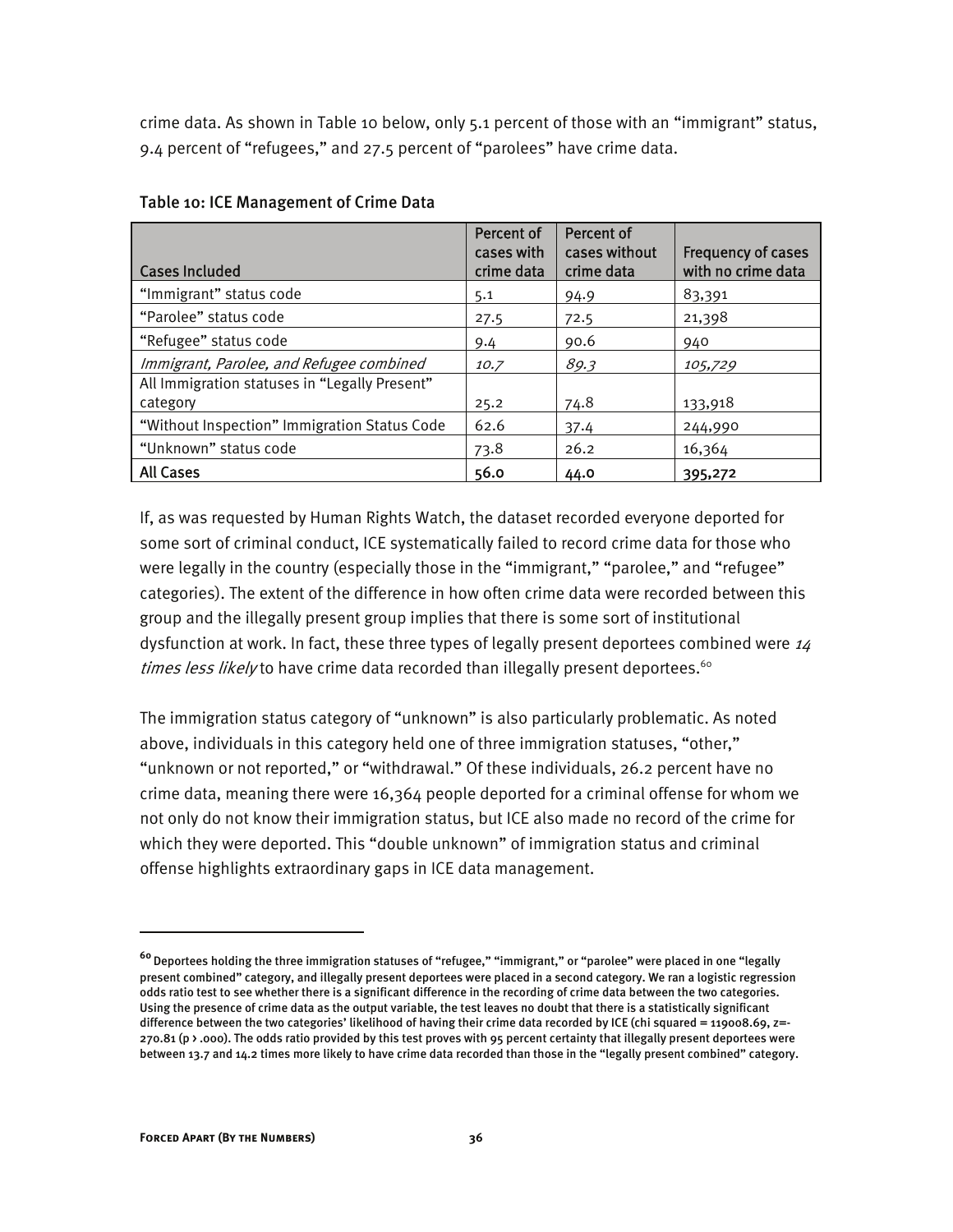## The Seriousness of Criminality within All Immigration Status Categories

By removing all cases without crime data in the ICE dataset, we see that the vast majority of deportees were deported for a non-violent offense. In total, across all immigration status categories, more than two-thirds of those for whom we have crime data were deported for a non-violent crime—70.5 percent were deported for a non-violent offense and 29.5 percent were deported for a violent or potentially violent offense.

As Figure 4 shows, illegally present non-citizens were more likely to have been deported for a violent or potentially violent offense and less likely to have been deported for a non-violent offense than legally present non-citizens. Since the laws allowing for these deportations were passed with a clear focus on those responsible for violent offenses, the higher percentages of deportation for violent offenses among undocumented persons raises the important policy question why enforcement resources are not focused exclusively upon persons present in the United States in an undocumented or illegal status, who were also involved in serious, violent criminal offenses.



### Figure 4: Criminality by Immigration status

## *Immigration status: Legally present*

Although the "legally present" immigration status category represents 20 percent of all cases, it (disproportionately) represents 33.9 percent of all cases with no crime data. As noted above, of those in the "legally present" category, 74.8 percent have no crime data.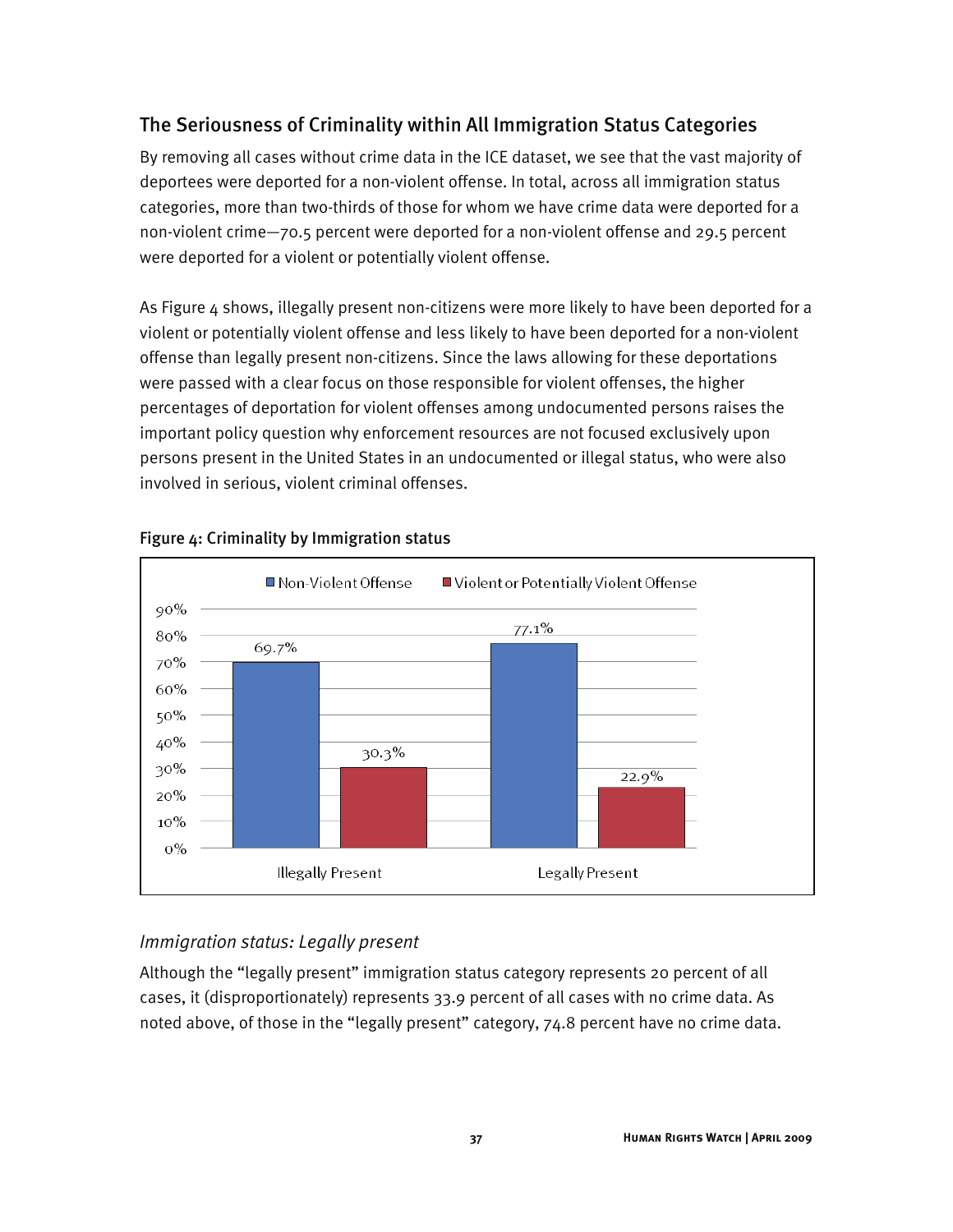It is both confusing and problematic that the crime code most frequently recorded for the "legally present" category was "illegal entry" (see Appendix E). This implies that even though these non-citizens were in the country with a legal immigration status, they were convicted of the crime of "illegal entry." We can only speculate as to why this would be the case. It may be that a person who originally was allowed to enter the country in a legal status was subsequently discovered to have falsified information that retroactively made his or her entry illegal, or that his or her legal status did not permit multiple trips out of the US, making any subsequent entry "illegal," although it seems unlikely that either of these scenarios would have occurred in more than 10,000 cases. Alternatively, it may be the case that these anomalies are due, once again, to data management failures by ICE.

Nevertheless, for deportees in the "legally present" category for whom we do have crime data, it is significant that 77 percent of them were deported for non-violent offenses, as shown in Figure 4. A more detailed description of those offenses is provided in Appendix E.

#### Immigration status: Lawful permanent resident

Representing 49 percent of those in the "legally present" category, 87,844 individuals hold the immigration status of "immigrant," which is the status for persons in the United States as lawful permanent residents (green card holders). As noted above, the vast majority, 94.9 percent, of those with an "immigrant" status have no crime data: Although these noncitizens have been afforded the most "privileged" immigration status available in the United States by immigration authorities, no one seems to have recorded the underlying criminal basis for their deportation.

Although only 5 percent of individuals holding an "immigrant" status and recorded in the dataset as deported have crime data, this still allows us to examine the criminal convictions of 4,453 non-citizens in this status grouping, which is valuable to analyze because of the sheer numbers involved. Table 11 shows that of this subgroup of "immigrant" status with crime data, the large majority, or 68 percent, were deported from the United States for nonviolent offenses. Appendix E gives more detailed information on the criminal conduct forming the basis for deportations of persons in the "immigrant" status category.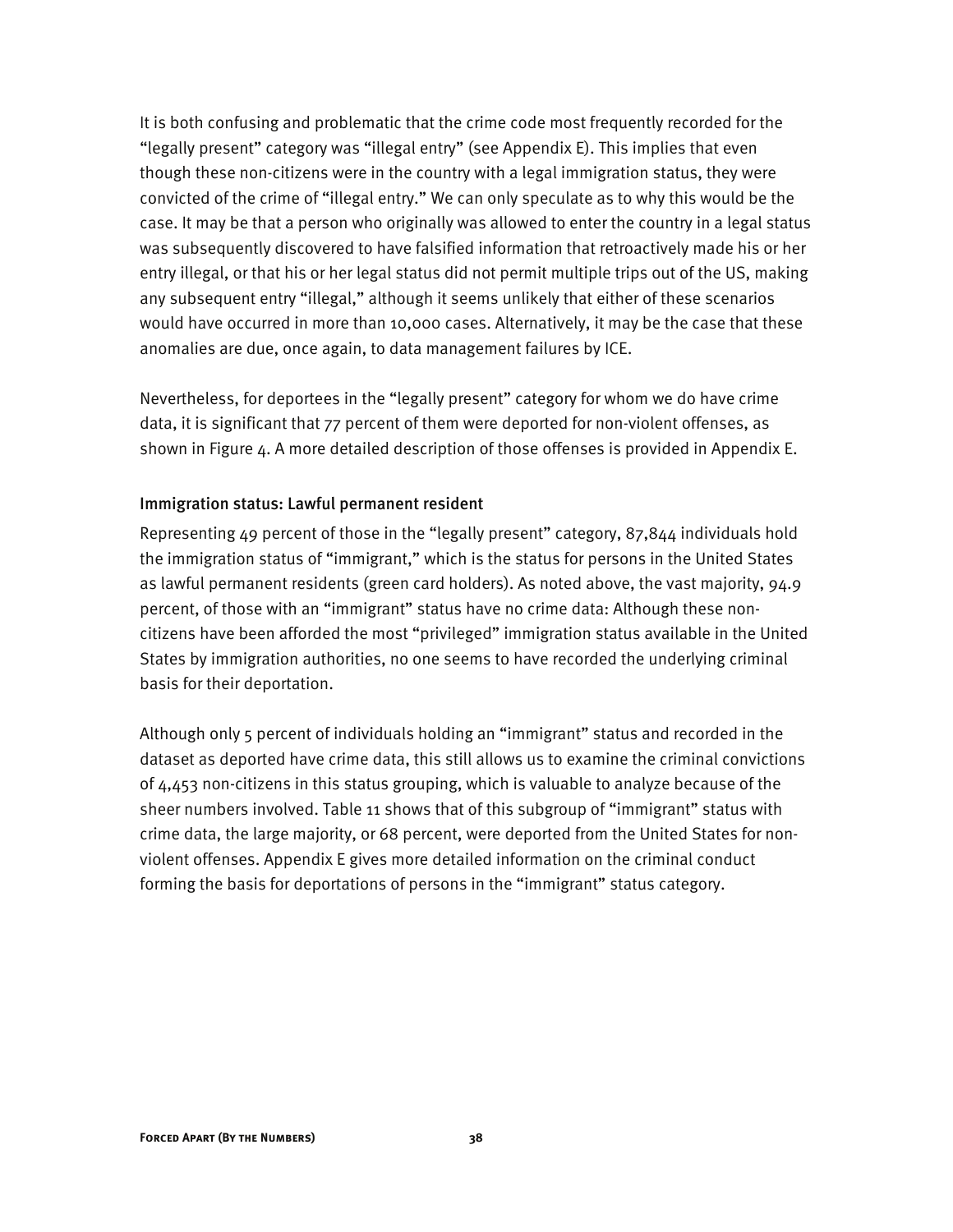Table 11: Immigration Status "Immigrant" —Type of Crime (excluding cases with no crime data)

|                                        | Frequency | Percent |
|----------------------------------------|-----------|---------|
| Non-Violent Offense                    | 3,031     | 68.1    |
| Violent or Potentially Violent Offense | 1,422     | 31.9    |
| <b>Total</b>                           | 4,453     | 100.0   |

#### Immigration status: Parolee

The immigration status of "parolee" is used for individuals who have been granted timelimited but renewable permission to remain in the United States. "Parolee" status is granted at the discretion of the Attorney General and often, though not always, is granted to persons with humanitarian reasons for not being able to return to their home countries. In addition, it is often, though not always, accompanied by legal permission to work in the United States. The ICE dataset contained no crime data for 21,398, or 72.5 percent, of all parolees. For those who do have crime data, in 79.5 percent of cases a non-violent crime formed the basis for their deportation from the United States, as shown in Table 12. Appendix E gives more detail on the most common crimes forming the basis for deportations of parolees.

#### Table 12: Immigration Status "Parolee" —Type of Crime (excluding cases with no crime data)

|                                        | Frequency | Percent |
|----------------------------------------|-----------|---------|
| Non-Violent Offense                    | 6.466     | 79.5    |
| Violent or Potentially Violent Offense | 1.666     | 20.5    |
| <b>Total</b>                           | 8,132     | 100.0   |

#### Immigration status: Refugee

There were 1,038 deportees with the immigration status of "refugee." Refugees may apply for legal permanent residence in the United States after one year of residence. Refugees, like immigrants and parolees, are individuals with serious human rights interests at stake when they are facing deportation on criminal grounds (US obligations in this regard, as a party to the 1967 Protocol Relating to the Status of Refugees, are discussed in Chapter IV). Again, the vast majority of refugees deported, 90.6 percent, did not have crime data recorded by ICE.

As is perhaps obvious, the deportations of refugees on criminal grounds raise serious human rights concerns because their removals from the United States raise questions of life and death. Unfortunately, due to the restrictive laws put in place in the United States in 1997, refugees facing deportation on criminal grounds are often barred from raising their fears of persecution during their deportation hearings. The crimes for which some have been deported are not serious enough to deprive the person of refugee status under the Refugee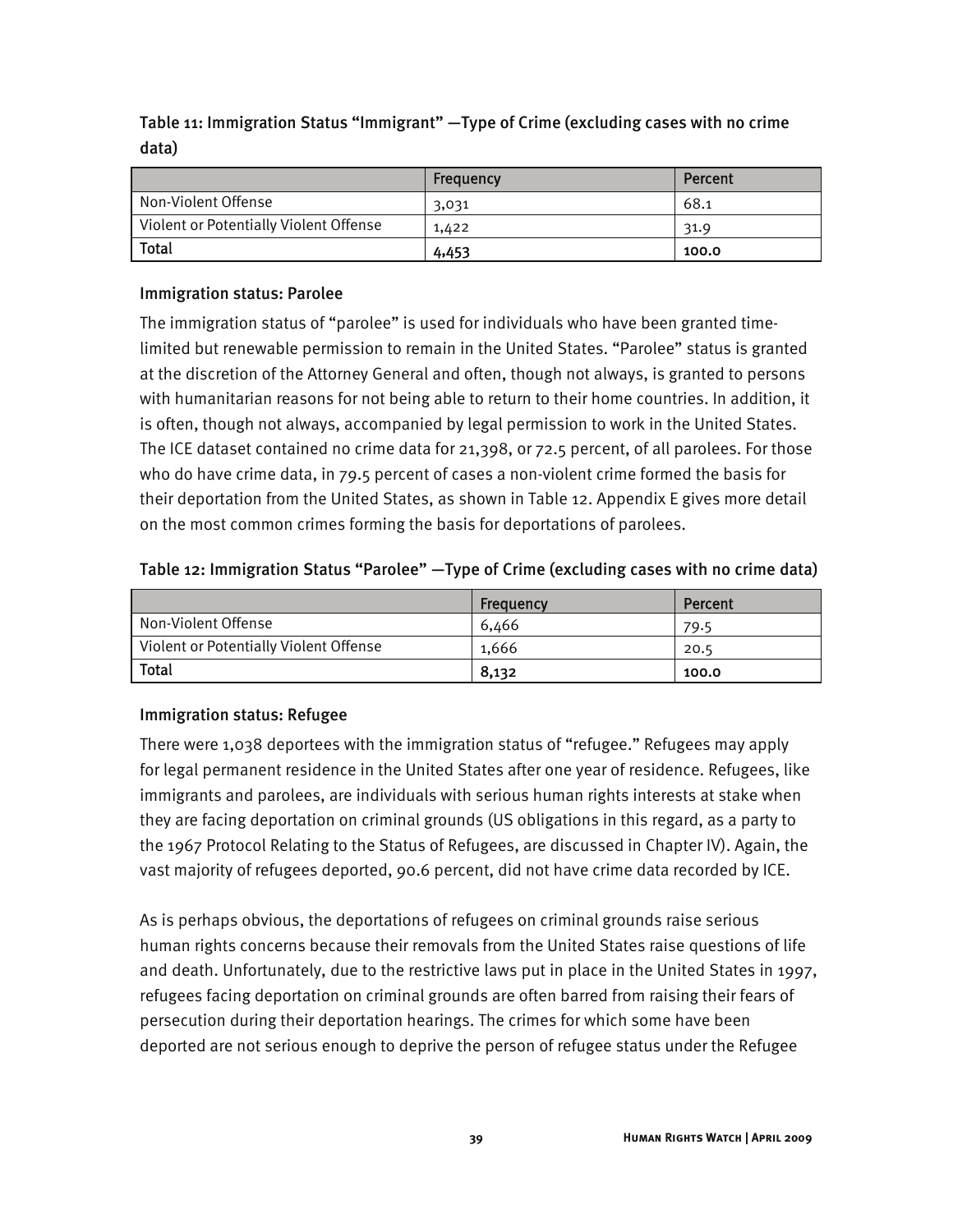Convention, and therefore in accordance with refugee law they should be protected from return. Nevertheless, because US law does not allow them to raise these fears in a deportation hearing, an unknown number of them in fact may have been returned to places where they were subjected to persecution. US law does allow for persons to raise concerns that they will face a real risk of torture prior to deportation, regardless of their criminal conviction.

However, there are many refugees who fear persecution but not torture—for example, an outspoken member of the political opposition might fear being imprisoned without trial if he were deported, which is a form of persecution but not torture. The United States is regularly violating these refugees' rights by deporting them for criminal convictions without first providing a fair hearing on their fears of persecution, and protecting them from return if those fears are proved valid. Table 13 shows that 62 percent of refugees for whom we have crime data were deported under such perilous conditions for a non-violent offense, and 38 percent were deported for a violent or potentially violent offense. Appendix E gives more details on the most common offenses forming the basis for the deportations of refugees from the United States.

|                                        | Frequency | Percent |
|----------------------------------------|-----------|---------|
| Non-Violent Offense                    | 61        | 62.2    |
| Violent or Potentially Violent Offense |           | 37.8    |
| <b>Total</b>                           | 98        | 100.0   |

#### Table 13: Immigration Status "Refugee" —Type of Crime (excluding cases with no crime data)

#### *Immigration status: Expedited removal pending credible fear*

The immigration status of "expedited removal pending credible fear" raises concerns similar to those presented by refugees. Persons holding this immigration status can be considered applicants for refugee status, since they were placed in summary removal procedures, but pending a credible fear interview. Credible fear interviews are the first step that persons who flee to the United States because of a fear of persecution must undergo.

While the persons in this category did not have their status resolved prior to the time of deportation from the United States, it can be assumed that they all raised fears of persecution with immigration authorities, and that for some percentage those fears were well-founded, making them genuine refugees. Table 14 shows that 76.7 percent of these people for whom we have crime data were deported for non-violent offenses. Appendix E gives more detail on the most common offenses forming the basis for the deportations of persons awaiting their credible fear interviews.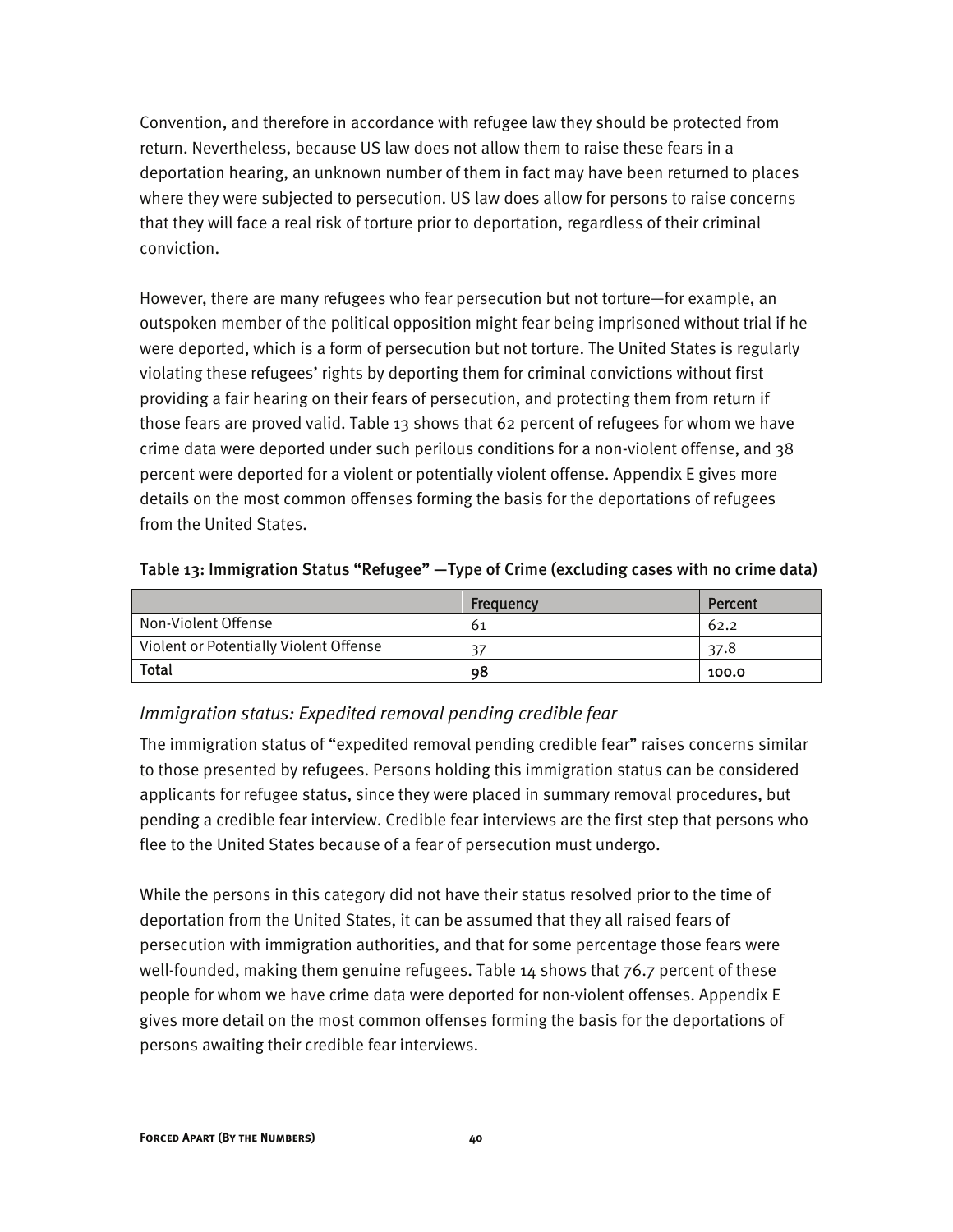Table 14: Immigration Status "Expedited Removal Pending Credible Fear" —Type of Crime (excluding cases with no crime data)

|                                        | <b>Frequency</b> | Percent |
|----------------------------------------|------------------|---------|
| Non-Violent Offense                    | 622              | 76.7    |
| Violent or Potentially Violent Offense | 189              | 23.3    |
| <b>Total</b>                           | 811              | 100.0   |

## *Immigration status: Illegally present*

j

For this report, the 436 deportees with the immigration status of "stowaway" were combined with those with the "without inspection" immigration status to make up the "illegally present" category.<sup>61</sup>

Of all cases in the ICE dataset, 73 percent (or 655,145) of the deported non-citizens held the immigration status of "without inspection," meaning that they entered the country in an undocumented status without being inspected by an immigration official at a port of entry. Of these individuals recorded in the dataset as deported, 244,804, or 37.4 percent, do not have crime data. Of all cases without crime data, 61.9 percent have the immigration status of "without inspection." In contrast to the other instances described above, in which ICE's failure to include crime data is of serious concern, the failure to include crime data for those who entered without inspection may have a plausible explanation (as discussed above, subsection "Types of crime forming basis for deportations"): these non-citizens could have been deported simply on the basis of their undocumented status alone.

In fact, of those non-citizens with an illegally present immigration status who do have crime data, 24.1 percent, or 98,940, were convicted of the crime of "illegal entry." In other words, not only were these persons ordered deported because they entered the United States in an undocumented status, which is enough under US law to deport them, but in addition, they were convicted of the federal crime of "illegal entry" and sentenced to criminal punishment prior to their removal. Tables 15 and 16 show the types of crimes and general categories of offenses for persons illegally in the country and subsequently deported after criminal conduct.

**<sup>61</sup>** We recognize that some additional persons with time-limited legal statuses, currently grouped in the legally present category, may have overstayed their visas, thereby transforming their status from legally present to illegally present. Nevertheless, the ICE dataset recorded these persons as continuing to hold a legal, albeit time-limited status. In addition, if they had simply overstayed their visas, they could have been deported for that reason alone and there would be no reason to include them in a dataset of individuals deported on criminal grounds. For these reasons, we have grouped all such persons in the legally present category.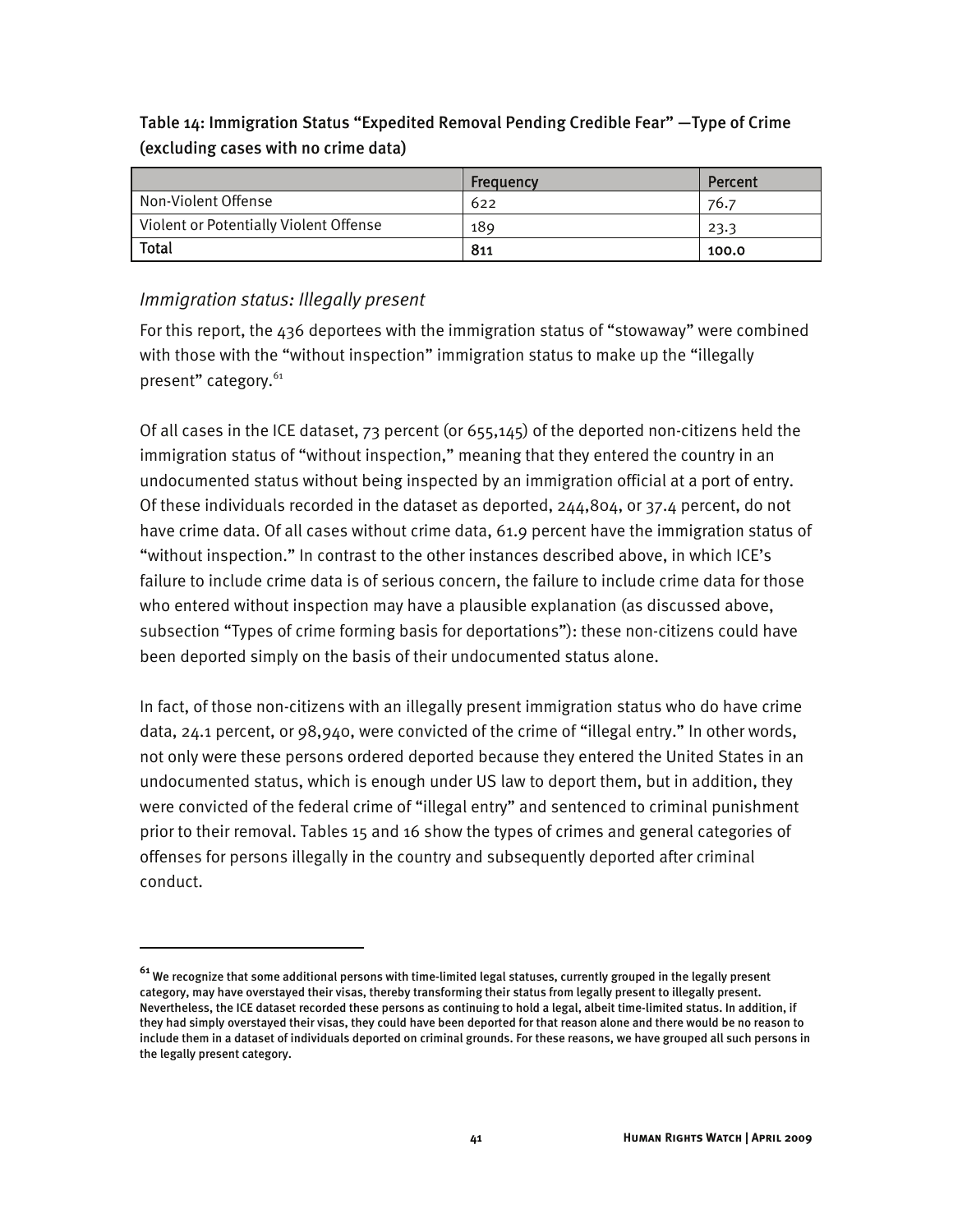| Violent vs. Non-Violent Offense        | Frequency | Percent |
|----------------------------------------|-----------|---------|
| Non-Violent Offense                    | 286,382   | 43.7    |
| No Crime Data                          | 244,990   | 37.4    |
| Violent or Potentially Violent Offense | 124,209   | 18.9    |
| <b>Total</b>                           | 655,581   | 100.0   |

Table 15: Offenses in Illegally Present Immigration Status Category

Table 16: Crime Categories, Illegally Present Immigration Status (excluding cases with no crime data)

| <b>Crime Category</b>                                       | Frequency | Percent |
|-------------------------------------------------------------|-----------|---------|
| Non-Violent Immigration Offense                             | 124,201   | 30.2    |
| Non-Violent Drug Offense                                    | 102,933   | 25.1    |
| Non-Violent General Offense with Potential to Cause<br>Harm | 64,678    | 15.8    |
| Offense Involving Violence Against Persons                  | 59,531    | 14.5    |
| Non-Violent Theft Offense                                   | 32,127    | 7.8     |
| Non-Violent General Offense                                 | 27,121    | 6.6     |
| Total                                                       | 410,591   | 100.0   |

For those people with crime data and an illegally present immigration status, 69.7 percent were deported for a non-violent offense. Individuals with a "without inspection" immigration status were most often deported for a non-violent immigration crime. In fact, 98,940 individuals holding this status were deported for the non-violent immigration crime of "illegal entry." Appendix E shows the 10 most common offenses forming the basis for the deportation of those with an illegally present immigration status.

Of those with an unknown immigration status, 49.7 percent were convicted of one of three immigration offenses. This may imply that they were in the United States illegally, despite ICE's failure to record an immigration status for them. Appendix E provides more detail on the most common criminal offense codes for people in the unknown immigration status category.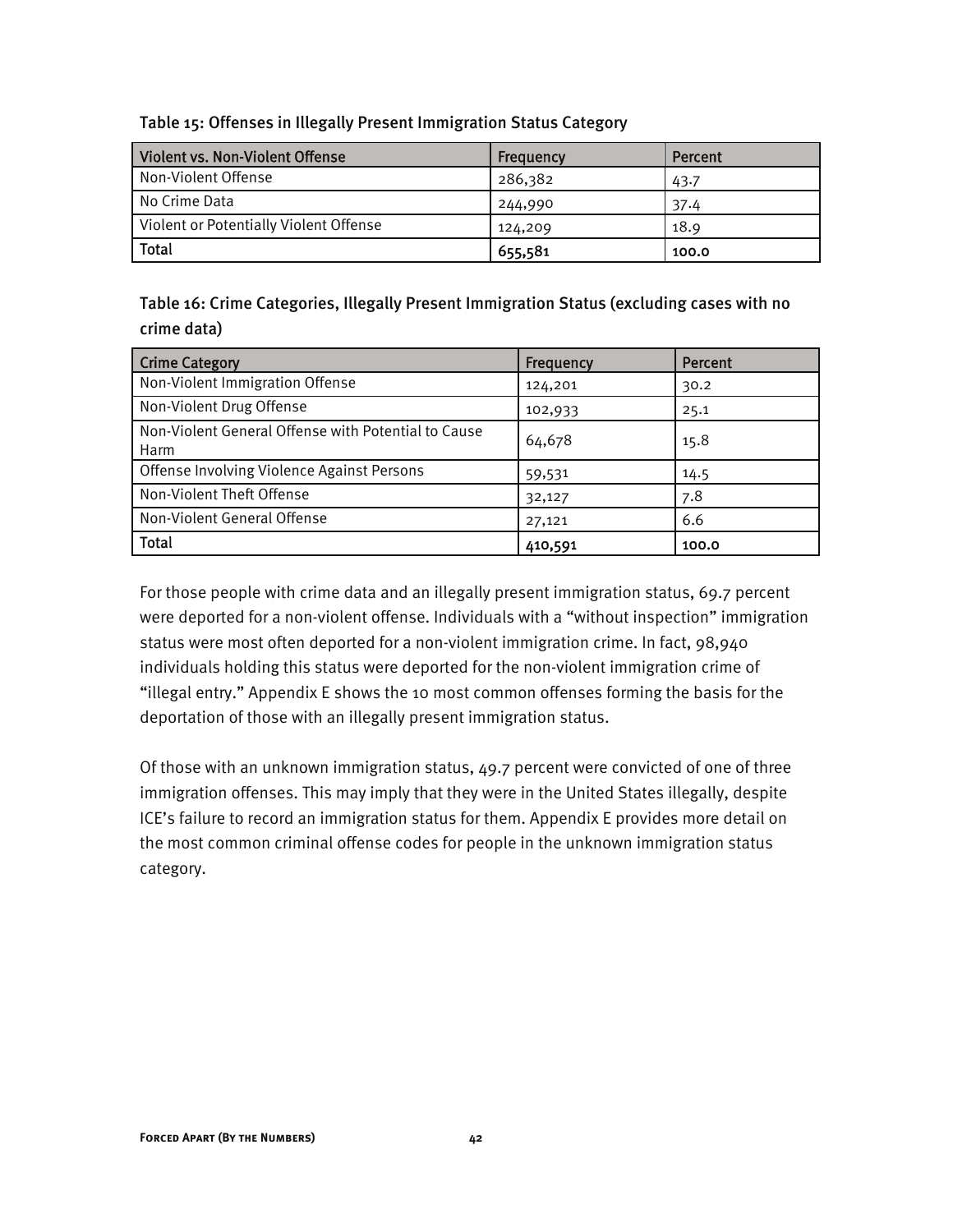## **VI. Conclusion**

In 1996, when Congress passed the harshest immigration laws in decades, its attention was focused on deporting non-citizens who were involved in serious, violent crimes. What is less clear is whether Congress understood that the sweeping laws it passed would affect people involved in minor non-violent criminal conduct, and that those laws would be applied not only to undocumented persons, but also to those who had been living legally in the United States, in many cases for decades.

The data analyzed in this report show that irrespective of what Congress intended, legally present non-citizens are being deported most often for non-violent offenses, after duly serving their criminal sentences. In fact, one-fifth of all deportations made in the 12 years the laws have been in effect have been of legally present non-citizens. And, because these deportations are mandatory and happen in a summary fashion, there are almost no checks on whether they make sense.

In a time of fiscal crisis, the facts presented here raise the question whether Congress made the right choice in marshalling ICE's enforcement resources (\$2.2 billion in 2007) to focus on minor non-violent offenses and legally present non-citizens, not least because these deportations raise serious human rights concerns. In fact, due to the deportations on criminal grounds described in this report, we estimate that at least 1 million family members, including husbands, wives, sons, and daughters, have been separated from loved ones since 1997. The secrecy surrounding these deportations and the egregious deficiencies in ICE data management may help to explain why there has been little attention paid to ensuring ICE does not violate the rights of non-citizens during deportations, or to ensuring that ICE's budget is well spent. Now, with more detailed information, the US government can take another look at whether legally present non-citizens who have already served their criminal punishments should be subjected to the additional penalty of deportation with few safeguards for their rights. Human Rights Watch urges Congress and the Executive to take that second look.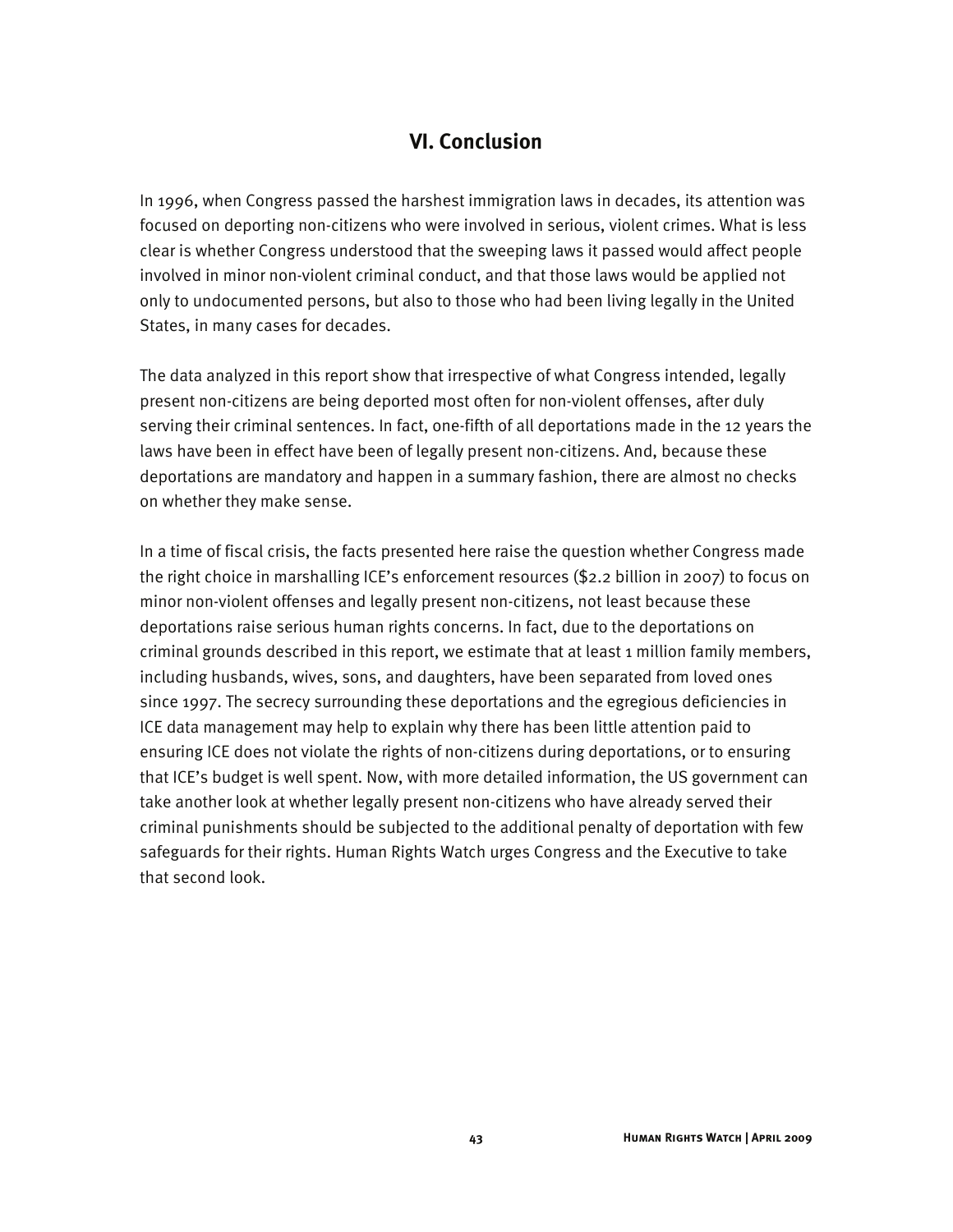## **Acknowledgments**

This report was jointly authored by Alison Parker, deputy director of the US Program of Human Rights Watch, and Brian Root, consultant to the US Program. The report was edited by David Fathi, director of the US Program at Human Rights Watch; Dinah PoKempner, general counsel; and Ian Gorvin, senior program officer. Layout and production were coordinated by Grace Choi, publications director, Fitzroy Hepkins, mail manager, and Abigail Marshak, US Program associate.

We would like to thank Dan Kanstroom at Boston College Law School for originally joining with Human Rights Watch to request these data from ICE, and we would like to thank ICE for providing us the data, albeit after a two-and-a-half-year delay. For assistance with our FOIA request we would like to thank pro bono counsel Ethan Strell and Catherine Sheehy of the law firm of Carter Ledyard & Milburn LLP. We would also like to thank Courtney McDermed of the law firm of Van Der Hout, Brigagliano and Nightingale, LLP, for her review of the immigration status categories presented in this report, and Stephanie Goldsborough, Esq. for her expert review of this report.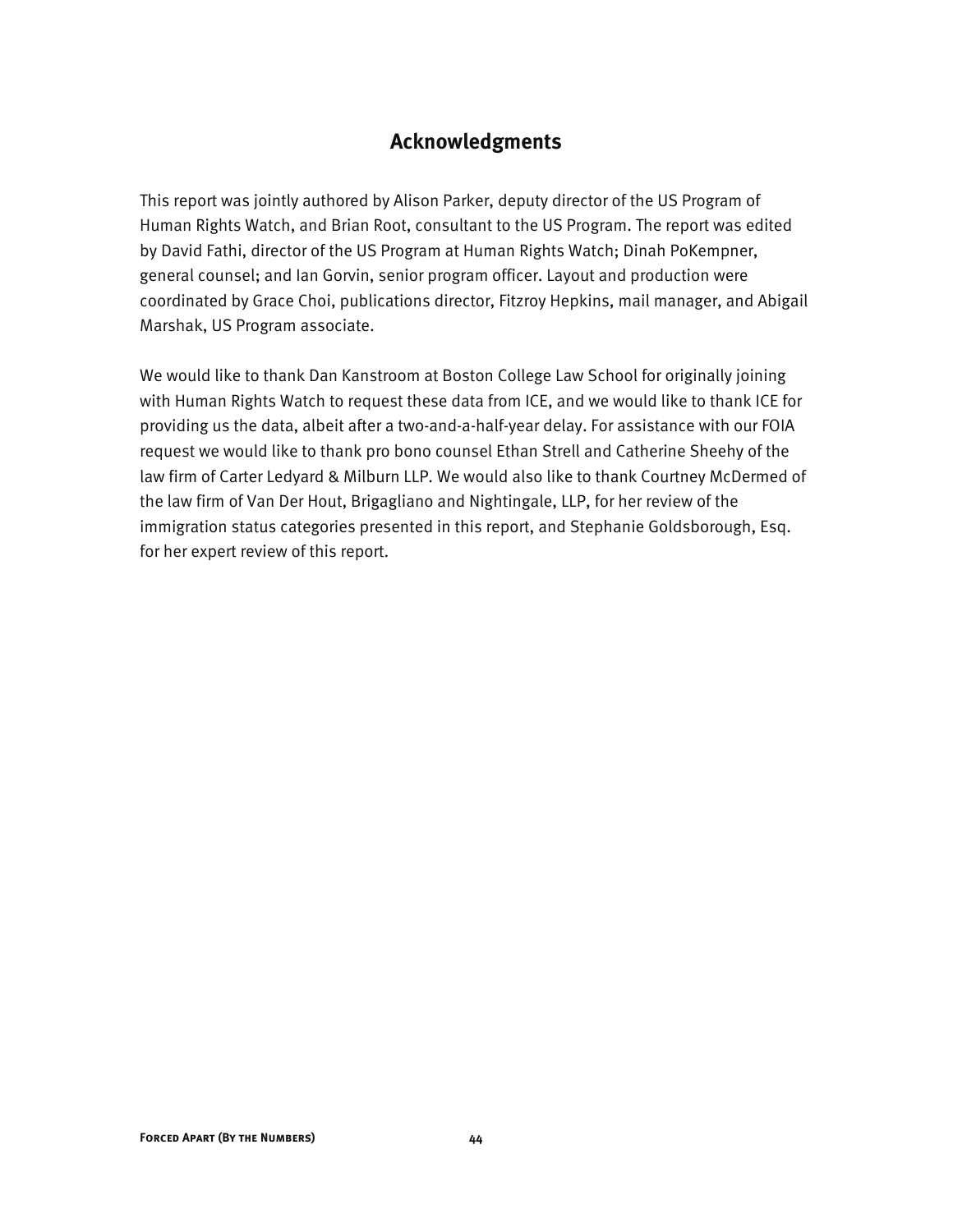## **Appendix A: Frequency Table for Criminal Offense Codes**

Note: Only most serious crime included when deportee was convicted of more than one offense. Remainder of table (displaying remaining 1.7 percent of deportations) is available at Online Appendix  $I^{62}$  Cumulative total may not add up due to rounding.

| <b>Criminal Offense Code</b>          | Frequency | Percent | <b>Cumulative</b><br>Percent |
|---------------------------------------|-----------|---------|------------------------------|
| NO CRIME DATA                         | 395,272   | 44.1    | 44.1                         |
| <b>ILLEGAL ENTRY</b>                  | 121,099   | 13.5    | 57.6                         |
| DRIVING UNDER THE INFLUENCE OF LIQUOR | 36,429    | 4.1     | 61.6                         |
| <b>ASSAULT</b>                        | 27,802    | 3.1     | 64.7                         |
| IMMIGRATION <sup>63</sup>             | 27,727    | 3.1     | 67.8                         |
| DANGEROUS DRUGS <sup>64</sup>         | 25,643    | 2.9     | 70.7                         |
| <b>COCAINE - POSSESSION</b>           | 20,885    | 2.3     | 73.0                         |
| <b>COCAINE - SELL</b>                 | 18,599    | 2.1     | 75.1                         |
| <b>FALSE CITIZENSHIP</b>              | 15,232    | 1.7     | 76.8                         |
| CRUELTY TOWARD WIFE <sup>65</sup>     | 12,725    | 1.4     | 78.2                         |
| <b>ROBBERY</b>                        | 11,135    | 1.2     | 79.4                         |
| MARIJUANA - POSSESSION                | 11,063    | 1.2     | 80.7                         |
| <b>BURGLARY</b>                       | 9,402     | 1.0     | 81.7                         |
| MARIJUANA - SELL                      | 8,317     | 0.9     | 82.6                         |
| <b>TRAFFIC OFFENSE</b>                | 7,336     | 0.8     | 83.5                         |
| <b>WEAPON OFFENSE</b>                 | 7,051     | 0.8     | 84.2                         |
| LARCENY                               | 6,954     | 0.8     | 85.0                         |
| AMPHETAMINE - POSSESSION              | 6,492     | 0.7     | 85.7                         |

**<sup>62</sup>** http://www.hrw.org/sites/default/files/reports/appendixi.pdf.

**<sup>63</sup>** "Immigration" is an offense category in the NCIC dataset that is used for those instances in which the police officer chooses to write in detail what the crime is, but the detailed description most likely comports with one of the offenses for which there is a more specific code. For example, in the 2000 codebook, there were three other immigration offenses: "illegal entry," "false citizenship," and "alien smuggling." So, if the officer chooses to describe the fact that someone, for example, provided 12 Guatemalans with false citizenship papers, he could use the crime code "immigration" and write in that description, but alternatively he could have simply recorded the crime code for false citizenship.

**<sup>64</sup>** "Dangerous Drugs" is an offense category in the NCIC dataset that is used for those instances in which the police officer wants to write in detail what the drug crime is. Officers are supposed to indicate a code separate from the catch-all of dangerous drugs in order to specify which drug was at issue in the crime. Dangerous drugs therefore includes all of the drugs that are separately listed with different offense codes: hallucinogens (not including marijuana), heroin, opium or derivative, cocaine, synthetic narcotics, marijuana, amphetamines, and barbiturates, and also possession of narcotic equipment. See Federal Bureau of Investigation, Criminal Justice Information Services Division, "NCIC 2000 Code Manual," Washington, DC, http://www.leds.state.or.us/OSP/CJIS/docs/ncic\_2000\_code\_manual.pdf (accessed March 20, 2009 ).

**<sup>65</sup>** "Cruelty Toward Wife" is an offense category used for the subcategory of domestic violence crimes, including misdemeanors, committed against an individual's spouse causing physical and/or mental suffering. See, for example, 8 C.F.R. Section 204.2(c)(1)(vi). In some states, it may also include the failure to make court-ordered alimony payments.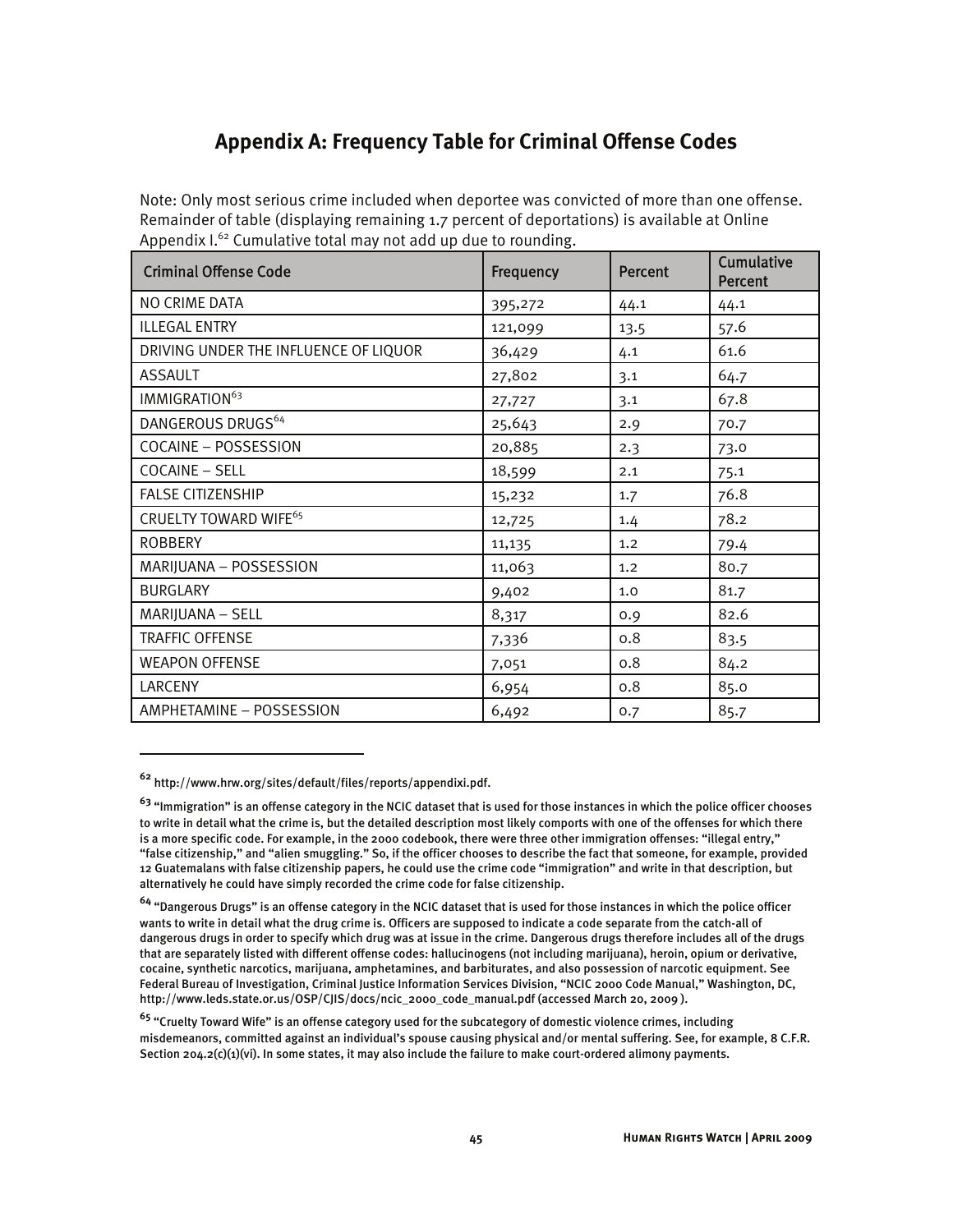| <b>Criminal Offense Code</b>             | Frequency | <b>Percent</b> | <b>Cumulative</b><br>Percent |
|------------------------------------------|-----------|----------------|------------------------------|
| <b>SMUGGLING ALIENS</b>                  | 6,478     | 0.7            | 86.5                         |
| AGGRAVATED ASSAULT - WEAPON              | 5,412     | 0.6            | 87.1                         |
| <b>HEROIN - SELL</b>                     | 4,496     | 0.5            | 87.6                         |
| AMPHETAMINE - SELL                       | 4,061     | 0.5            | 88.0                         |
| <b>VEHICLE THEFT</b>                     | 3,926     | 0.4            | 88.5                         |
| <b>SEX ASSAULT</b>                       | 3,751     | 0.4            | 88.9                         |
| <b>HEROIN - POSSESSION</b>               | 3,476     | 0.4            | 89.3                         |
| <b>FRAUD</b>                             | 3,472     | 0.4            | 89.6                         |
| MARIJUANA - SMUGGLING                    | 3,322     | 0.4            | 90.0                         |
| SEX OFFENSE - AGAINST CHILD - FONDLING   | 2,942     | 0.3            | 90.3                         |
| SIMPLE ASSAULT                           | 2,840     | 0.3            | 90.7                         |
| <b>FORGERY</b>                           | 2,836     | 0.3            | 91.0                         |
| <b>TRESPASSING</b>                       | 2,487     | 0.3            | 91.3                         |
| <b>SEX OFFENSE</b>                       | 2,417     | 0.3            | 91.5                         |
| DRIVING UNDER THE INFLUENCE OF DRUGS     | 2,255     | 0.3            | 91.8                         |
| DRUGS - HEALTH OR SAFETY                 | 2,251     | 0.3            | 92.0                         |
| CARRYING CONCEALED WEAPON                | 2,172     | 0.2            | 92.3                         |
| COCAINE <sup>66</sup>                    | 2,160     | 0.2            | 92.5                         |
| <b>DISORDERLY CONDUCT</b>                | 2,157     | 0.2            | 92.8                         |
| <b>HIT AND RUN</b>                       | 1,963     | 0.2            | 93.0                         |
| NARCOTIC EQUIP[MENT] - POSSESSION        | 1,889     | 0.2            | 93.2                         |
| PROBATION VIOLATION                      | 1,861     | 0.2            | 93.4                         |
| CRUELTY TOWARD CHILD <sup>67</sup>       | 1,830     | 0.2            | 93.6                         |
| AGGRAVATED ASSAULT - FAMILY - STRONG ARM | 1,810     | 0.2            | 93.8                         |
| SYNTH[ETIC] NARCOTIC - POSSESSION        | 1,672     | 0.2            | 94.0                         |
| <b>FAMILY OFFENSE<sup>68</sup></b>       | 1,631     | 0.2            | 94.2                         |
| UNAUTHORIZED USE OF VEHICLE              | 1,617     | 0.2            | 94.3                         |
| <b>SHOPLIFTING</b>                       | 1,572     | 0.2            | 94.5                         |

**<sup>66</sup>** The separate category of "Cocaine" from "Cocaine – Sell/Possession/Smuggling" exists to provide the police officer with a space to write in detail what the crime is, but the detailed description most likely comports with one of the offenses for which there is a more specific code. For example, if the officer chooses to describe the fact that someone smuggled 10 kilograms of cocaine in his automobile trunk, he could use the crime code "cocaine" and write in that description, but alternatively he could have simply recorded the crime code for "cocaine – smuggling."

**<sup>67</sup>** "Cruelty Toward Child" is an offense category used for the subcategory of domestic violence or child welfare crimes, including misdemeanors, committed against a child causing physical and/or mental suffering. See, for example, 8 C.F.R. Section 204.2(c)(1)(vi). In some states, it may also include the failure to make court-ordered child support payments, and a variety of violations of child neglect statutes. See, for example, California Penal Code, Chapter 2, "Abandonment and Neglect of Children," Sections 270-273.75.

**<sup>68</sup>** "Family Offense" is an offense category used for the subcategory of domestic violence or child welfare crimes, including misdemeanors, committed against a spouse or child.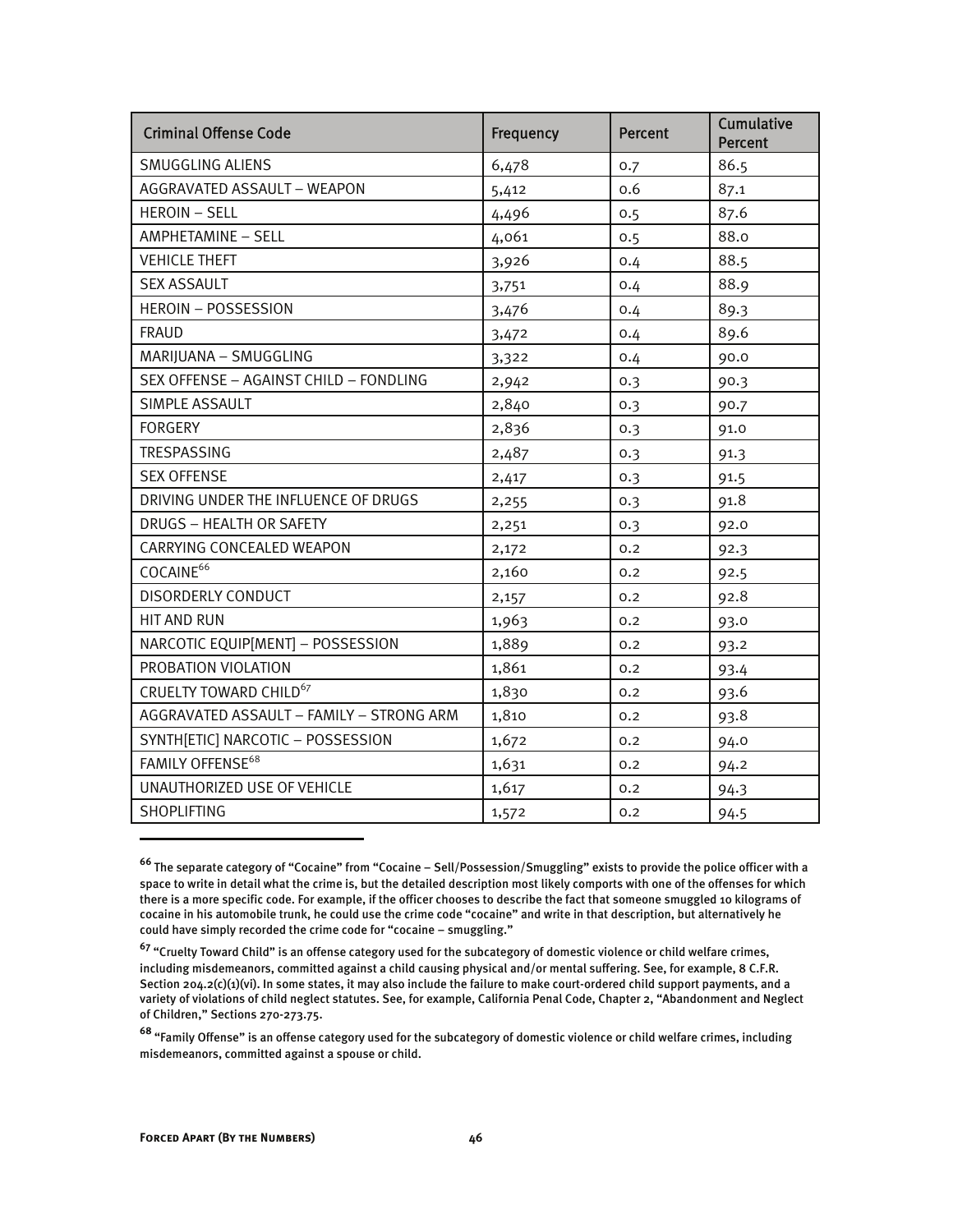| <b>Criminal Offense Code</b>                          | Frequency | <b>Percent</b> | <b>Cumulative</b><br>Percent |
|-------------------------------------------------------|-----------|----------------|------------------------------|
| POSSESSION OF WEAPON                                  | 1,565     | 0.2            | 94.7                         |
| <b>RESISTING OFFICER</b>                              | 1,452     | 0.2            | 94.9                         |
| MARIJUANA <sup>69</sup>                               | 1,450     | 0.2            | 95.0                         |
| <b>HOMICIDE</b>                                       | 1,443     | 0.2            | 95.2                         |
| FRAUD - IMPERSONATION                                 | 1,427     | 0.2            | 95.3                         |
| RECEIVING STOLEN PROPERTY                             | 1,427     | 0.2            | 95.5                         |
| SYNTH[ETIC] NARCOTIC - SELL                           | 1,385     | 0.2            | 95.6                         |
| COCAINE - SMUGGLING                                   | 1,286     | 0.1            | 95.8                         |
| <b>KIDNAPPING</b>                                     | 1,127     | 0.1            | 95.9                         |
| <b>FAILURE TO APPEAR</b>                              | 1,070     | 0.1            | 96.0                         |
| <b>STOLEN VEHICLE</b>                                 | 1,017     | 0.1            | 96.2                         |
| PUBLIC ORDER CRIMES                                   | 989       | 0.1            | 96.3                         |
| <b>OBSTRUCT POLICE</b>                                | 972       | 0.1            | 96.4                         |
| <b>CARRYING PROHIBITED WEAPON</b>                     | 968       | 0.1            | 96.5                         |
| AGGRAVATED ASSAULT - NONFAMILY - WEAPON               | 936       | 0.1            | 96.6                         |
| RAPE - STRONG ARM <sup>70</sup>                       | 893       | 0.1            | 96.7                         |
| <b>PROSTITUTION</b>                                   | 848       | 0.1            | 96.8                         |
| <b>FIRING WEAPON</b>                                  | 847       | 0.1            | 96.9                         |
| <b>DAMAGE PROPERTY</b>                                | 824       | 0.1            | 97.0                         |
| <b>CRIMES AGAINST PERSON</b>                          | 824       | 0.1            | 97.1                         |
| AGGRAVATED ASSAULT - GUN                              | 767       | 0.1            | 97.1                         |
| <b>INTIMIDATION</b>                                   | 749       | 0.1            | 97.2                         |
| AMPHETAMINE - MANUFACTURE                             | 745       | 0.1            | 97.3                         |
| AMPHETAMINE <sup>71</sup>                             | 731       | 0.1            | 97.4                         |
| STOLEN PROPERTY <sup>72</sup>                         | 716       | 0.1            | 97.5                         |
| <b>FRAUD - FALSE STATEMENT</b>                        | 715       | 0.1            | 97.5                         |
| HOMICIDE - NEGLIGENT MANSLAUGHTER -<br><b>VEHICLE</b> | 627       | 0.1            | 97.6                         |

**<sup>69</sup>** The separate category of "Marijuana" from "Marijuana – Sell/Possession/Smuggling" exists to provide the police officer with a space to write in detail what the crime is, but the detailed description most likely comports with one of the offenses for which there is a more specific code. For example, if the officer chooses to describe the fact that someone smuggled 10 kilograms of marijuana in his automobile trunk, he could use the crime code "marijuana" and write in that description, but alternatively he could have simply recorded the crime code for "marijuana – smuggling."

**<sup>70</sup>** "Rape – Strong Arm" is an offense category used to describe the crime of rape committed with the use of force.

**<sup>71</sup>** The separate category of "Amphetamine" from "Amphetamine – Sell/Possession/Smuggling" exists to provide the police officer with a space to write in detail what the crime is, but the detailed description most likely comports with one of the offenses for which there is a more specific code.

**<sup>72</sup>** The separate category of "Stolen Property" from "Receiving/Possession Stolen Property" exists to provide the police officer with a space to write in detail what the crime is, but the detailed description most likely comports with one of the offenses for which there is a more specific code.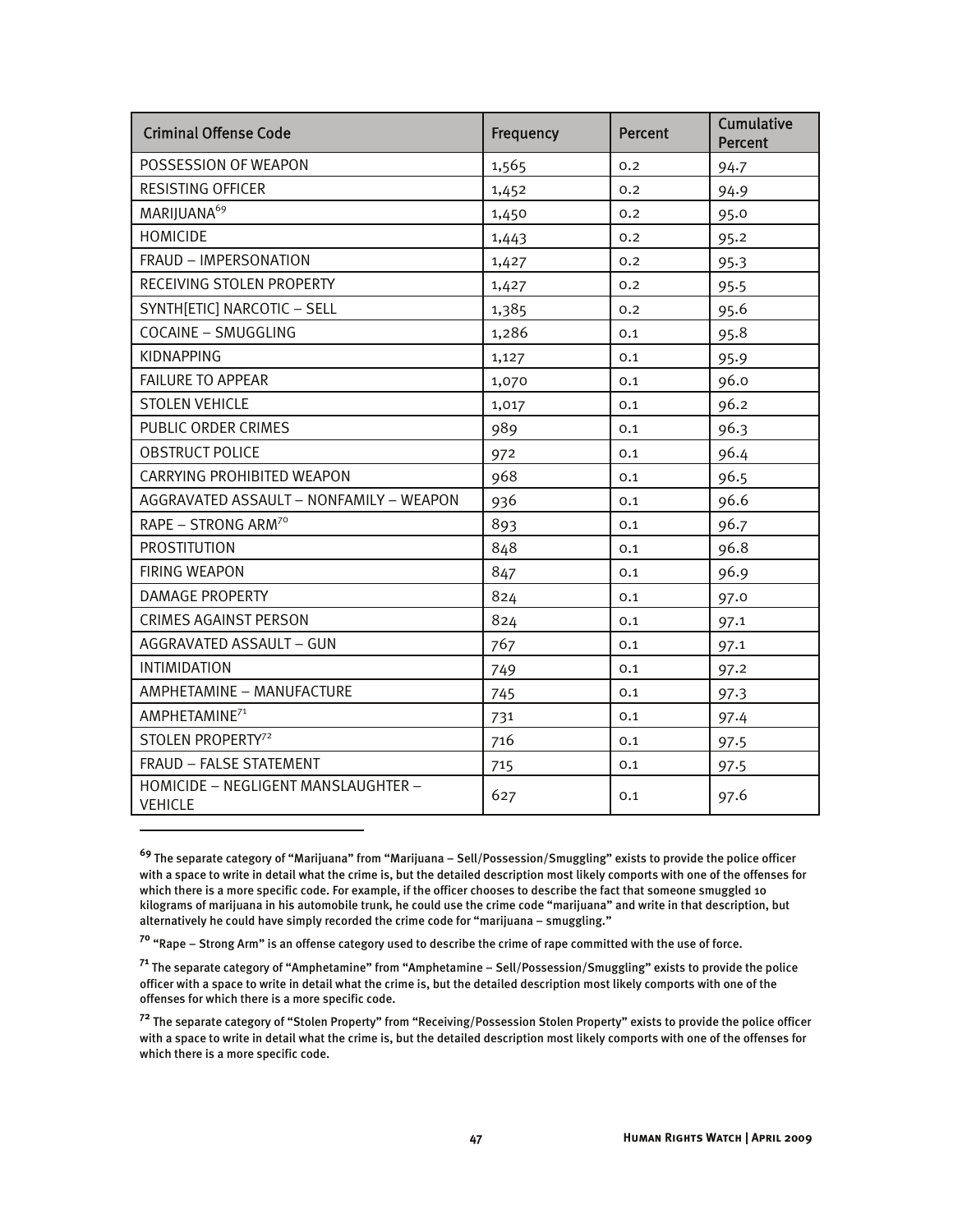| <b>Criminal Offense Code</b>                                      | Frequency | <b>Percent</b> | <b>Cumulative</b><br><b>Percent</b> |
|-------------------------------------------------------------------|-----------|----------------|-------------------------------------|
| POSSESSION FORGED (IDENTIFY OBJECT)                               | 617       | 0.1            | 97.7                                |
| <b>HEROIN - SMUGGLING</b>                                         | 609       | 0.1            | 97.8                                |
| <b>MAKING FALSE REPORT</b>                                        | 561       | 0.1            | 97.8                                |
| AGGRAVATED ASSAULT - POLICE OFFICER -<br>STRONG ARM <sup>73</sup> | 558       | 0.1            | 97.9                                |
| SEX ASSAULT - CARNAL ABUSE                                        | 513       | 0.1            | 97.9                                |
| AGGRAVATED ASSAULT - NONFAMILY - STRONG<br>$ARM^{74}$             | 506       | 0.1            | 98.0                                |
| STATUTORY RAPE - NO FORCE                                         | 501       | 0.1            | 98.0                                |
| <b>HEROIN</b>                                                     | 466       | 0.1            | 98.1                                |
| POSSESSION STOLEN PROPERTY                                        | 434       | 0.0            | 98.1                                |
| <b>ARSON</b>                                                      | 419       | 0.0            | 98.2                                |
| PROPERTY CRIMES                                                   | 406       | 0.0            | 98.2                                |
| FLIGHT TO AVOID (PROSECUTION, ETC.)                               | 406       | 0.0            | 98.3                                |

**<sup>73</sup>** "Aggravated Assault – Police Officer – Strong Arm" is an offense category used to describe the crime of aggravated assault against a police officer with the use of force.

**<sup>74</sup>** "Aggravated Assault – Nonfamily – Strong Arm" is an offense category used to describe the crime of aggravated assault against an individual not a member of the accused's family with the use of force.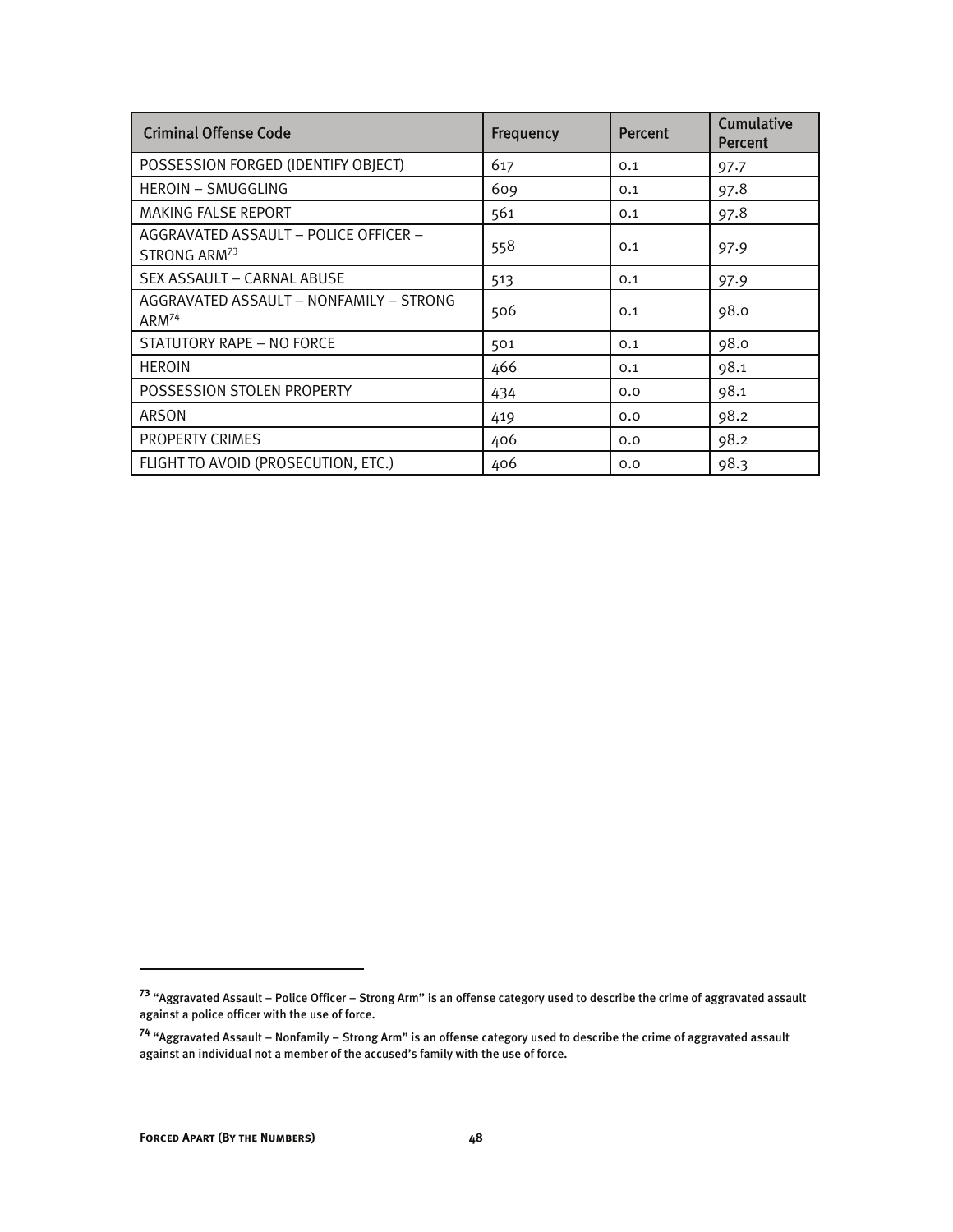## **Appendix B: Amended FOIA Request and Final Correspondence Received**

#### **HUMAN RIGHTS WATCH**

350 Fifth Avenue, 34th Floor New York, NY 10118-3299 Tel: 212-290-4700 Fax: 212-736-1300 Email: hrwnyc@hrw.org

U.S. PROGRAM Jamie Fellner, Director Janne Feurer, *Director*<br>Jennifer Daskal, *Advocacy Director*<br>Mie Lewis, *Aryeh Neier Fellow*<br>Ashoka Mukpo, *Associate* Allison Lombardo, Associate Katherine Newell Bierman, Counselon Counter Alison Parker, Senior Researcher 

ADVISORY COMMITTEE Catherine Powell, *Chair*<br>Catherine Albisa Roland Algrant Ann Beesi Stephen Bright Tanya Coke<br>David Cole Mike Farrell Mike Farrell<br>Lulie Haddad<br>Lulie Haddad<br>Wendy Patten<br>Bill Quigley<br>Bruce Rabb<br>Steven Shapiro<br>Shapandra Shari Alexandra Stanton Julie Stewart Dorothy Thomas<br>Robin Toone

HUMAN RIGHTS WATCH Kenneth Roth, *Executive Director*<br>Michele Alexander, *Development & Outreach* Directo Carroll Bogert, Associate Director Barbara Guglielmo, Finance & Administration Director Director<br>Peggy Hicks, Global Advocacy Director<br>Iain Levine, Program Director<br>Dinah PoKempner, General Counsel<br>James Ross, Senior Legal Advisor<br>Joe Saunders, *Deputy Program Director* Wilder Tayler, Legal and Policy Director lane Olson, Chair, Board of Directors

February 26, 2007

Privacy Office U.S. Department of Homeland Security Attn: FOIA Appeals 245 Murray Lane, SW, Building 410 Washington, DC 20528

#### Re: Appeal of the Denial of FOIA Request Number 06-FOIA-23072

To Whom It May Concern:

This is an administrative appeal of the denial of my Freedom of Information Act Request Number 06-FOIA-23072 pursuant to the Freedom of Information Act, 5 U.S.C.A. § 522 ("FOIA"). I am appealing on behalf of Human Rights Watch, a not-for-profit organization that documents human rights violations around the world. In a letter date stamped December 27, 2006<sup>1</sup> by Margaret M. Elizalde, Supervisory Program Analyst, U.S. Immigration and Customs Enforcement ("ICE"), ICE denied my FOIA request dated March 15, 2006 (the "denial letter").<sup>2</sup>

I appeal this decision because ICE did not provide a legally sufficient basis for denying my FOIA request. As discussed more fully below, the denial letter did not list any statutory exemptions from disclosure as required by FOIA. The principal basis for denying my FOIA request is the implausible, unsubstantiated, and somewhat alarming assertion that by providing basic factual and statistical data concerning its core mission, all statistical reporting of the principal U.S. immigration enforcement agency would "virtually grind to a halt."

My original FOIA request letter was dated March 15, 2006, nearly one year ago. Appended to this letter is a chart detailing all relevant communications pertaining to this request. The requested information pertains to non-citizens removed on criminal grounds from the United States in 2006. I had originally requested documents from April 1, 1997 to the present, but subsequently narrowed the timeline in order to help the agency locate the records. The following specific pieces of information were requested:

\* Although the letter was date stamped December 27, 2006, it apparently originally was returned as undeliverable to U.S. Immigration and Customs Enforcement. Human Rights Watch received a pdf copy of the denial letter via email on January 12, 2007, and by mail on January 19, 2007

<sup>2</sup> Although I am appealing the denial of the request to preserve our legal rights, I note that Human Rights Watch continues to work with ICE staff to satisfy the substance of the request. Based on recent correspondence and conversations with ICE, I am optimistic that ICE can provide information that would satisfy the principal substance of the request and satisfy the agency's FOIA obligations. Because ICE has recently indicated that it could provide much of the requested information, it is unclear whether the denial letter applies to all of Human Rights Watch's FOIA requests concerning this subject (including modifications of my original request), or just our first request dated March 15, 2006, which has subsequently been modified. Regardless of how the agency classifies our FOIA request (i.e., whether ICE treats our latest communications as a new FOIA request or as part of the FOIA request denied by Ms. Elizalde), I would, of course, prefer to resolve this matter amicably. Accordingly, as set forth below, I have narrowed the scope of the request.

BERLIN - BRUSSELS - CHICAGO - GENEVA - LONDON - LOS ANGELES - MOSCOW - NEW YORK - SAN FRANCISCO - TORONTO - WASHINGTON

## **HUMAN RIGHTS WATCH**

www.hrw.org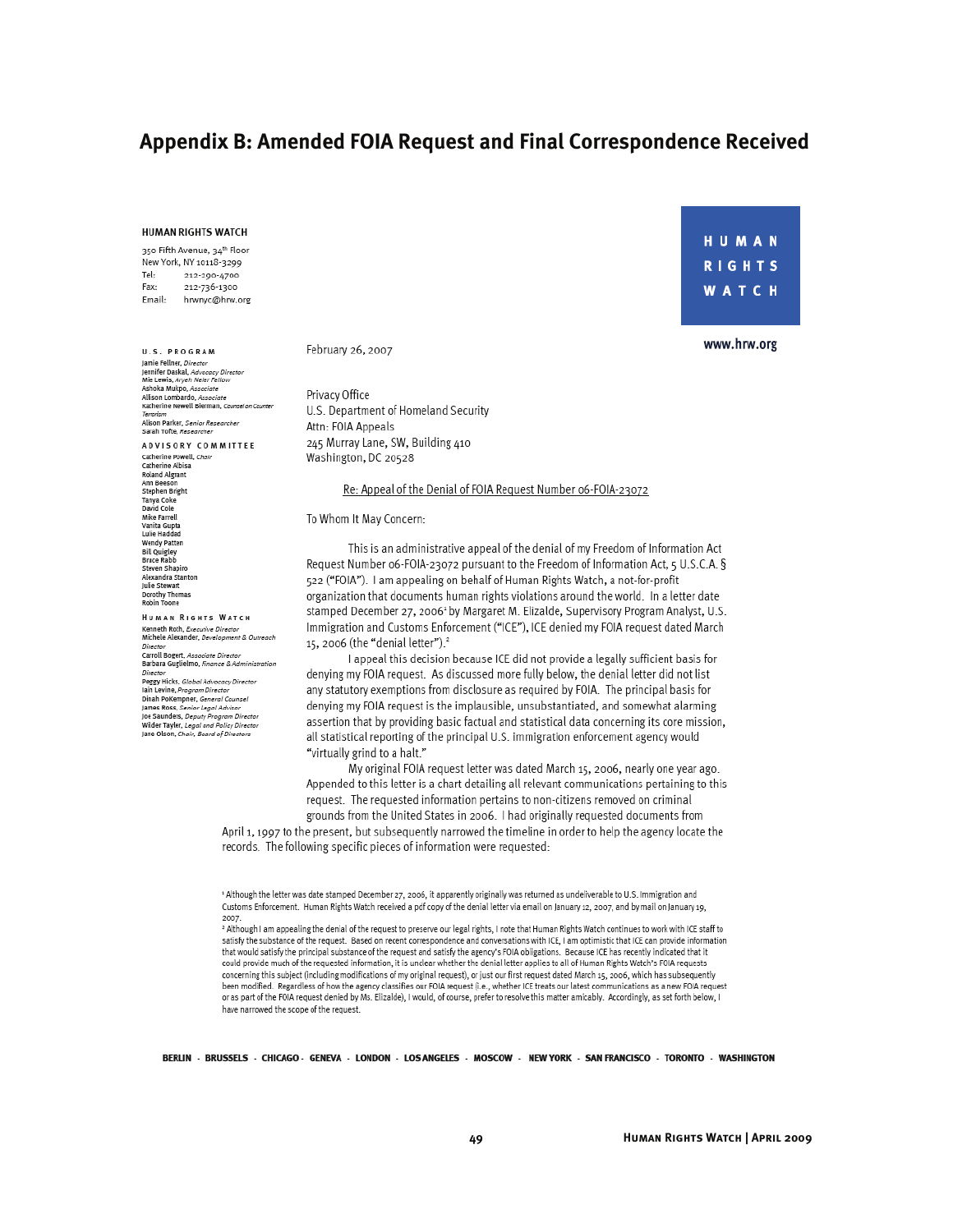- 1. Date of birth of non-citizen removed on criminal grounds;
- 2. Gender of non-citizen removed on criminal grounds;
- Country or countries of origin of non-citizen removed on criminal grounds;  $\mathcal{R}$
- Immigration status of non-citizen removed; 4.
- Criminal convictions under state or federal law forming the basis for the removal or 5. deportation order;
- 6. State or federal criminal code statutory citations for the criminal convictions forming the basis for removal or deportation:
- State or federal criminal sentence imposed on non-citizen convicted of state or federal 7. offense that formed the basis for removal of deportation;
- 8. Length of time served for criminal sentence;
- 9. Date federal criminal custody ended for non-citizen removed on criminal grounds;
- 10. Date final order of removal or deportation was executed;
- 11. Federal statutory citation for basis of removal or deportation;
- 12. Date federal immigration custody of non-citizen removed or deported commenced;
- 13. Any affirmative defenses to removal or deportation applications for discretionary relief raised by the non-citizen removed or deported on criminal grounds;
- 14. Date on which removal or deportation on criminal grounds was effectuated;
- 15. The country to which the non-citizen was removed or deported;
- 16. Next of kin data, indicating whether the non-citizen removed or deported had a child or parent and the immigration status of the child or parent; and
- 17. Marital status data, indicating whether the non-citizen removed had a spouse and the immigration status of that spouse.

ICE denied my request for the following reasons:

- i) for items 1-5 and 14-15, fulfilling the request would place a significant burden on ICE employees and would cause statistical reporting to other parts of the government to "virtually grind to a halt." The denial letter asserts that someone would have to develop a method for querying the agency's databases to find this information requiring writing customized computer code, results would need to be converted into a readable format, and presenting the results would require "dedication of an employee to develop a training program and provide this training to Human Rights Watch";
- ii) for request numbers 6-9 and 11-13, these requests fall within the purview of other state or federal agencies; and
- iii) for request number 13, such information is only kept in individual files (not electronically), and requiring that someone individually search the files is an "unreasonably burdensome request" on the agency.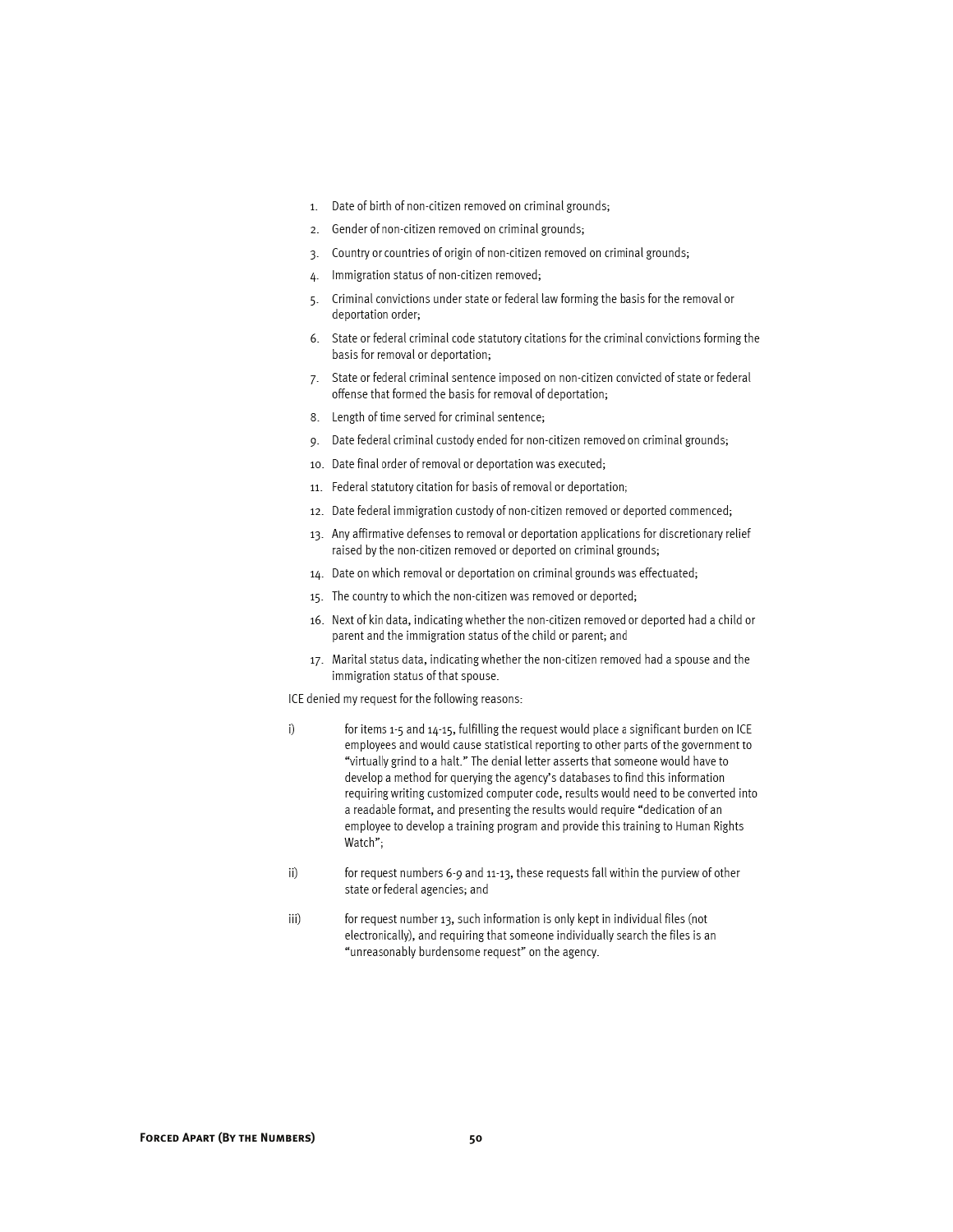ICE did not provide a reason for denying request numbers 10, 16, and 17.

The denial letter acknowledges that most of the information requested is filed electronically, and a previous communication from the Department of Homeland Security had said that the records specified could be provided, and provided a cost estimate for the retrieval of these records. For records maintained electronically, it defies plausibility that querying ICE's databases for basic information concerning the agency's core responsibilities would "grind to a halt" all ICE statistical reporting. Indeed, in response to a similar FOIA request, the Executive Office for Immigration Review of the Department of Justice provided Human Rights Watch promptly and without charge a computer disk with responsive records.

Moreover, ICE cites no specific exemption from the FOIA statute in its denial letter. When denying a request, an agency must give reasons, listing the applicable statutory exemptions pertaining to those reasons. 5 U.S.C.A. § 552(a)(6)(A)(i). The denial letter merely asserted the "unduly burdensome" nature of the request.

FOIA requires disclosure of all records that are reasonably described, 5 U.S.C.A. § 552(a)(3)(A), and the statute does not include an exemption for requests that are "burdensome." See Sears v. Gottschalk, 502 F2d 122, 126 (4th Cir. 1974) (Where a FOIA request reasonably describes the requested items, the burden on the agency is irrelevant.). FOIA "does not confer judicial discretion to balance its dictates against the administrative burdens of disclosure." Tax Analysts v. Unites States Dep't of Justice, 845 F2d 1060, 1067 (D.C. Cir. 1989). An agency can argue that a request is "unduly burdensome" only if the requestor did not reasonably describe the records sought. See Public Citizen v. Dep't of Education, 292 F. Supp. 2d 1, 6 (D. D.C. 2003). Here, the request is narrowly tailored and reasonably describes the records sought with specificity, and the denial letter did not state that the records sought were not reasonably described. The fact that records are not indexed in a manner consistent with the request is not a sufficient explanation as to why a search is unduly burdensome. See The Nation Magazine v. US Customs Service, 937 F. Supp. 39, 44 (D. D.C. 1996). In addition, I have repeatedly offered to work with the agency to narrow the request or re-format the request to make record retrieval easier. The agency's blanket assertion that complying with the request would be unduly burdensome is a legally insufficient basis for denying the request.

Since there were no FOIA exemptions cited in the denial letter, this appeal cannot address the reasons for the denial with more specificity. I emphasize that it is unreasonable and implausible, however, for ICE to assert that it maintains no disclosable records or data on removals and deportations of non-citizens, particularly those based on criminal grounds.

As stated above, I would prefer to work with the agency in order to resolve this matter. Accordingly, based on information in the denial letter and my ongoing conversations with ICE staff, I propose narrowing our request in order to show our good faith. For each non-citizen removed on criminal grounds<sup>3</sup> from the U.S., from April 1, 1997 until the present, I request, on an expedited basis, individual level case-by-case records disclosing for each individual:

<sup>3</sup> The term "removed on criminal grounds" means any executed order of removal, deportation, expedited removal, voluntary departure, denial of Temporary Protected Status or denial of any application for discretionary relief arising out of the following sections of the United States Code:

8 U.S.C. § 1182(a)(2)(A)(i); 8 U.S.C. § 1182(a)(2)(B); 8 U.S.C. § 1182(a)(2)(c); 8 U.S.C. § 1182(a)(2)(D); 8 U.S.C. § 1182(a)(2)(E); 8 U.S.C. § 1182(a)(2)(H); 8 U.S.C. § 1182(a)(2)(l); 8 U.S.C. § 1182(a)(3)(A); 8 U.S.C. § 1182(a)(3)(B)(f); 8 U.S.C. § 1182(a)(3)(D)(f); 8 U.S.C. § 1182(a)(3)(E); 8 U.S.C. § 1182(a)(3)(F); 8 U.S.C. § 1182(a)(6)(E)(i); 8 U.S.C. § 1182(a)(10)(A); 8 U.S.C. § 1182(a)(10)(c); 8 U.S.C. § 1182(a)(10)(0); 8 U.S.C. § 1182(a)(10)(E); 8 U.S.C. §1227(a)(1)(A) [deportable b/c excludable]; 8 U.S.C. §1227(a)(1)(E)(i) [smuggling people]; 8 U.S.C. §1227(a)(2)(A)(i); 8 U.S.C. §1227(a)(2)(A)(ii); 8 U.S.C. §1227(a)(2)(A)(ii); 8 U.S.C. §1227(a)(2)(A)(iv); 8 U.S.C. §1227(a)(2)(B); 8 U.S.C. §1227(a)(2)(c); 8 U.S.C. §1227(a)(2)(0); 8 U.S.C. §1227(a)(2)(E);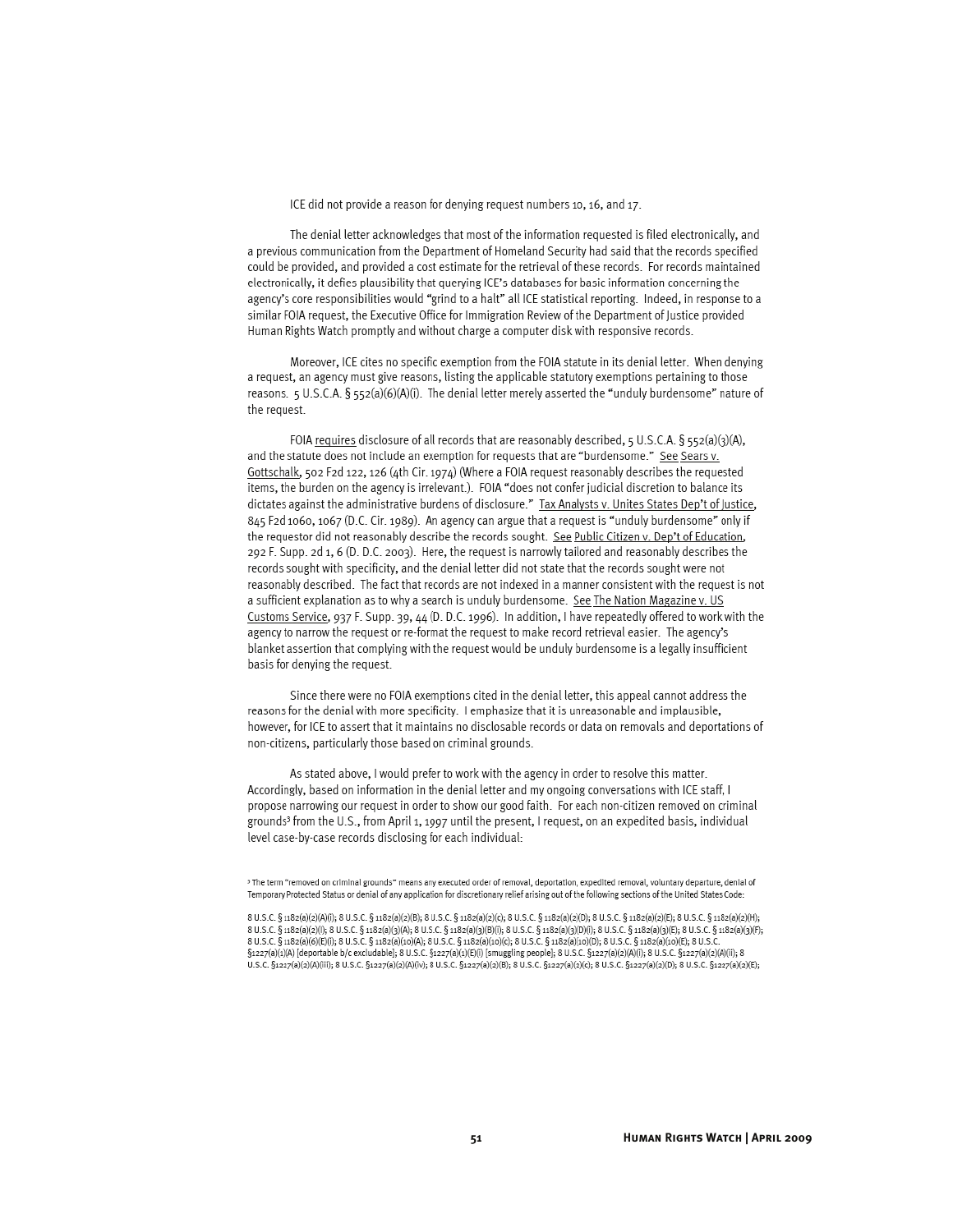- 1. Country or countries of origin of non-citizen removed on criminal grounds;<sup>4</sup>
- 2. Immigration status of the non-citizen removed (LPR, undocumented, etc...) on criminal grounds;<sup>5</sup>
- 3. Four digit NCIC crime code(s) relating to crime(s) the non-citizen removed on criminal grounds was arrested or convicted of;<sup>6</sup>
- 4. Next of kin data, indicating whether the non-citizen removed or deported on criminal grounds had a child or parent and the immigration status of that child or parent (i.e. LPR, U.S. citizen, etc...); and<sup>7</sup>
- 5. Marital status data, indicating whether the non-citizen removed or deported on criminal grounds had a spouse and the immigration status of that spouse (i.e. LPR, U.S. citizen,  $etc...$ ). $8$

For the reasons detailed in my initial request I also ask that all fees associated with this request be waived pursuant to 5 U.S.C.A.  $\S$  552(a)(4)(A)(iii).

Thank you for your prompt attention to this matter. Should you have any questions, I may be reached at: 415-362-3246. My postal address is the following: Human Rights Watch, 100 Bush Street, Suite 1812, San Francisco, California, 94104.

Sincerely yours.

Higon LP

Alison Parker, Esq. Senior Researcher

Cc:

Catherine Papoi, Esq. (via email) Director, Departmental Disclosure & FOIA Deputy Chief FOIA Officer U.S. Department of Homeland Security Washington, D.C. 20528

8 U.S.C. §1227(a)(3) [false documents]; 8 U.S.C. §1227(a)(4)(A); 8 U.S.C. §1227(a)(4)(B); 8 U.S.C. §1227(a)(4)(D); 8 U.S.C. §1227(a)(4)(E); 8 U.S.C. §1227(a)(6)(A); 8 U.S.C. §1254a(c)(1); 8 U.S.C. §1254a(c)(2); 8 U.S.C. §1254a(c)(3); 8 U.S.C. §1533; 8 U.S.C. §1534(i).

<sup>&</sup>lt;sup>4</sup> This corresponds to item no. 3 in the original request. <sup>5</sup> This corresponds to item no. 4 in the original request.

<sup>&</sup>lt;sup>6</sup> This corresponds to item no. 6 in the original request, which sought the "[s]tate or federal criminal code statutory citations for the criminal convictions forming the basis for removal or deportation." The denial letter states that ICE's databases track "the four-digit National Crime" Information Center crime code relating to a crime an alien may be arrested or convicted of...." Accordingly, I modified the request to conform to the data ICE itself concedes it maintains.

<sup>7</sup> This corresponds to item no. 16 in the original request.

 $8$  This corresponds to item no. 17 in the original request.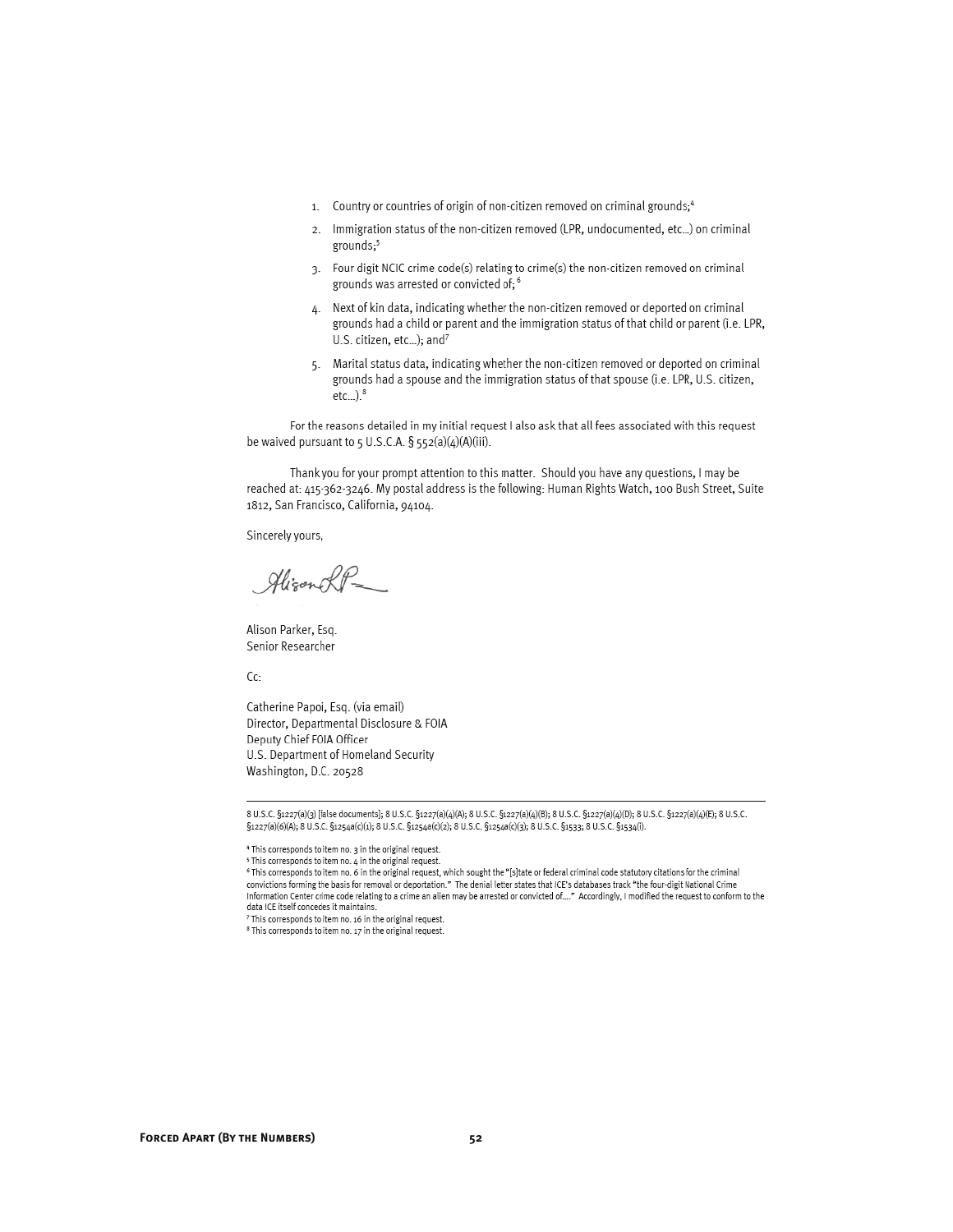U.S. Department of Homeland Security 425 I Street, NW Washington, DC 20536



U.S. Immigration and Customs Enforcement

March 7, 2008

Ms. Allison Parker, Esq. Human Rights Watch (HRW) 350 Fifth Avenue, 34<sup>th</sup> Floor New York, NY 10118-3299

Request 2006FOIA22074

Dear Ms. Parker:

This is in reference to your letter dated February 26, 2007, appealing the Immigration and Customs Enforcement's (ICE) response to your Freedom of Information Act (FOIA) request. Specifically, you are appealing ICE's determination that there are no records responsive to your request.

A search in the Detention and Removal Operations office located information responsive to items 1-3 of your amended FOIA request asking for the following:

For each non-citizen removed on criminal grounds from the United States of America, from April 1, 1997 until the present, you requested individual level case-by-case records disclosing for each individual:

- $1)$ County or countries of origin of non-citizen removed on criminal grounds.
- $2)$ Immigration status of the non-citizen removed (LPR, undocumented, etc.) on criminal grounds.
- $3)$ Four digit NCIC crime code(s) relating to crime(s) the non-citizen removed on criminal grounds was arrested or convicted of.
- $4)$ Next of kin data, indicating whether the non-citizen removed or deported on criminal grounds had a child or parent and the immigration status of that child or parent (i.e. LPR, U.S. citizen, etc.).
- 5) Marital status data, indicating whether the non-citizen removed or deported on criminal grounds had a spouse and the immigration status of that spouse (i.e. LPR, U.S. citizen, etc.)

The information has been reviewed and I determined that the information will be released in part pursuant to 5 U.S.C. 552 (b)(2) low, (b)(6) and (b)(7)(C) of the FOIA.

www.ice.gov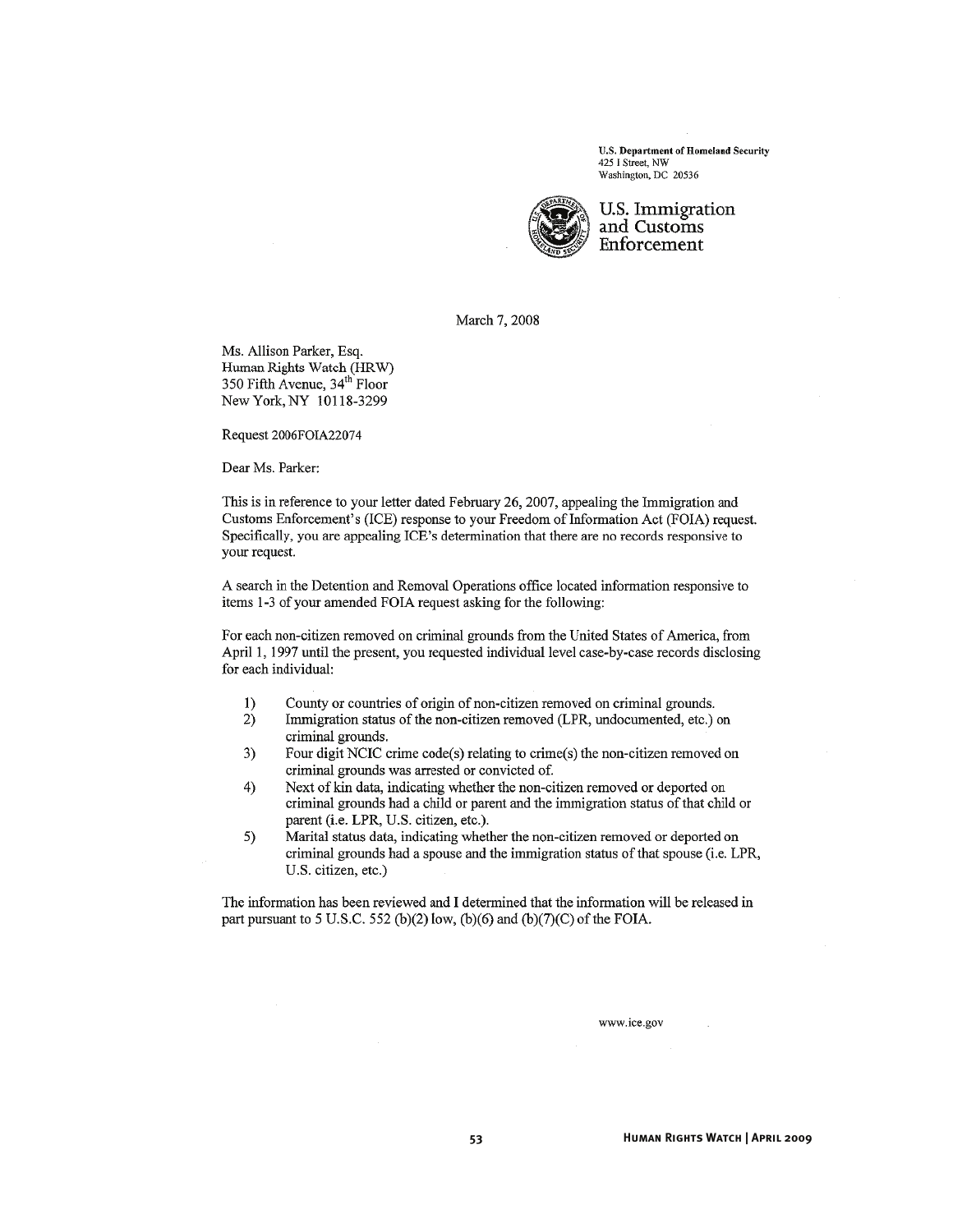Information is being withheld as described below.

FOIA Exemption 2(low) protects information applicable to internal administrative personnel matters to the extent that the information is of a relatively trivial nature and there is no public interest in the document.

FOIA Exemption 6 exempts from disclosure personnel or medical files and similar files the release of which would cause a clearly unwarranted invasion of personal privacy. This requires a balancing of the public's right to disclosure against the individual's right privacy. [The types of documents and/or information that we have withheld may consist of birth certificates, naturalization certificates, driver license, social security numbers, home addresses, dates of birth, or various other documents and/or information belonging to a third party that are considered personal.] The privacy interests of the individuals in the records you have requested outweigh any minimal public interest in disclosure of the information. Any private interest you may have in that information does not factor into the aforementioned balancing test.

**Exemption 7(C)** protects records or information compiled for law enforcement purposes that could reasonably be expected to constitute an unwarranted invasion of personal privacy. This exemption takes particular note of the strong interests of individuals, whether they are suspects, witnesses, or investigators, in not being unwarrantably associated with alleged criminal activity. That interest extends to persons who are not only the subjects of the investigation, but those who may have their privacy invaded by having their identities and information about them revealed in connection with an investigation. Based upon the traditional recognition of strong privacy interest in law enforcement records, categorical withholding of information that identifies third parties in law enforcement records is ordinarily appropriate. As such, I have determined that the privacy interest in the identities of individuals in the records you have requested clearly outweigh any minimal public interest in disclosure of the information. Please note that any private interest you may have in that information does not factor into this determination.

Regarding items 4 and 5 of your request, ICE does not track this information and therefore, has no records responsive to this portion of your request.

If you have any questions, or would like to discuss this matter, please feel free to contact our office at (202) 732-0300.

Sincerely. hit Keeras Pavlik-Keenar

FOIA Director

Enclosure: CD with responsive information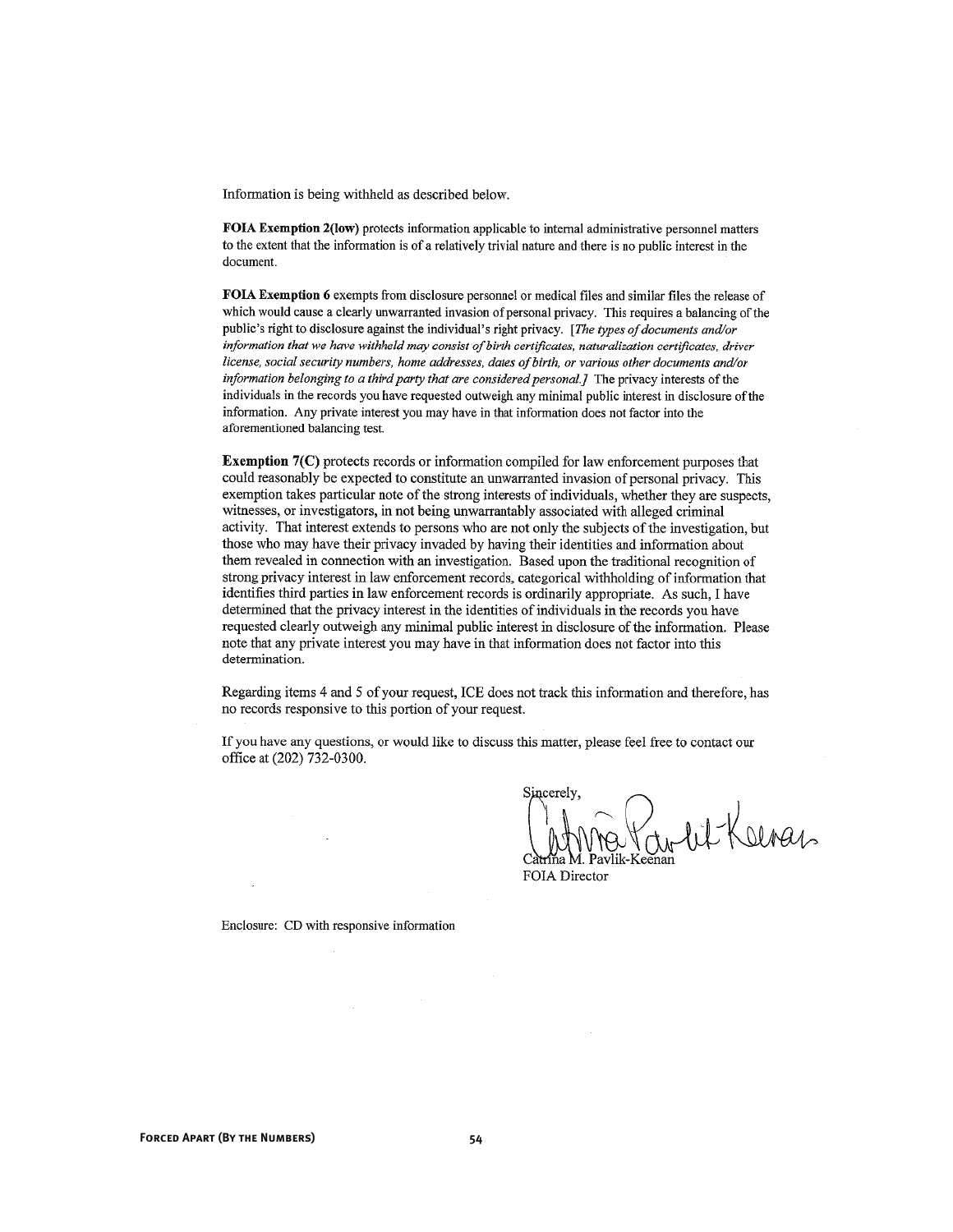## **Appendix C: Detailed Descriptions of Criminal Conduct within Each Offense Category**

The following descriptions of criminal conduct within each crime category include all deportees, regardless of immigration status.

## Offenses Involving Violence against Persons

There were 67 crimes in the most serious crime category, "offense involving violence against persons." Nine of these crimes accounted for 85.2 percent of the non-citizens whose most serious crime was in this category. Each of these nine crimes formed the basis for deportation in more than 1,000 cases.

| <b>Offense</b>                              | Frequency | Percent | <b>Cumulative Percent</b> |
|---------------------------------------------|-----------|---------|---------------------------|
| ASSAULT                                     | 27,802    | 40.7    | 40.7                      |
| <b>ROBBERY</b>                              | 11,135    | 16.3    | 57.0                      |
| AGGRAVATED ASSAULT - WEAPON                 | 5,412     | 7.9     | 64.9                      |
| <b>SEXUAL ASSAULT</b>                       | 3,751     | 5.5     | 70.4                      |
| SEXUAL OFFENSE - AGAINST A CHILD - FONDLING | 2,942     | 4.3     | 74.7                      |
| SIMPLE ASSAULT                              | 2,840     | 4.2     | 78.9                      |
| AGGRAVATED ASSAULT - FAMILY - STRONG ARM    | 1,810     | 2.6     | 81.5                      |
| <b>HOMICIDE</b>                             | 1,443     | 2.1     | 83.6                      |
| <b>KIDNAPPING</b>                           | 1,127     | 1.6     | 85.2                      |

#### Most Common Crimes in "Offense Involving Violence against Persons" Category

## Non-Violent General Offenses with Potential to Cause Harm

More than ninety-six percent of all non-citizens deported for a "non-violent general offense with the potential to cause harm" were found to have been convicted of one of nine crimes as their most serious. Each of these offenses formed the basis for deportation in more than 1,000 cases. It is important to note that this category includes crimes that may not be considered violent at all, such as "homosexual sex." There were 41 different criminal offenses in this crime category.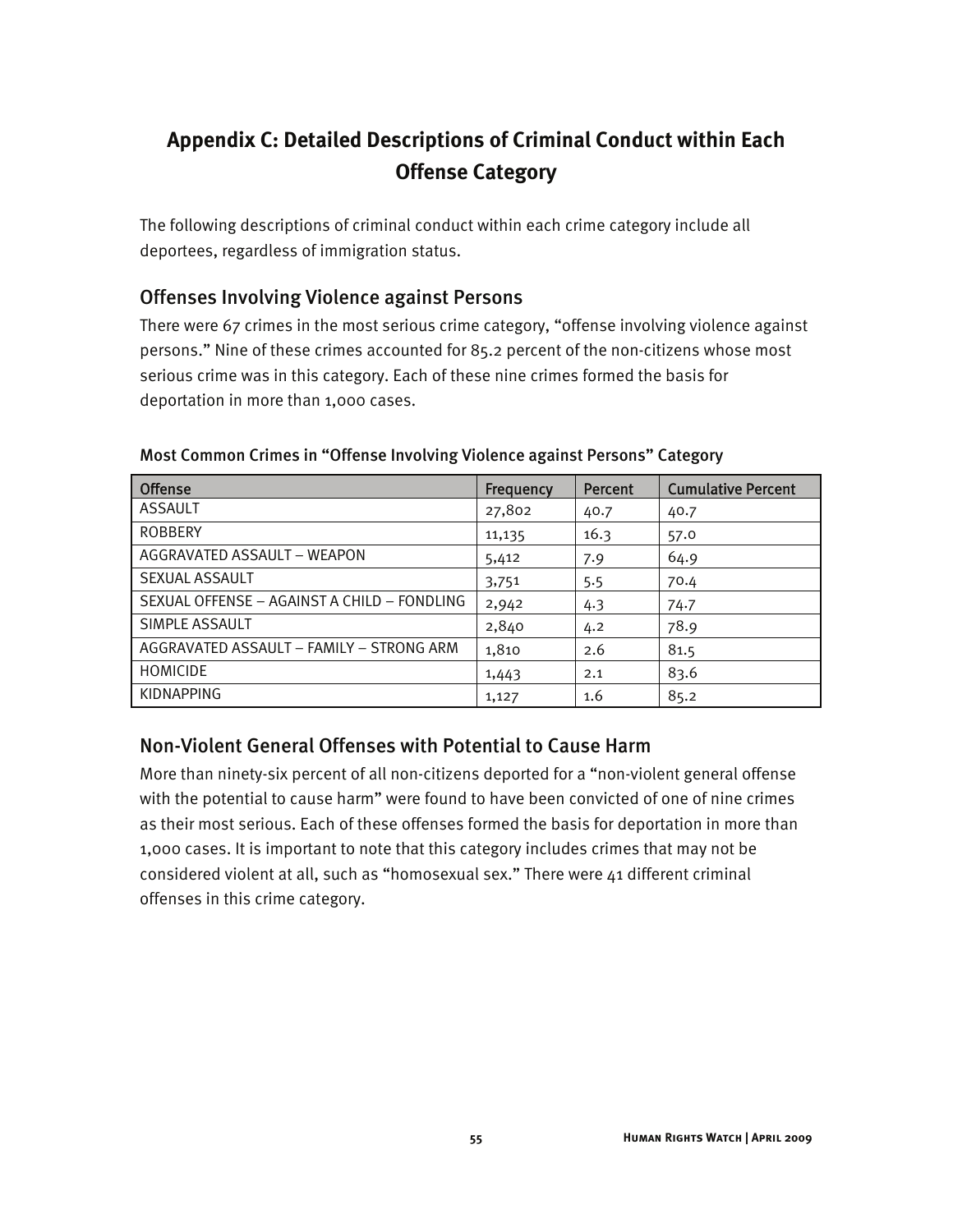Most Common Crimes in "Non-Violent General Offense with Potential to Cause Harm" Category

| <b>Offense</b>                          | Frequency | Percent | <b>Cumulative Percent</b> |
|-----------------------------------------|-----------|---------|---------------------------|
| DRIVING UNDER INFLUENCE LIQUOR          | 36,429    | 51.1    | 51.1                      |
| <b>CRUELTY TOWARD WIFE<sup>75</sup></b> | 12,725    | 17.8    | 69.0                      |
| <b>WEAPON OFFENSE</b>                   | 7,051     | 9.9     | 78.8                      |
| SEX OFFENSE <sup>76</sup>               | 2,417     | 3.4     | 82.2                      |
| DRIVING UNDER INFLUENCE DRUGS           | 2,255     | 3.2     | 85.4                      |
| CARRYING CONCEALED WEAPON               | 2,172     | 3.0     | 88.4                      |
| <b>HIT AND RUN</b>                      | 1,963     | 2.8     | 91.2                      |
| CRUELTY TOWARD CHILD77                  | 1,830     | 2.6     | 93.8                      |
| FAMILY OFFENSE <sup>78</sup>            | 1,631     | 2.3     | 96.1                      |

### Non-Violent Drug Offenses

There were 43 different criminal convictions or forms of conduct that were categorized as non-violent drug offenses. Of deportees who were deported for a non-violent drug offense, 87 percent were deported for one of ten crimes as their most serious, each representing over 3,000 cases.

#### Most Common Crimes in "Non-Violent Drug Offense" Category

| <b>Offense</b>                | Frequency | <b>Percent</b> | <b>Cumulative Percent</b> |
|-------------------------------|-----------|----------------|---------------------------|
| DANGEROUS DRUGS <sup>79</sup> | 25,643    | 21.0           | 21.0                      |
| COCAINE - POSSESSION          | 20,885    | 17.1           | 38.1                      |
| COCAINE - SELL                | 18,599    | 15.2           | 53.3                      |
| MARIJUANA - POSSESSION        | 11,063    | 9.1            | 62.4                      |
| MARIJUANA - SELL              | 8,317     | 6.8            | 69.2                      |
| AMPHETAMINE - POSSESSION      | 6,492     | 5.3            | 74.5                      |
| <b>HEROIN - SELL</b>          | 4,496     | 3.7            | 78.2                      |
| AMPHETAMINE - SELL            | 4,061     | 3.3            | 81.5                      |
| HEROIN - POSSESSION           | 3,476     | 2.8            | 84.3                      |
| MARIJUANA - SMUGGLING         | 3,322     | 2.7            | 87.0                      |

**<sup>75</sup>** See footnote 65, above, defining "Cruelty toward Wife."

**<sup>76</sup>** "Sex offense" is categorized as an offense with the potential to cause harm because it is a general code in the NCIC which could be used to categorize potentially violent offenses such as "incest with a minor," but it also covers offenses that are not necessarily violent, such as "homosexual sex." According to the NCIC, crimes coded as "sex offense" should have a further code describing the offense.

**<sup>77</sup>** See footnote 67, above, defining "Cruelty toward Child."

**<sup>78</sup>** See footnote 68, above, defining "Family Offense."

**<sup>79</sup>** See footnote 64, above, defining "Dangerous Drugs."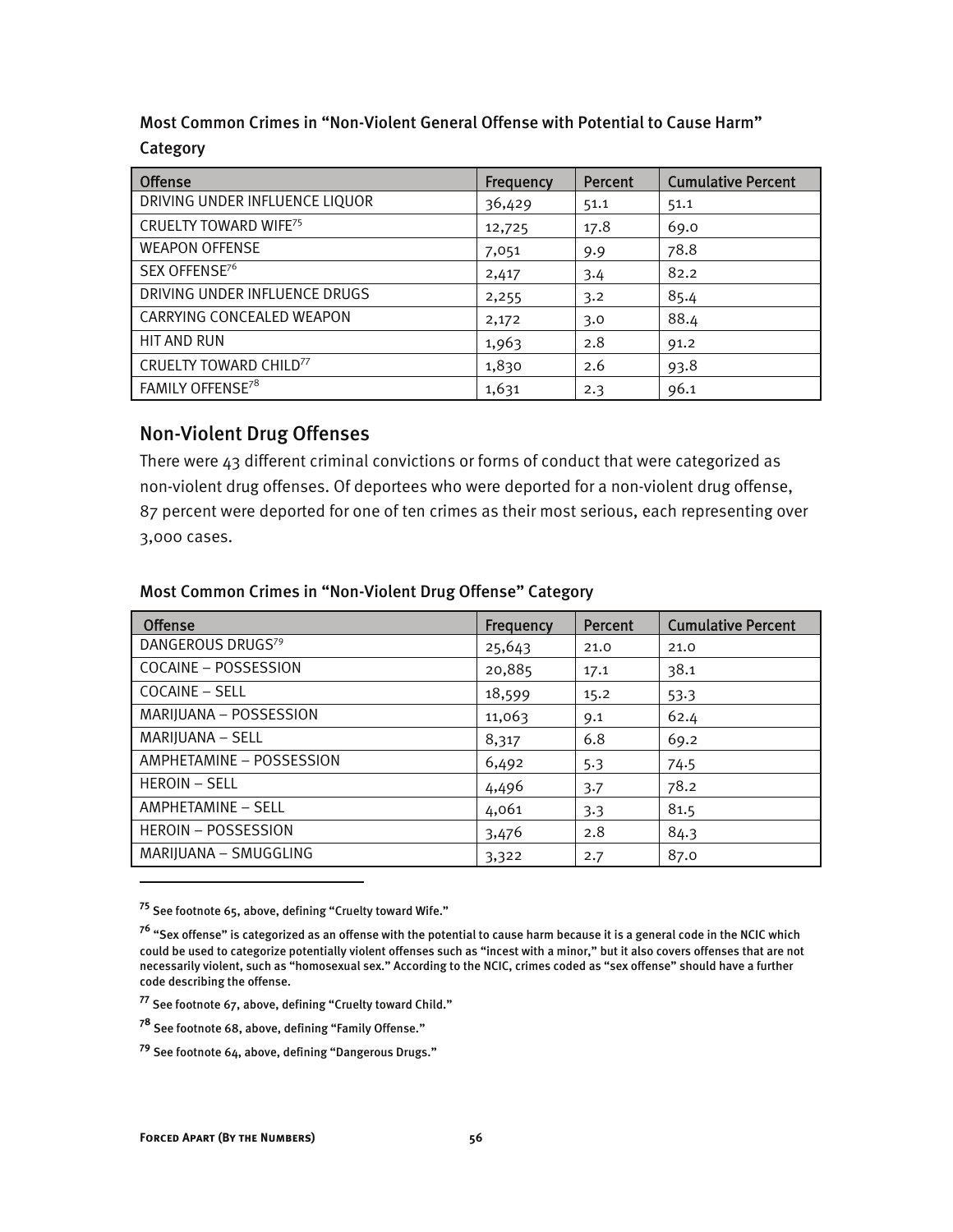## Non-Violent General Offenses

There were 121 separate offenses in the dataset that were categorized as a non-violent general offense. Of the 30,821 people deported for a non-violent general offense, 69.8 percent were deported for one of ten crimes as their most serious. More than 900 deportees had been convicted of each of these 10 crimes.

| <b>Offense</b>               | <b>Frequency</b> | <b>Percent</b> | <b>Cumulative Percent</b> |
|------------------------------|------------------|----------------|---------------------------|
| <b>TRAFFIC OFFENSE</b>       | 7,336            | 23.8           | 23.8                      |
| TRESPASSING                  | 2,487            | 8.1            | 31.9                      |
| <b>DISORDERLY CONDUCT</b>    | 2,157            | 7.0            | 38.9                      |
| PROBATION VIOLATION          | 1,861            | 6.0            | 44.9                      |
| UNAUTHORIZED USE OF VEHICLE  | 1,607            | 5.2            | 50.1                      |
| POSSESSION OF WEAPON         | 1,565            | 5.1            | 55.2                      |
| <b>RESISTING OFFICER</b>     | 1,452            | 4.7            | 59.9                      |
| <b>FAILURE TO APPEAR</b>     | 1,070            | 3.5            | 63.4                      |
| PUBLIC ORDER CRIMES          | 989              | 3.2            | 66.6                      |
| <b>OBSTRUCTION OF POLICE</b> | 972              | 3.2            | 69.8                      |

Most Common Crimes in "Non-Violent General Offense" Category

### Non-Violent Theft Offenses

I

There were 79 different offenses categorized as a non-violent theft offense. Of the 38,655 people deported for a non-violent theft crime, 82.9 percent committed one of nine crimes as their most serious. Each of the top nine crimes included more than 1,000 cases.

| <b>Offense</b>               | Frequency | Percent | <b>Cumulative Percent</b> |
|------------------------------|-----------|---------|---------------------------|
| <b>BURGLARY</b>              | 9,402     | 24.3    | 24.3                      |
| LARCENY                      | 6,954     | 18.0    | 42.3                      |
| <b>VEHICLE THEFT</b>         | 3,926     | 10.2    | 52.5                      |
| <b>FRAUD</b>                 | 3,472     | 9.0     | 61.5                      |
| <b>FORGERY</b>               | 2,836     | 7.3     | 68.8                      |
| <b>SHOPLIFTING</b>           | 1,572     | 4.1     | 72.9                      |
| FRAUD - IMPERSONATION        | 1,427     | 3.7     | 76.6                      |
| RECEIVE STOLEN PROPERTY      | 1,427     | 3.7     | 80.3                      |
| STOLEN VEHICLE <sup>80</sup> | 1,017     | 2.6     | 82.9                      |

Most Common Crimes in "Non-Violent Theft Offense" Category

**<sup>80</sup>** The offense code of "stolen vehicle" includes several types of offenses related to stolen vehicles, including "receiving stolen vehicle," "stripping stolen vehicle," "possessing stolen vehicle," "interstate transport of a stolen vehicle," and "unauthorized use of vehicle (including joyriding)." See Federal Bureau of Investigation, Criminal Justice Information Services Division, "NCIC 2000 Code Manual."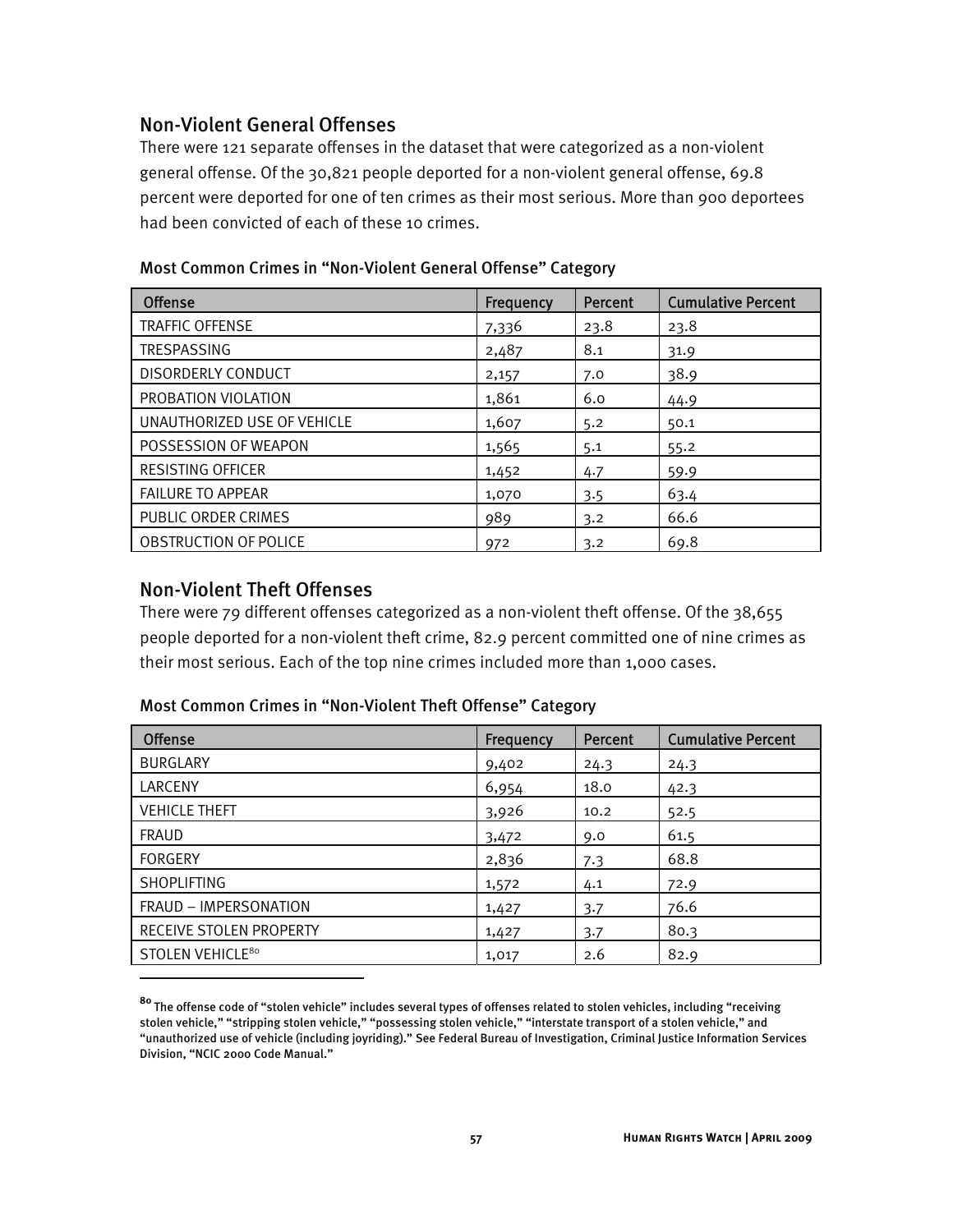## Non-Violent Immigration Offenses

There were four offenses categorized as non-violent immigration offenses. All 170,536 people deported for a non-violent immigration offense were deported for one of these four offenses.

| <b>Offense</b>            | Frequency | Percent | <b>Cumulative Percent</b> |
|---------------------------|-----------|---------|---------------------------|
| ILLEGAL ENTRY             | 121,099   | 71.0    | 71.0                      |
| IMMIGRATION <sup>81</sup> | 27,727    | 16.3    | 87.3                      |
| <b>FALSE CITIZENSHIP</b>  | 15,232    | 8.9     | 96.2                      |
| SMUGGLING ALIENS          | 6,478     | 3.8     | 100.0                     |

**<sup>81</sup>** See footnote 63, above, defining "Immigration."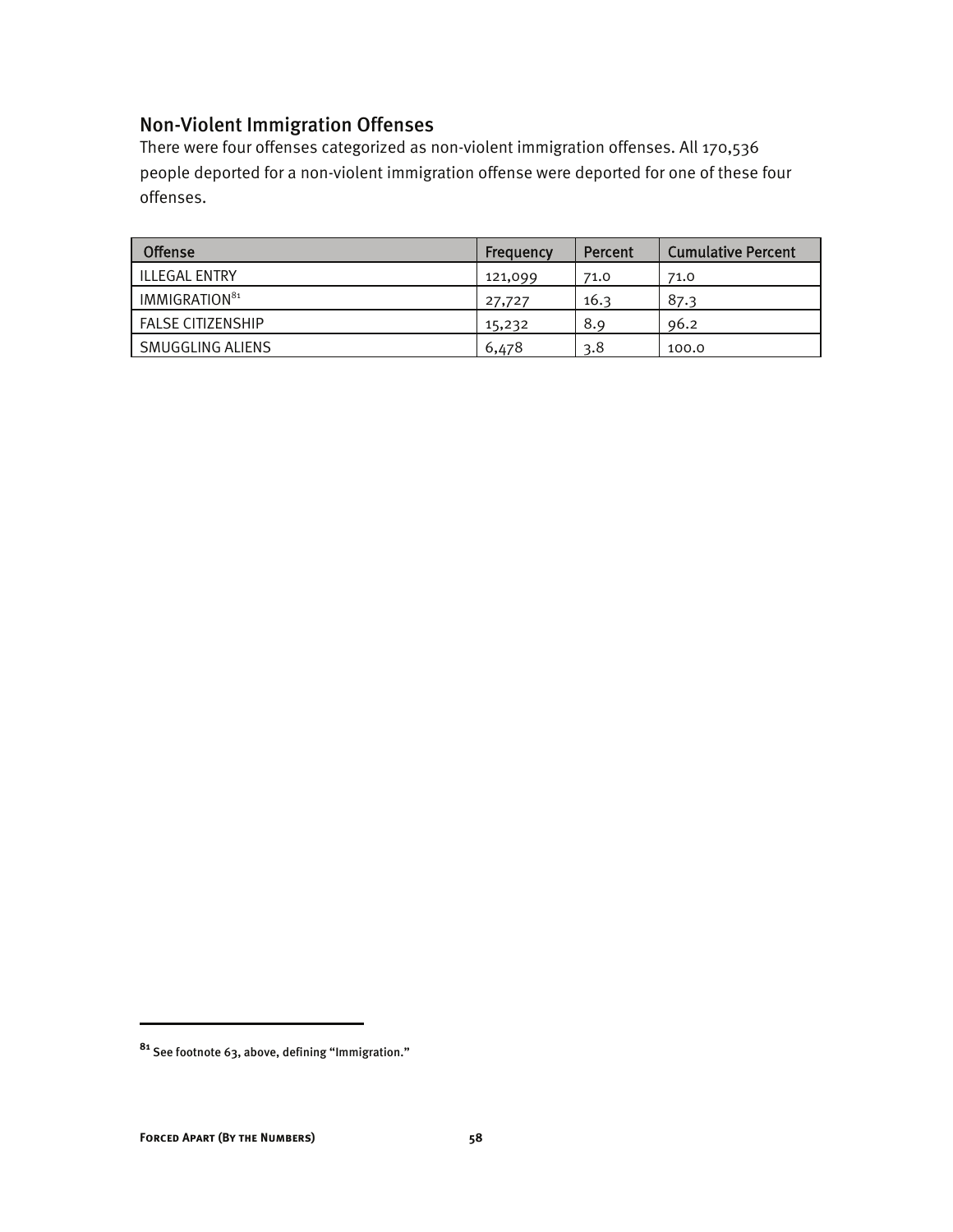## **Appendix D: Letter to ICE Raising Data Discrepancies**

#### **HUMAN RIGHTS WATCH**

Human Rights Watch 100 Bush Street, Suite 1812 San Francisco, CA 94104 Tel: 415-362-3250 Fax: 415-362-3255 Email: hrwsf@hrw.org

US PRUGRAM David C. Fathi, *Director*<br>Alice Farmer, *Aryeh Neier Fellow*<br>Jamie Fellner, *Senior Counsel* Thomas Gilchrist, Associate Ashoka Mukpo, Associati Alison Parker, Deputy Director Sarah Tofte, Researche

#### ADVISORY COMMITTEE

Catherine Powell, Chair<br>Catherine Albisa Roland Algrant Rotanu Aigram<br>Preeta Bansal<br>Ann Beeson<br>Stephen Bright<br>Tanya Coke David Cole David Cole<br>Mike Farrell<br>Vanita Gupta<br>Lulie Haddad<br>Wendy Patter<br>Bill Quigley<br>Bruce Babb **Bruce Rabb** Steven Shapiro Alexandra Stanton<br>Julie Stewart Dorothy Thomas<br>Robin Toone

**HUMAN RIGHTS WATCH** Kenneth Roth, Executive Director Michele Alexander, Development & Outreach Director Michele Alexander, Development & Datreach Director<br>Carroll Bogert, Associate Director<br>Barbara Guglielmo, Finance & Administration Director Peggy Hicks, Global Advocacy Director Festy International Director<br>
Iain Levine, *Program Director*<br>
Dinah PoKempner, *General Counsel*<br>
James Ross, *Senior Legal Advisor*<br>
Joe Saunders, *Deputy Program Director* Wilder Tayler, Legal and Policy Director<br>Jane Olson, Chair, Board of Directors

VIA CERTIFIED MAIL, EMAIL, and FAX

Catrina M. Pavlik-Keenan **FOIA Director** Immigration and Customs Enforcement Department of Homeland Security 425 | Street, NW Washington, DC 20536

**HUMAN RIGHTS WATCH** 

www.hrw.org

October 3, 2008

#### Dear Ms. Pavlik-Kennan:

I am writing to express Human Rights Watch's serious concerns about ICE's data management process. These concerns are based on the data your agency provided to Human Rights Watch on March 7, 2008, in response to our March 15, 2006 FOIA request #2006FOIA22074.

We are grateful to your agency for providing us with some of the essential data we requested two years ago. We are especially grateful to Anastasia Taylor who worked with us to provide codebooks and data that were missing from your original mailing, enabling us to commence analysis of the data in August 2008.

Unfortunately, our preliminary analysis of this data has revealed some serious inconsistencies in ICE's data management process. Specifically, we have determined that when removing non-citizens from the United States for criminal offenses, ICE rarely records NCIC crime data for persons who are legally present in the country. In contrast, ICE is more likely to record this information for persons who are illegally present in the United States.

We believe ICE should have an opportunity to rectify the problem before we make these troubling inconsistencies public. As you know, these findings will raise concerns for policymakers and the public at large. The legally present population (lawful permanent residents and others who have lawful status) has the strongest human rights and constitutional interests at stake during a removal proceeding (see, e.g., Landon v. Plasencia, 459 U.S. 21, 32 (1982) (stating that "once an alien gains admission to our country and begins to develop the ties that go with permanent residence his constitutional status changes accordingly"); International Covenant on Civil and Political Rights, art. 13, art. 17, art. 23 (1966, US ratification 1992).

To highlight the scope of the problem we have identified, we would like to provide you with some of our preliminary findings. We have discovered

BERLIN - BRUSSELS - CHICAGO - GENEVA - LONDON - LOS ANGELES - MOSCOW - NEWYORK - PARIS - SAN FRANCISCO - TORONTO - WASHINGTON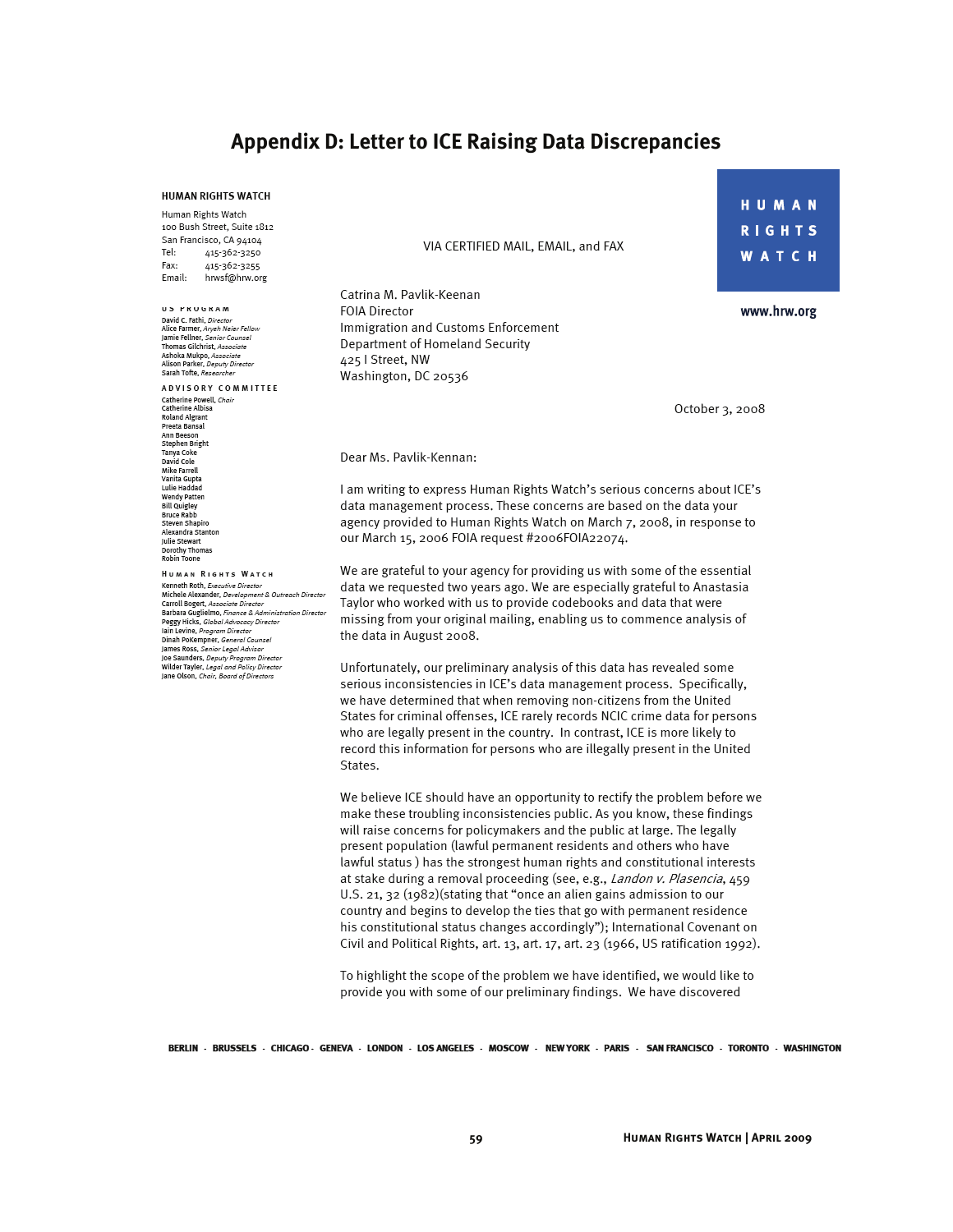that within the entire dataset of non-citizens identified as removed from the country for criminal convictions, your agency has recorded NCIC codes with criminal offense information for only  $44\%$  of deportees, which is a matter of serious concern. It is even more distressing, however, to note the disparity between those with a legally present immigration status and those with an illegally present status. As illustrated in table 1 below, deportees holding a "without inspection" immigration status are one of the status groups with the greatest probability of having their criminal conviction information recorded. For "without inspection," the percentage with crime data recorded is 62.6%. By contrast, the three most common legally present immigration statuses -- "immigrant," "parolee," and "refugee" -have significantly less complete crime data. Only 5.1% of those with "immigrant" status, 9.4% of refugees, and 27.5% of parolees have crime data recorded. These limited data for those in a lawful status are noteworthy and disturbing.

|                                         | % of cases<br>with crime | % of cases<br>without | # of cases with |
|-----------------------------------------|--------------------------|-----------------------|-----------------|
| Cases Included                          | data                     | crime data            | no crime data   |
| All Cases                               | 56.0%                    | 44.0%                 | 395272          |
| "without inspection" immigration status | 62.6%                    | 37.4%                 | 244804          |
| "immigrant" status code                 | 5.1%                     | 94.9%                 | 83391           |
| "parolee" status code                   | 27.5%                    | 72.5%                 | 21398           |
| "refugee" status code                   | 9.4%                     | 90.6%                 | 940             |

As illustrated in table 2 below, when we put these common immigration status categories into two groups - legally present and illegally present - we find that 62.6% of those illegally in the country had their crime data recorded before they were removed from the United States. By contrast, only 10.7% of those in the country legally had their crime data recorded.

|       |                                      |                   | Crime data present |         |         |
|-------|--------------------------------------|-------------------|--------------------|---------|---------|
|       |                                      |                   | No                 | Yes     | Total   |
| Group | Illegally Present:                   | Count             | 244,990            | 410,591 | 655,581 |
|       | "without inspection<br>and stowaway" | % within<br>Group | 37.4%              | 62.6%   | 100.0%  |
|       | Legally Present:                     | Count             | 105,729            | 12,683  | 118,412 |
|       | Immigrant, Parolee,<br>Refugee       | % within<br>Group | 89.3%              | 10.7%   | 100.0%  |

Table 2 -- Legality of Presence Groups Crime data Presence Crosstabulation

There is a significant difference between ICE's processing of non-citizens of different immigration statuses, and this difference reveals poor attention to accurate information for lawfully present aliens. The extent of the difference in how often crimes were recorded between this group and the illegally present group raises the troubling implication of some sort of institutional dysfunction, or intentional withholding of information about ICE's removal practices.

We invite you and your colleagues to clarify our understanding, either with further information explaining these discrepancies, or with an improved dataset providing NCIC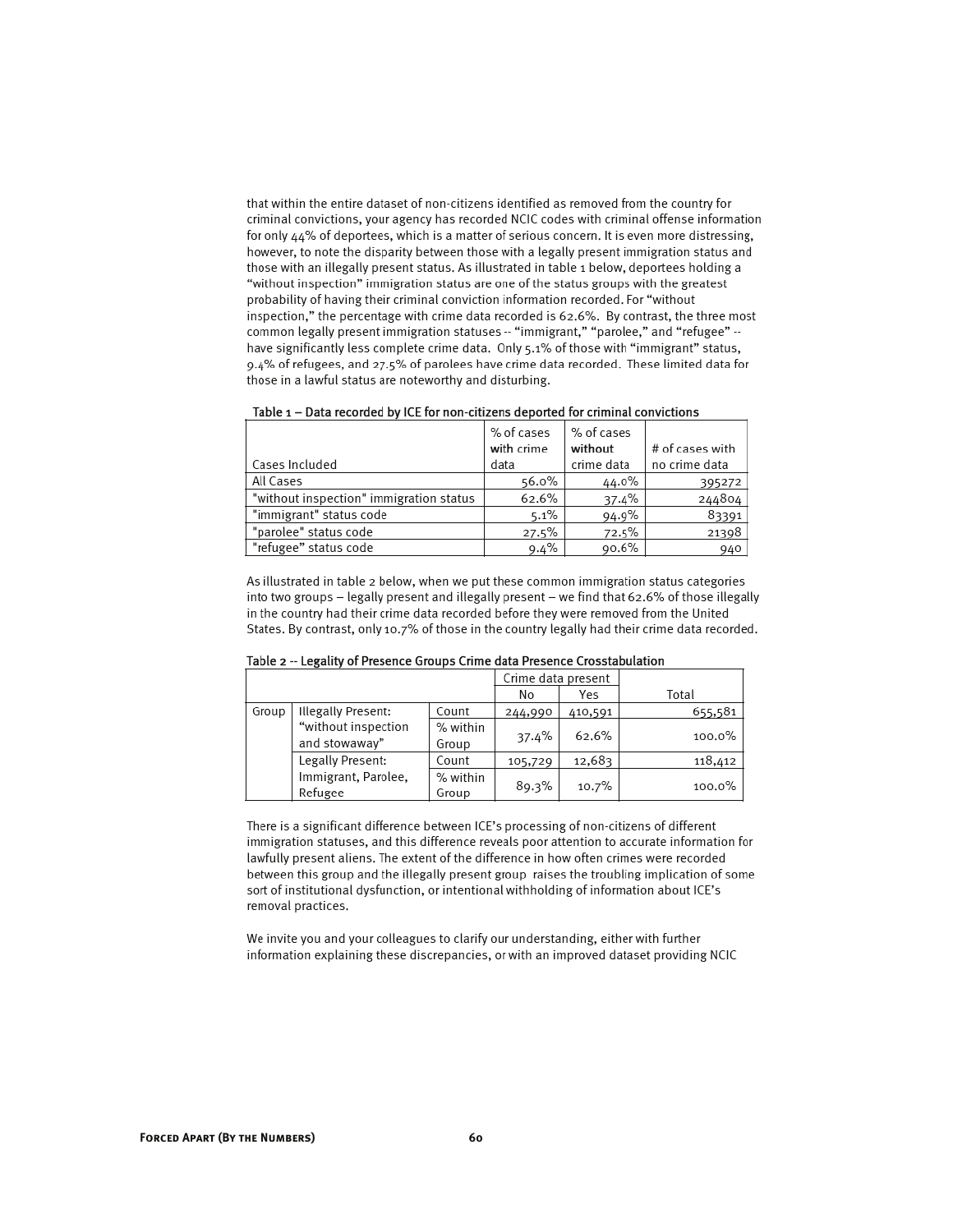criminal offense codes for non-citizens whom your agency is removing from the United States on criminal grounds.

Sincerely yours,

AlisonolP

Alison Parker Deputy Director, US Program

cc:

Anastasia Taylor FOIA Office Immigration and Customs Enforcement Department of Homeland Security

Sandra Myles, Associate Legal Advisor Enforcement Law Division, Office of the Principal Legal Advisor Immigration and Customs Enforcement Department of Homeland Security

Tae Johnson, Acting Unit Chief Detention Compliance Unit, Office of Detention and Removal Operations Immigration and Customs Enforcement Department of Homeland Security

Kendra Wallace, National Outreach Coordinator (on temporary leave) and Andrew Strait, Acting National Outreach Coordinator Office of Policy Immigration and Customs Enforcement Department of Homeland Security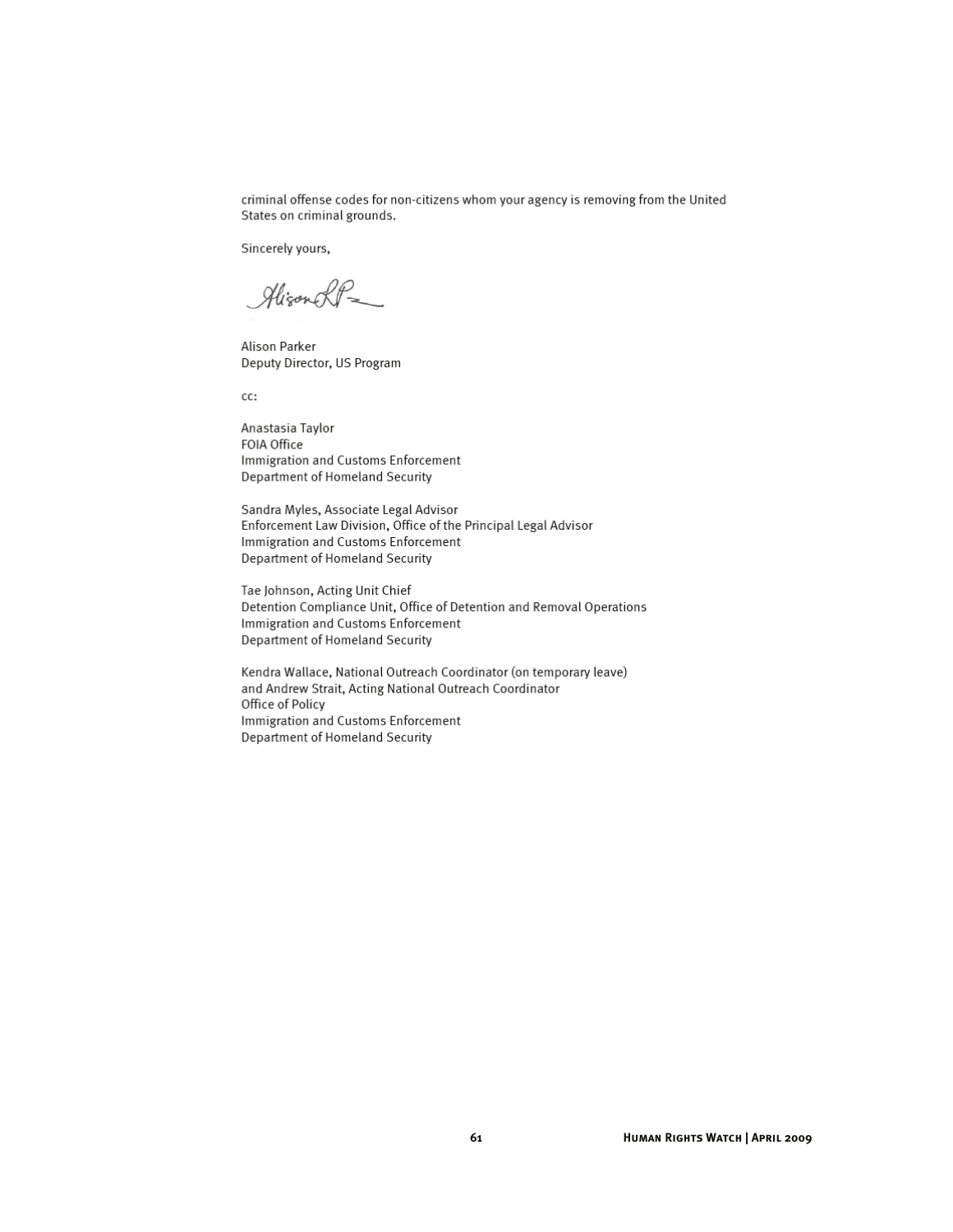## **Appendix E: Most Common Offenses by Immigration Status**

|                                |           | Percent within "Legally<br><b>Present" Immigration</b> |                           |
|--------------------------------|-----------|--------------------------------------------------------|---------------------------|
| <b>Offense</b>                 | Frequency | <b>Status Category</b>                                 | <b>Cumulative Percent</b> |
| <b>ILLEGAL ENTRY</b>           | 10,188    | 22.6                                                   | 22.6                      |
| DANGEROUS DRUGS <sup>82</sup>  | 2,279     | 5.1                                                    | 27.7                      |
| <b>IMMIGRATION</b>             | 2,118     | 4.7                                                    | 32.3                      |
| <b>ASSAULT</b>                 | 2,019     | 4.5                                                    | 36.8                      |
| DRIVING UNDER INFLUENCE LIQUOR | 1,825     | 4.0                                                    | 40.8                      |
| <b>COCAINE - SELL</b>          | 1,692     | 3.8                                                    | 44.6                      |
| <b>COCAINE - POSSESSION</b>    | 1,675     | 3.7                                                    | 48.3                      |
| SMUGGLING ALIENS               | 1,426     | 3.2                                                    | 51.5                      |
| MARIJUANA - POSSESSION         | 1,343     | 3.0                                                    | 54.4                      |
| MARIJUANA - SELL               | 1,185     | 2.6                                                    | 57.1                      |
| <b>ROBBERY</b>                 | 1,039     | 2.3                                                    | 59.4                      |

Immigration Status "Legally Present"—11 Most Common Offenses (n>1,000)

## Immigration Status "Immigrant"—11 Most Common Offenses (n>100)

| <b>Offense</b>                 | Frequency | <b>Percent</b> | <b>Cumulative Percent</b> |
|--------------------------------|-----------|----------------|---------------------------|
| <b>ASSAULT</b>                 | 330       | 7.4            | 7.4                       |
| SMUGGLING ALIENS               | 312       | 7.0            | 14.4                      |
| COCAINE - POSSESSION           | 294       | 6.6            | 21.0                      |
| <b>ILLEGAL ENTRY</b>           | 284       | 6.4            | 27.4                      |
| MARIJUANA - POSSESSION         | 238       | 5.3            | 32.7                      |
| <b>COCAINE - SELL</b>          | 237       | 5.3            | 38.0                      |
| DANGEROUS DRUGS <sup>83</sup>  | 228       | 5.1            | 43.1                      |
| IMMIGRATION <sup>84</sup>      | 180       | 4.0            | 47.1                      |
| DRIVING UNDER INFLUENCE LIQUOR | 149       | 3.3            | 50.4                      |
| <b>ROBBERY</b>                 | 146       | 3.3            | 53.7                      |
| MARIJUANA - SELL               | 116       | 2.6            | 56.3                      |

**<sup>83</sup>** Ibid.

**<sup>82</sup>** See footnote 64, above, defining "Dangerous Drugs."

**<sup>84</sup>** See footnote 63, above, defining "Immigration."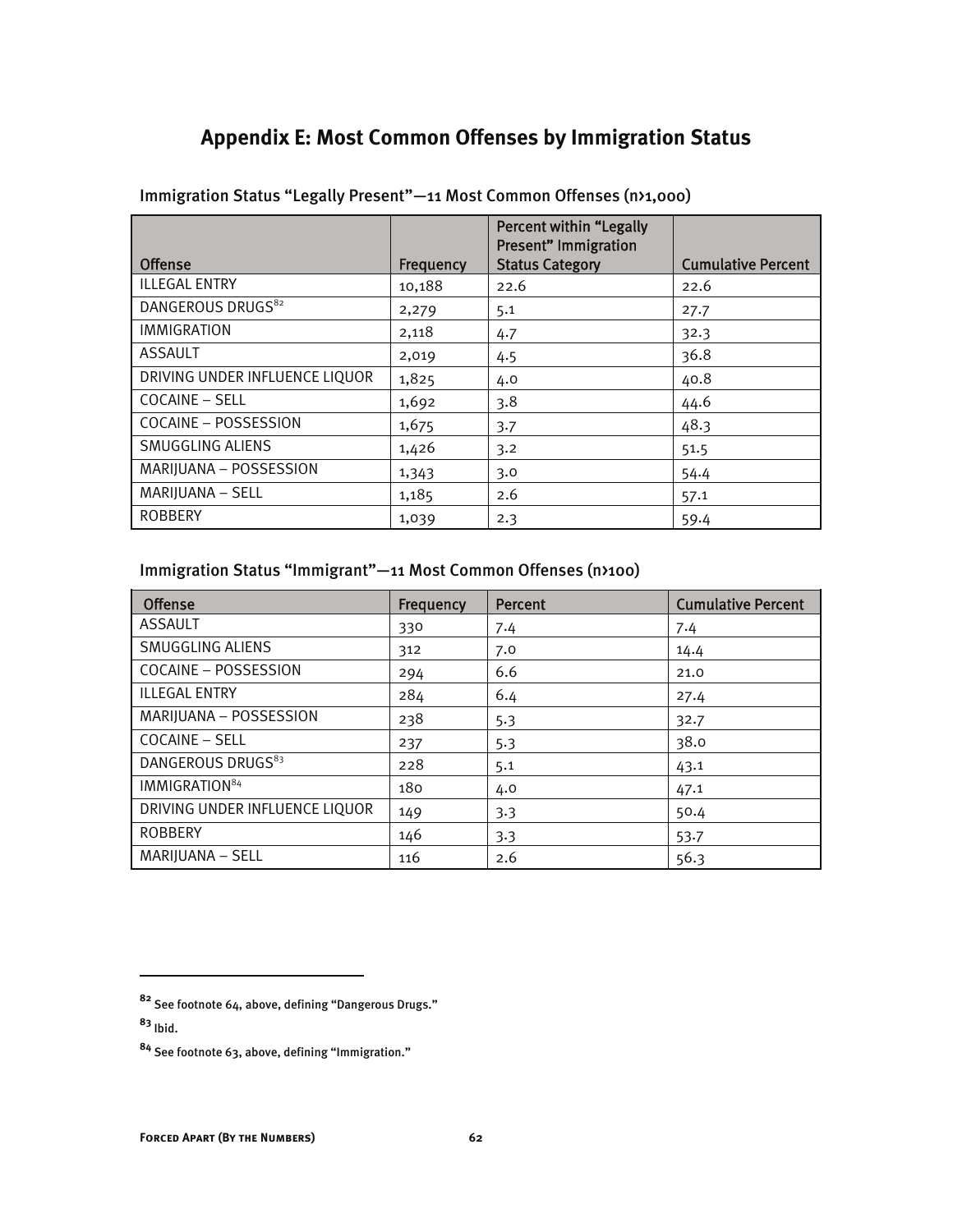| <b>Offense</b>                | Frequency | <b>Percent</b> | <b>Cumulative Percent</b> |
|-------------------------------|-----------|----------------|---------------------------|
| <b>ILLEGAL ENTRY</b>          | 1,104     | 13.6           | 13.6                      |
| <b>SMUGGLING ALIENS</b>       | 556       | 6.8            | 20.4                      |
| MARIJUANA - SMUGGLING         | 471       | 5.8            | 26.2                      |
| DANGEROUS DRUGS <sup>85</sup> | 442       | 5.4            | 31.6                      |
| <b>COCAINE - SELL</b>         | 400       | 4.9            | 36.5                      |
| IMMIGRATION <sup>86</sup>     | 368       | 4.5            | 41.0                      |
| MARIJUANA - SELL              | 364       | 4.5            | 45.5                      |
| COCAINE - POSSESSION          | 360       | 4.4            | 49.9                      |
| MARIJUANA - POSSESSION        | 353       | 4.3            | 54.2                      |

Immigration Status "Parolee"—Nine Most Common Offenses (n>300)

## Immigration Status "Refugee"—Four Most Common Offenses (n>5)

| <b>Offense</b>                | Frequency | Percent | <b>Cumulative Percent</b> |
|-------------------------------|-----------|---------|---------------------------|
| ASSAULT                       | 10        | 10.2    | 10.2                      |
| COCAINE – POSSESSION          |           | 9.2     | 19.4                      |
| COCAINE – SELL                | b         | 6.1     | 25.5                      |
| DANGEROUS DRUGS <sup>87</sup> |           | 5.1     | 30.6                      |

## Immigration Status "Expedited Removal Pending Credible Fear"—Nine Most Common Offenses (n>5)

| <b>Offense</b>                 | Frequency | <b>Percent</b> | <b>Cumulative Percent</b> |
|--------------------------------|-----------|----------------|---------------------------|
| <b>ILLEGAL ENTRY</b>           | 112       | 13.8           | 13.8                      |
| <b>FRAUD</b>                   | 70        | 8.6            | 22.4                      |
| DANGEROUS DRUGS88              | 47        | 5.8            | 28.2                      |
| IMMIGRATION <sup>89</sup>      | 44        | 5.4            | 33.6                      |
| DRIVING UNDER INFLUENCE LIQUOR | 42        | 5.2            | 38.8                      |
| ASSAULT                        | 34        | 4.2            | 43.0                      |
| <b>COCAINE - SELL</b>          | 34        | 4.2            | 47.2                      |
| <b>COCAINE - POSSESSION</b>    | 26        | 3.2            | 50.4                      |
| MARIJUANA - POSSESSION         | 26        | 3.2            | 53.6                      |
| MARIJUANA - SELL               | 25        | 3.1            | 56.7                      |

**<sup>85</sup>** See footnote 64, above, defining "Dangerous Drugs."

**<sup>86</sup>** See footnote 63, above, defining "Immigration."

**<sup>87</sup>** See footnote 64, above, defining "Dangerous Drugs." **<sup>88</sup>** Ibid.

**<sup>89</sup>** See footnote 63, above, defining "Immigration."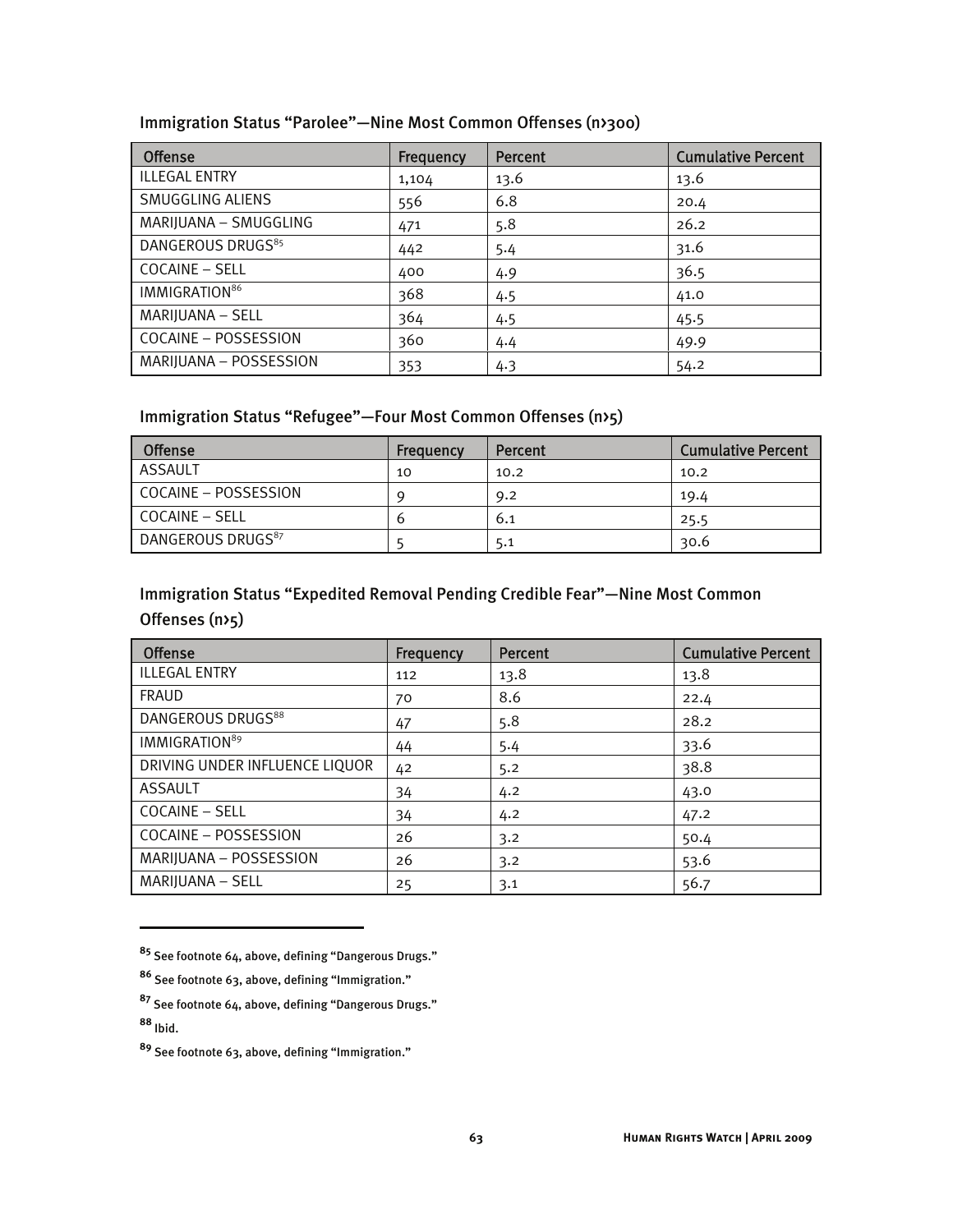| <b>Offense</b>                 | Frequency | Percent | <b>Cumulative Percent</b> |
|--------------------------------|-----------|---------|---------------------------|
| <b>ILLEGAL ENTRY</b>           | 98,940    | 24.1    | 24.1                      |
| DRIVING UNDER INFLUENCE LIQUOR | 33,572    | 8.2     | 32.3                      |
| <b>ASSAULT</b>                 | 24,681    | 6.0     | 38.3                      |
| DANGEROUS DRUGS <sup>90</sup>  | 22,292    | 5.4     | 43.7                      |
| <b>COCAINE - POSSESSION</b>    | 18,248    | 4.4     | 48.1                      |
| IMMIGRATION <sup>91</sup>      | 17,775    | 4.3     | 52.4                      |
| <b>COCAINE - SELL</b>          | 16,083    | 3.9     | 56.3                      |
| <b>CRUELTY TOWARD WIFE</b>     | 11,505    | 2.8     | 59.1                      |
| <b>ROBBERY</b>                 | 9,578     | 2.3     | 61.4                      |
| MARIJUANA - POSSESSION         | 8,897     | 2.2     | 63.6                      |

## Immigration Status "Illegally Present"—10 Most Common Offenses (n>8,500)

## Immigration Status "Unknown"—Six Most Common Offenses (n>1,000)

| <b>Offense</b>                 | Frequency | <b>Percent</b> | <b>Cumulative Percent</b> |
|--------------------------------|-----------|----------------|---------------------------|
| <b>ILLEGAL ENTRY</b>           | 11,971    | 26.0           | 26.0                      |
| <b>FALSE CITIZENSHIP</b>       | 11,246    | 24.4           | 50.4                      |
| IMMIGRATION <sup>92</sup>      | 7,834     | 17.0           | 67.4                      |
| <b>ASSAULT</b>                 | 1,102     | 2.4            | 69.8                      |
| DANGEROUS DRUGS <sup>93</sup>  | 1,072     | 2.3            | 72.1                      |
| DRIVING UNDER INFLUENCE LIQUOR | 1,032     | 2.2            | 74.3                      |

**<sup>90</sup>** See footnote 64, above, defining "Dangerous Drugs."

**<sup>91</sup>** See footnote 63, above, defining "Immigration."

**<sup>92</sup>** Ibid.

**<sup>93</sup>** See footnote 64, above, defining "Dangerous Drugs."